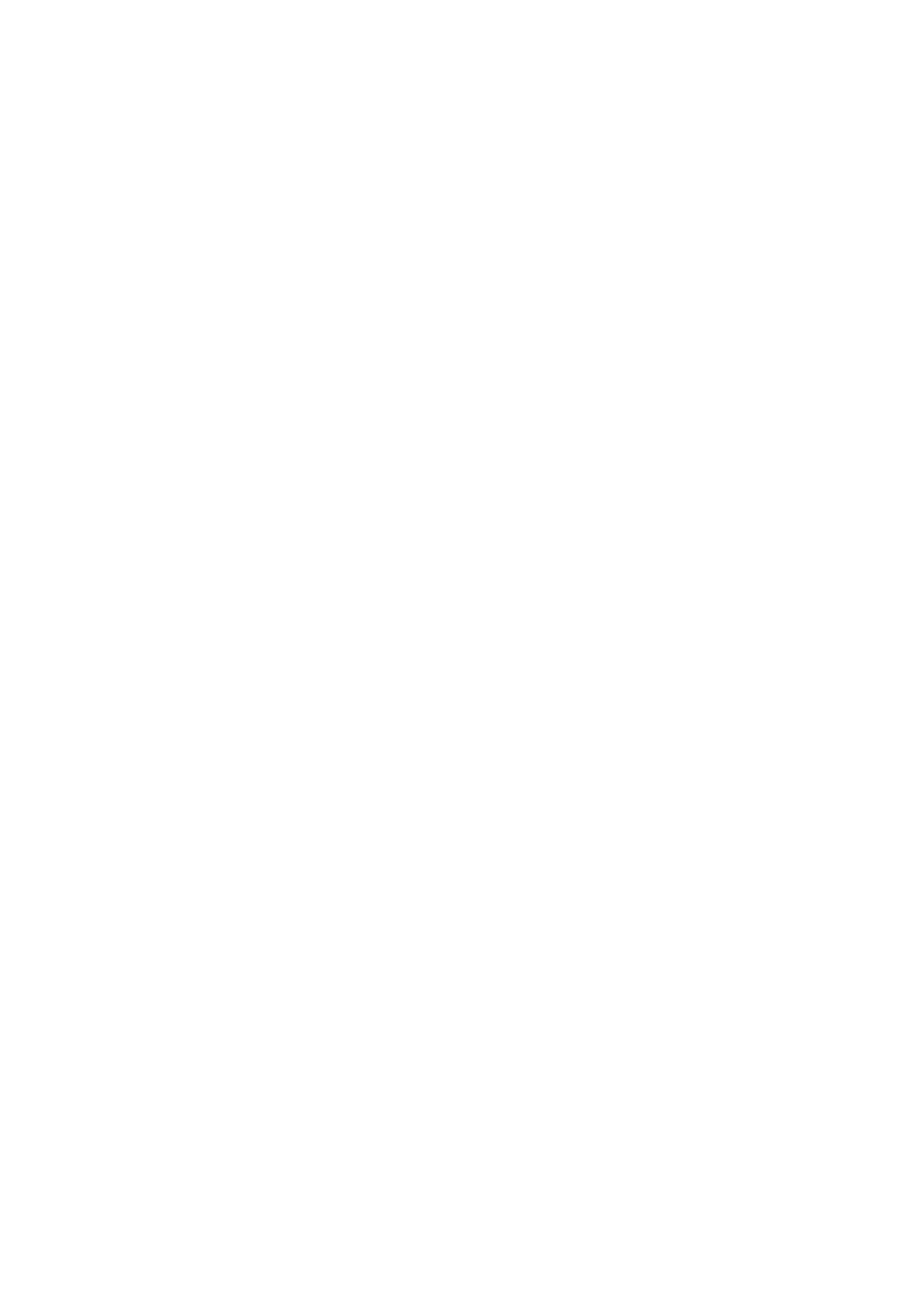| Interim report of the Executive Board of HAL Holding N.V.        |    |
|------------------------------------------------------------------|----|
| Condensed Interim Consolidated Financial Statements HAL Trust    | 7  |
| Interim Consolidated Statement of Financial Position             | 8  |
| Interim Consolidated Statement of Income                         | 9  |
| Interim Consolidated Statement of Comprehensive Income           | 10 |
| Interim Consolidated Statement of Changes in Equity              | 11 |
| Interim Consolidated Statement of Cash Flows                     | 12 |
| Basis of preparation                                             | 13 |
| Notes to the Condensed Interim Consolidated Financial Statements | 18 |
| List of Principal subsidiaries and minority interests            | 37 |
| Supplemental information                                         | 38 |
| Statement by the Executive Board                                 | 47 |
|                                                                  |    |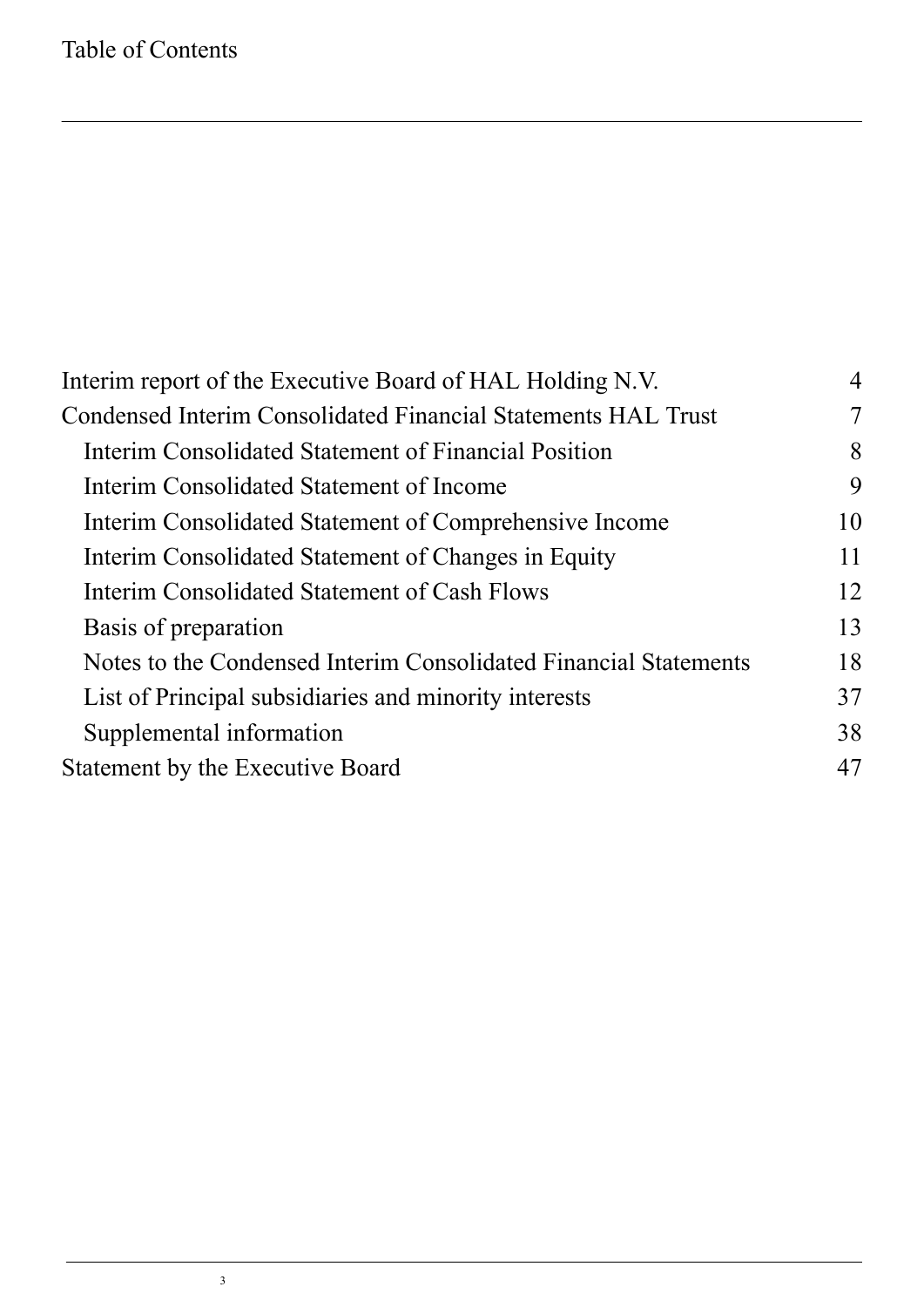### <span id="page-3-0"></span>**First half year net income of € 89 million (2019: € 192 million). Net asset value decreases by € 998 million.**

Net income of HAL Holding N.V. for the first six months of 2020 amounted to  $\epsilon$  89 million ( $\epsilon$  1.07 per share) compared to  $\epsilon$  192 million ( $\epsilon$  2.30 per share) for the same period last year.

Due to the announced sale on July 31, 2019, of the ownership interest in GrandVision, this subsidiary has been classified as held for sale under IFRS. Accordingly, amortization, impairment and depreciation of non-current assets ceased effective that date. This had a positive effect on net income for the first half year of  $\epsilon$  306 million. The comparable result for the first half year therefore amounted to a loss of  $\epsilon$  217 million. The decrease in results is mainly due to lower results of GrandVision and Broadview Holding (effect  $\epsilon$  239 million on a comparable basis) primarily as a result of the effect of the COVID-19 pandemic on the operations. In addition, impairments were recorded in the unquoted segment ( $\epsilon$  51 million) and the decrease in value of the liquid portfolio had a negative effect of  $\epsilon$  70 million on the results compared to last year. In 2019 a capital gain of  $\epsilon$  41 million on the sale of Intersafe was realized.

The net asset value based on the market value of the ownership interests in quoted companies and the liquid portfolio and on the book value of the unquoted companies, decreased by  $\epsilon$  998 million during the first six months of 2020. This decrease is primarily due to the lower stock market value of GrandVision and Boskalis. After taking into account the purchase of treasury shares ( $\epsilon$  4 million), the net asset value amounted to  $\epsilon$  12,692 million ( $\epsilon$  152.25 per share) on June 30, 2020, compared to  $\epsilon$  13,694 million ( $\epsilon$  164.20 per share) on December 31, 2019. The net asset value is prior to distribution of the dividend over 2019 paid on July 24, 2020 ( $\epsilon$  5.80 per share of which 50% paid in cash and 50% paid in shares).

During the period from June 30, 2020, through August 21, 2020, the value of the ownership interests in quoted companies and the liquid portfolio decreased by approximately  $\epsilon$  365 million ( $\epsilon$  4.38 per share based on the outstanding shares on June 30, 2020).

The information in this report has not been audited nor reviewed by an external auditor.

### **Quoted minority interests**

 $\rm{At}$  the end of June, the stock market value of HAL's interests in quoted minority interests (Koninklijke Vopak N.V., Koninklijke Boskalis Westminster N.V., Safilo Group S.p.A. and SBM Offshore N.V.) amounted to  $64.5$ billion compared with  $\epsilon$  5.0 billion at the end of 2019. The ownership interest in SBM Offshore increased from 16.8% at the end of 2019 to 20.81% at the end of June 2020.

The income from quoted minority interests amounted to  $\epsilon$  28 million (2019:  $\epsilon$  59 million). This decrease is

primarily the result of lower earnings from Boskalis as a result of extraordinary charges of  $\epsilon$  148 million (HAL's share  $\epsilon$  65 million).

### **Optical retail**

Revenues for the first half year amounted to  $\epsilon$  1,453 million (2019:  $\epsilon$  1,995 million) representing a decrease of 27.2%. Excluding the effect of acquisitions and changes in currency exchange rates, revenues decreased by 28.7%. The same-store sales, based on constant exchange rates, decreased by 29.1% during the first half year compared with the same period last year (2019: positive 3.8%). This decrease is due to the impact of COVID-19 as from the second half of March, which resulted in lower store traffic and temporary closure of stores. GrandVision reported operating income (earnings before interest, exceptional and non-recurring items, taxes and amortization of intangible assets but including amortization of software) for the first half year of negative  $\epsilon$  24 million (2019: positive  $\epsilon$  237 million).

As of June 30, 2020, the stock market value of HAL's 76.72% ownership interest in GrandVision amounted to  $64.9$  billion (December 31, 2019:  $65.4$  billion). On July 31, 2019, it was announced that the closing of the acquisition by EssilorLuxottica of HAL's 76.72% interest in GrandVision would occur prior to July 31, 2021. Together with GrandVision and EssilorLuxottica, we are working on fulfilling all relevant requirements under the transaction documentation including obtaining the requisite regulatory approvals.

HAL has been informed of allegations by EssilorLuxottica that GrandVision would have materially breached obligations under the support agreement in relation to GrandVision's actions to mitigate the impact of COVID-19 on its business and of the commencement of summary legal proceedings against GrandVision and HAL to gain access to additional information in respect thereof. The demand of EssilorLuxottica to gain access to additional information was dismissed by the District Court in Rotterdam on August 24, 2020.

On July 30, 2020, HAL initiated arbitration proceedings against EssilorLuxottica in connection with the above envisaged transaction. HAL has commenced the arbitration proceedings to ensure that EssilorLuxottica complies with its obligations in respect of this transaction.

### **Unquoted companies**

 $\mathbf R$  evenues from the unquoted subsidiaries for the first half year amounted to  $\epsilon$  1,476 million (2019:  $\epsilon$  1,341 million), representing an increase of 10%. This increase is primarily due to the acquisition of Formica by Broadview in June 2019. Excluding the effect of acquisitions and changes in currency exchange rates, revenues from the unquoted companies decreased by 7.2%. Revenues for the second quarter of a number of subsidiaries such as Broadview Holding, Atlas Professionals, Koninklijke Ahrend, Sports Timing Holding and Flight Simulation Company were significantly impacted by the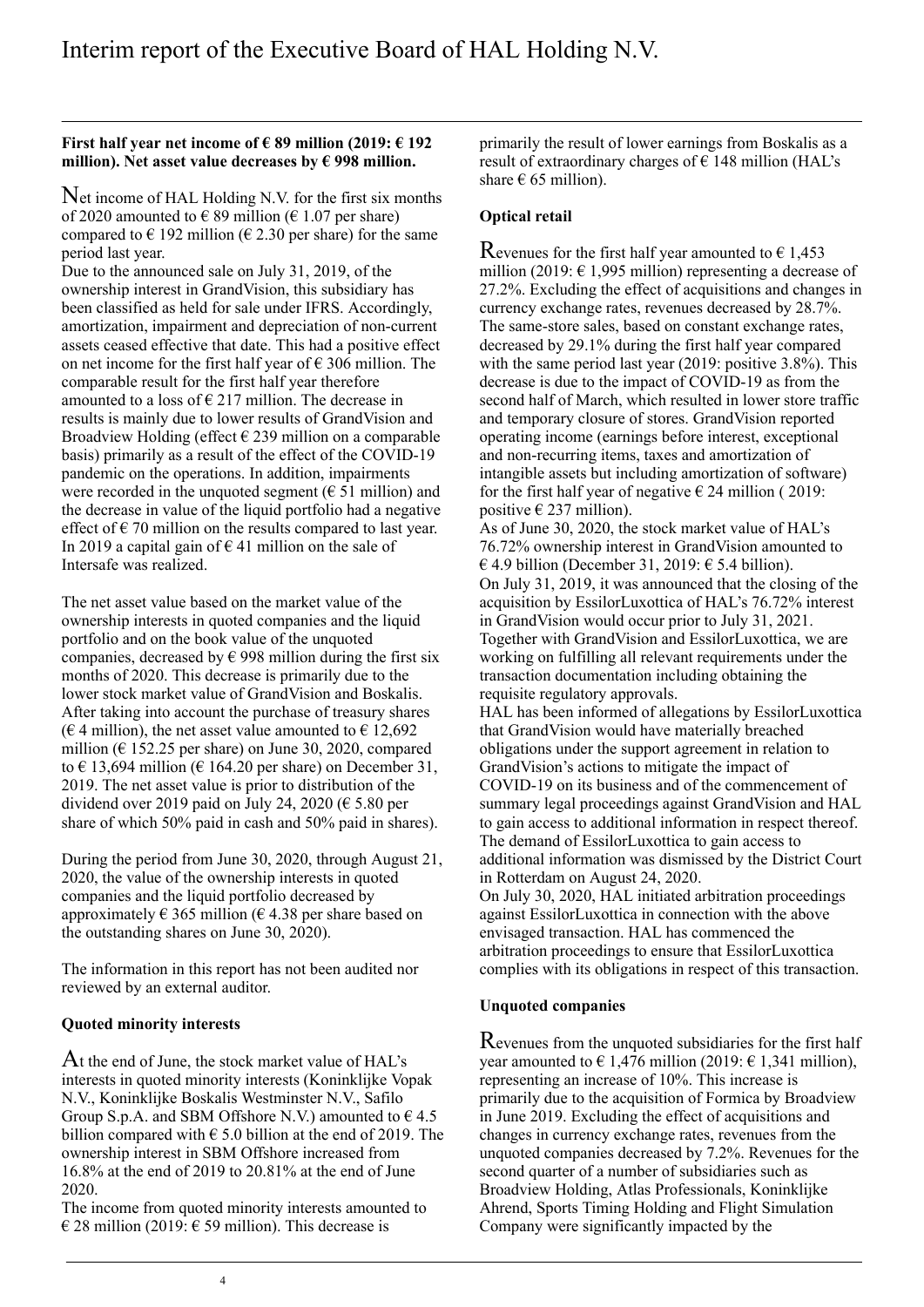consequences of the outbreak of COVID-19. On the other hand revenues of Timber and Building Supplies Holland and Coolblue (not consolidated) increased. The operating income of the unquoted companies (income before interest, exceptional and non-recurring items, taxes and amortization of intangible assets but including amortization of software) for the first half year amounted to  $\epsilon$  80 million (2019:  $\epsilon$  108 million). The decrease is primarily a result of lower earnings from Broadview Holding.

Impairments, primarily on goodwill, were recorded at Atlas Professionals and Sports Timing Holding for a total of  $\epsilon$  48 million due to the potential long term effects of COVID-19 on the business operations.

The subsidiaries have taken measures to preserve the health and safety of their employees and customers and the operations of their businesses. Measures have been taken, when appropriate, to reduce operating costs and non-critical capital expenditures as well as to optimize working capital. Although operations and revenues started improving by the end of the second quarter, the evolution of the COVID-19 pandemic and the potential effects on business performance remains unpredictable.

### **Liquid portfolio and net debt**

he corporate liquid portfolio at the end of June, 2020, T amounted to  $\epsilon$  1.080 million (December 31, 2019:  $\epsilon$  1.376 million). As of June 30, 2020, the corporate liquid portfolio consisted for 91% of cash balances and fixed income instruments amounting to  $\epsilon$  986 million (December 31, 2019:  $6$  1,224 million) and for 9% of equities for an amount of  $\epsilon$  94 million (December 31,  $2019: \text{ } \in 152 \text{ million}$ . This decrease is primarily due to the increase of the shareholding in SBM Offshore (€ 125 million), a subordinated loan provided to Safilo for acquisitions ( $6.90$  million) and investments in US real estate ( $\epsilon$  58 million). The corporate liquid portfolio provided a total return of -4.9% during the first half of 2020 compared to 0.8% for the same period last year. The decrease in the value of the equity and bond portfolios resulted in a loss of  $\epsilon$  60 million for the first half year. The consolidated net cash (excluding the net debt of Koninklijke Vopak, Safilo Group and GrandVision ) as of June 30, 2020, as per the pro forma interim consolidated balance sheet in the supplemental information (defined as bank debt less cash and cash equivalents and marketable securities) amounted to  $\epsilon$  751 million (December 31, 2019: net cash of  $\epsilon$  815 million).

The 2019 cash dividend of  $\epsilon$  242 million was paid on July 24, 2020.

### **Acquisitions and divestitures unquoted companies and real estate**

 $O_n$  May 4, 2020 Broadview Holding completed the acquisition of Direct Online Services Holdings Ltd. (DOS). DOS is an eCommerce-led, multi-channel retailer of kitchen products based in Gloucestershire (United Kingdom). The company operates a number of brands,

including Worktop Express®, the UK's leading online worktop supplier and also has a presence in Germany. DOS employs approximately 270 FTE and reported 2019 sales of  $\hat{\epsilon}$  44.5 million.

On June 3, 2020, HAL reached an agreement to acquire Van Wijnen Holding N.V. ('Van Wijnen'). The company is active in residential construction, utility construction, project development and renovation activities in the Netherlands. Van Wijnen has approximately 1,800 employees and reported 2019 revenues of  $\epsilon$  962 million. The transaction was completed on August 20, 2020.

In January 2020, HAL entered into a joint venture agreement to acquire and renovate a 5-story, 13,500 m² office building in downtown Mercer Island, a suburb of Seattle.

In March 2020, HAL entered into a joint venture agreement to complete the development, construction and lease-up of a two-building 5,500 m² office project in Seattle's Fremont neighborhood.

On July 28, 2020 Broadview Holding completed the sale of its 43.3% stake in Molgas Energy Holding S.L. ('Molgas'). The sale resulted in a capital gain of  $\epsilon$  27 million.

### **Risks**

In the 2019 annual report, the Company included a description of risks associated with its strategy and its implementation such as, but not limited to: market value risk, interest rate risk, currency risk, credit risk, liquidity risk, concentration risk, acquisition risk, financial reporting risk and other risks. The descriptions of these risks are deemed to be incorporated in this report by reference. We expect that the above risk factors will continue to exist for the second half of 2020. In the Company's view, the nature of these risk factors has not materially changed in the first half of 2020. The uncertainties with respect to the effect of COVID-19 on the operations and profitability of the investee companies, as disclosed in the 2019 annual report, continue to persist. In the 2019 annual report we disclosed that, in view of the relatively low leverage ratio and available unused committed credit facilities, the liquidity risk is low. Barring unforeseen circumstances, we believe this is still the case.

We also refer to the statement on page 47 of this report.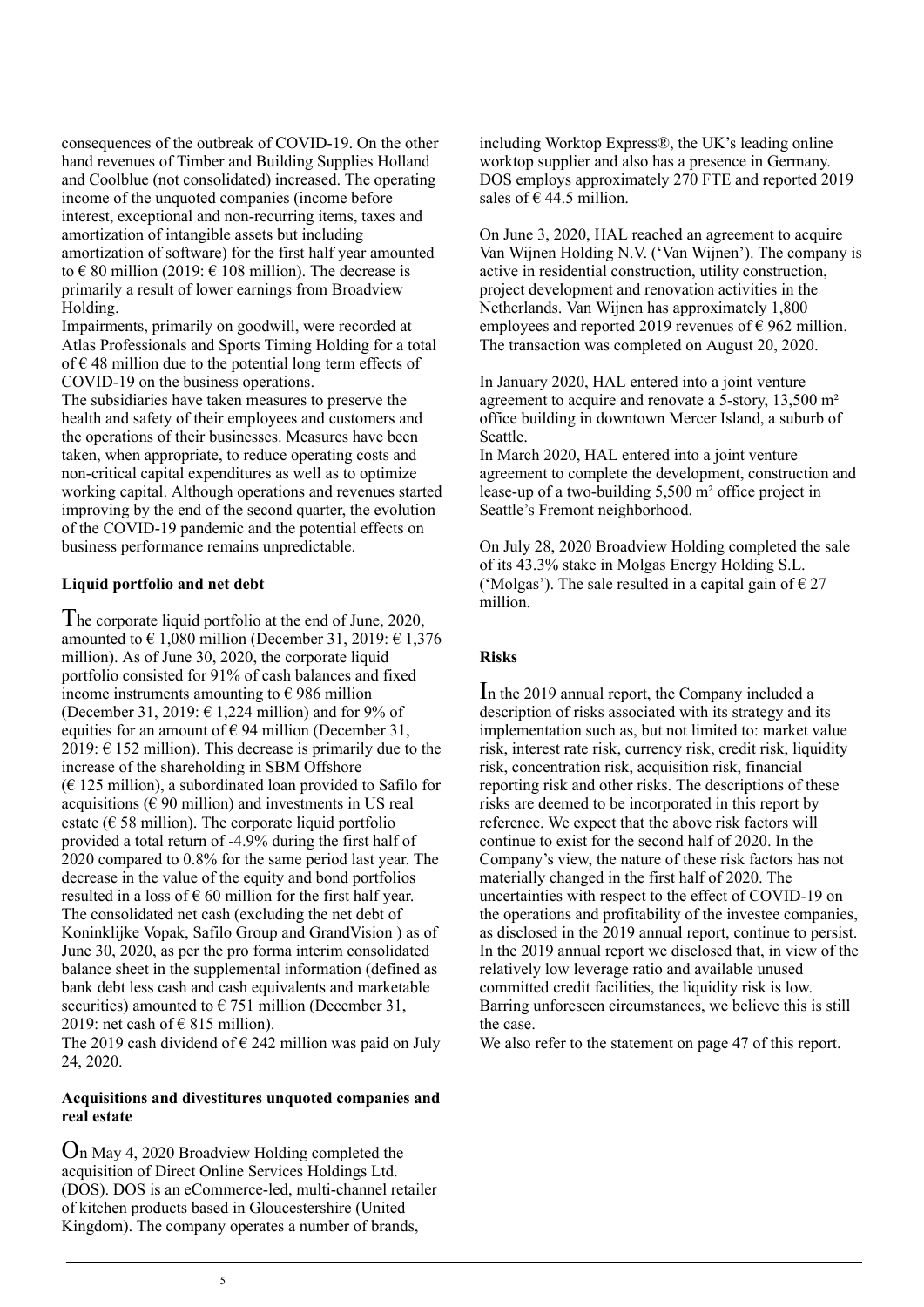### **Prospects**

 $\mathbf D$ ue to the uncertainties with respect to the impact of COVID-19 and the fact that a significant part of the Company's net income is determined by the results of the quoted associates and potential capital gains and losses, we do not express an expectation as to the net income for 2020.

*The Executive Board of HAL Holding N.V.*

August 27, 2020

### **Financial calendar**

| Interim statement                    | November 24, 2020 |
|--------------------------------------|-------------------|
| Publication of preliminary net asset |                   |
| value                                | January 28, 2021  |
| Publication of 2020 annual results   | March 30, 2021    |
| Shareholders' meeting HAL Trust      |                   |
| and interim statement                | May 19, 2021      |

This press release contains inside information relating to HAL Trust within the meaning of Article 7(1) of the EU Market Abuse Regulation and regulated information within the meaning of the Dutch Financial Markets Supervision Act.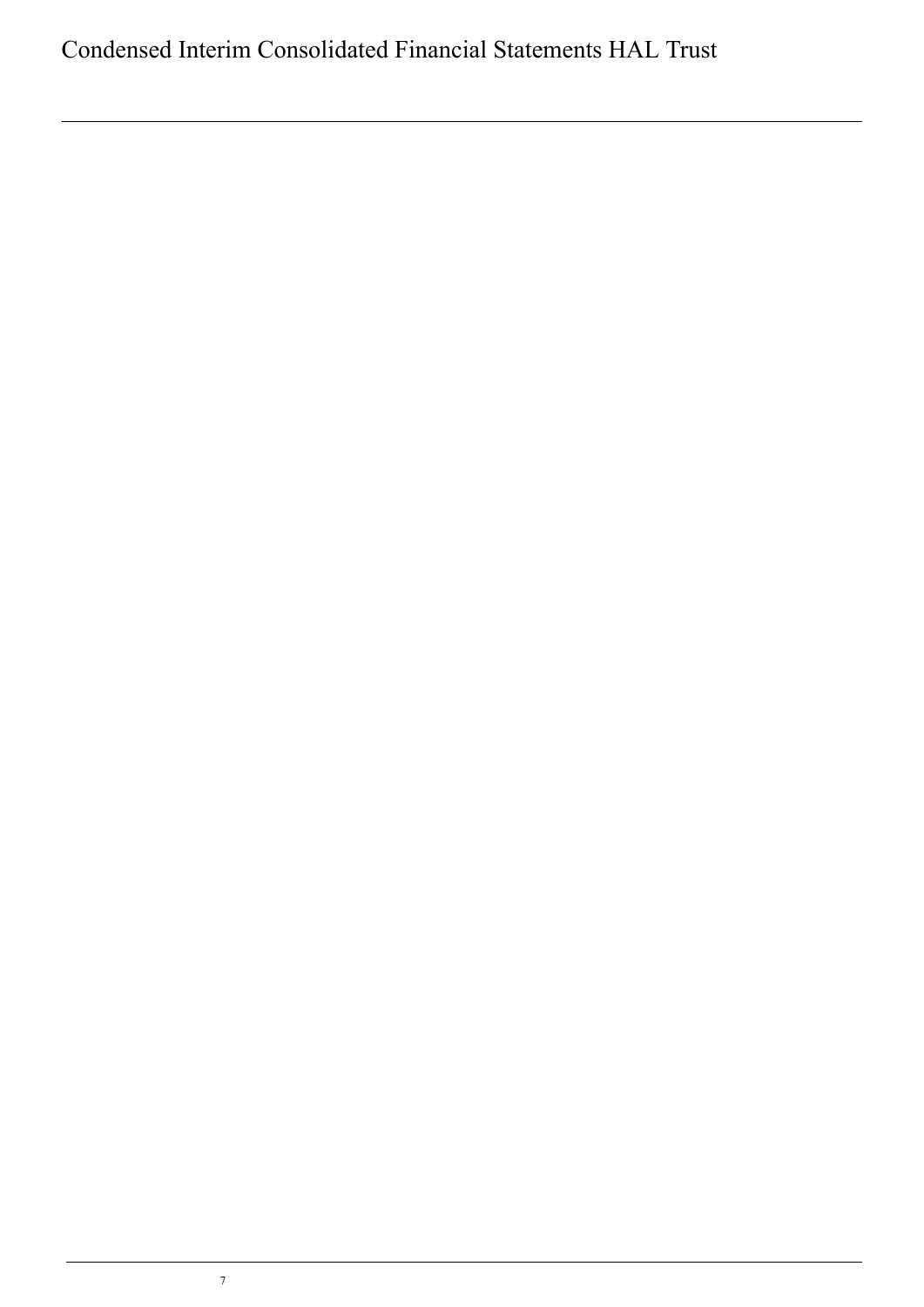# <span id="page-7-0"></span>Interim Consolidated Statement of Financial Position

*As of June 30, 2020, and December 31, 2019*

# HAL Trust

| In millions of euro                              | Notes          | 2020     | 2019     |
|--------------------------------------------------|----------------|----------|----------|
| Non-current assets                               |                |          |          |
| Property, plant and equipment                    |                | 5,008.6  | 5,008.1  |
| Right-of-use assets                              | 9              | 1,016.7  | 892.8    |
| Investment properties                            |                | 33.4     | 34.0     |
| Intangible assets                                | 5              | 1,310.2  | 1,179.7  |
| Investments in associates and joint arrangements | 6              | 3,350.3  | 2,889.5  |
| Other financial assets                           | 7              | 217.4    | 760.2    |
| Derivatives                                      |                | 29.8     | 19.5     |
| Pension benefits                                 |                | 30.7     | 40.5     |
| Deferred tax assets                              |                | 96.9     | 96.6     |
| Total non-current assets                         |                | 11,094.0 | 10,920.9 |
| <b>Current assets</b>                            |                |          |          |
| Inventories                                      |                | 659.3    | 664.3    |
| Receivables                                      |                | 695.7    | 857.7    |
| Marketable securities and deposits               | 8              | 139.0    | 222.6    |
| Other financial assets                           | $\overline{7}$ | 16.5     | 11.1     |
| Derivatives                                      |                | 5.5      | 29.2     |
| Other current assets                             |                | 460.5    | 374.4    |
| Cash and cash equivalents                        |                | 1,520.5  | 1,558.6  |
| Assets held for sale                             | 3              | 5,304.0  | 5,118.6  |
| Total current assets                             |                | 8,801.0  | 8,836.5  |
| <b>Total assets</b>                              |                | 19,895.0 | 19,757.4 |
|                                                  |                |          |          |
| Equity                                           |                |          |          |
| Equity attributable to owners of parent          |                | 7,805.4  | 8,012.3  |
| Non-controlling interest                         |                | 2,469.4  | 2,536.3  |
| <b>Total equity</b>                              |                | 10,274.8 | 10,548.6 |
| <b>Non-current liabilities</b>                   |                |          |          |
| Deferred tax liabilities                         |                | 363.7    | 386.5    |
| Pension benefits                                 |                | 138.1    | 123.5    |
| Derivatives                                      |                | 12.6     | 7.1      |
| Provisions                                       |                | 92.4     | 105.2    |
| Contract liabilities                             |                | 13.2     | 13.0     |
| Lease liabilities                                | 9              | 927.4    | 849.5    |
| Debt and other financial liabilities             | 10             | 2,256.0  | 2,130.5  |
| Total non-current liabilities                    |                | 3,803.4  | 3,615.3  |
|                                                  |                |          |          |
| <b>Current liabilities</b>                       |                |          |          |
| Provisions                                       |                | 47.8     | 49.9     |
| Contract liabilities                             |                | 74.4     | 70.1     |
| Accrued expenses                                 |                | 596.5    | 492.5    |
| Income tax payable                               |                | 92.7     | 57.5     |
| Accounts payable                                 |                | 779.0    | 771.9    |
| Derivatives                                      |                | 42.5     | 39.7     |
| Lease liabilities                                | 9              | 142.5    | 106.3    |
| Debt and other financial liabilities             | 10             | 634.5    | 726.0    |
| Liabilities related to assets held for sale      | 3              | 3,406.9  | 3,279.6  |
| Total current liabilities                        |                | 5,816.8  | 5,593.5  |
| <b>Total equity and liabilities</b>              |                | 19,895.0 | 19,757.4 |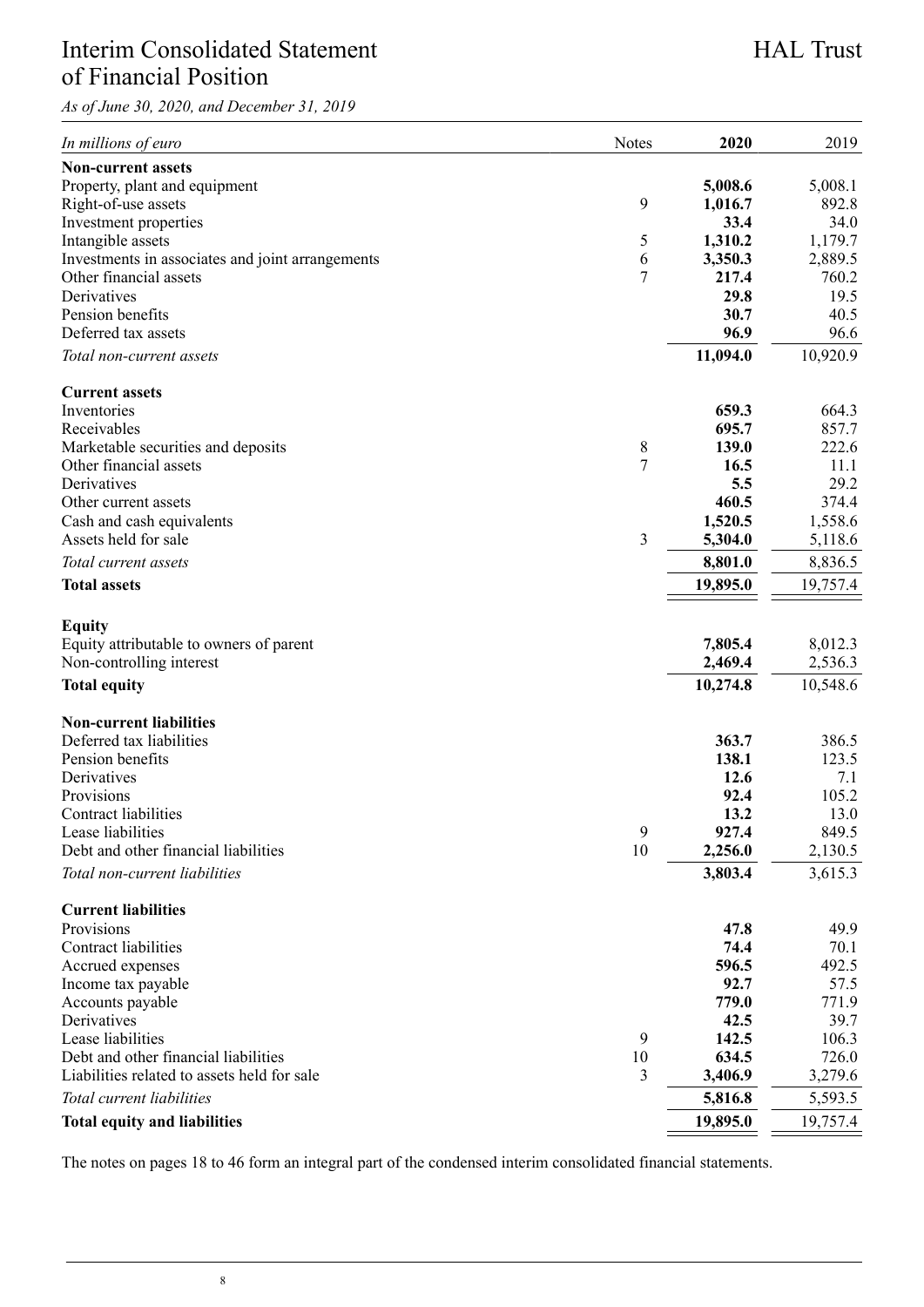# <span id="page-8-0"></span>Interim Consolidated Statement of Income

*For the six months ended June 30*

# HAL Trust

| In millions of euro                                                    | Notes | 2020    | 2019           |
|------------------------------------------------------------------------|-------|---------|----------------|
| Revenues                                                               | 11    | 2,373.7 | 2,479.5        |
| Income from marketable securities and deposits                         |       | (60.0)  | 9.3            |
| Share of results from associates and joint ventures                    |       | 71.0    | 78.7           |
| Income from other financial assets                                     |       | 1.9     | 12.6           |
| Income from real estate activities                                     |       | 1.5     | (3.7)          |
| Other income (net)                                                     |       | 41.6    | 58.6           |
| Total income                                                           |       | 2,429.7 | 2,635.0        |
| Usage of raw materials, consumables and other inventory                |       | 773.3   | 732.8          |
| Employee expenses                                                      |       | 674.4   | 645.9          |
| Depreciation and impairment of property, plant, equipment and          |       |         |                |
| investment properties                                                  |       | 197.1   | 214.3          |
| Depreciation and impairment of right-of-use assets                     | 9     | 58.3    | 54.2           |
| Amortization and impairment of intangible assets                       | 5     | 90.7    | 64.0           |
| Other operating expenses                                               |       | 519.2   | 574.8          |
| Total expenses                                                         |       | 2,313.0 | 2,286.0        |
| <b>Operating profit</b>                                                |       | 116.7   | 349.0          |
| Financial expense                                                      |       | (97.3)  | (85.3)         |
| Other financial income                                                 |       | 26.0    | 17.4           |
| Profit before income tax                                               |       | 45.4    | 281.1          |
| Income tax expense                                                     | 13    | (19.2)  | (60.4)         |
| Net profit from continuing operations                                  |       | 26.2    | 220.7          |
| Net profit from discontinued operations                                | 3     | 203.0   | 73.8           |
| Net profit                                                             |       | 229.2   | 294.5          |
|                                                                        |       |         |                |
| Attributable to:                                                       |       | 89.3    |                |
| Owners of parent                                                       |       | 139.9   | 191.7<br>102.8 |
| Non-controlling interest                                               |       |         |                |
|                                                                        |       | 229.2   | 294.5          |
| Average number of Shares outstanding (in thousands)                    |       | 83,393  | 81,768         |
| Earnings per Share for profit attributable to owners of parent during  |       |         |                |
| the period (in euro)<br>- basic and diluted from continuing operations |       | (0.65)  | 1.69           |
| - basic and diluted from discontinued operations                       |       | 1.72    | 0.61           |
| - basic and diluted                                                    |       | 1.07    | 2.30           |
|                                                                        |       |         |                |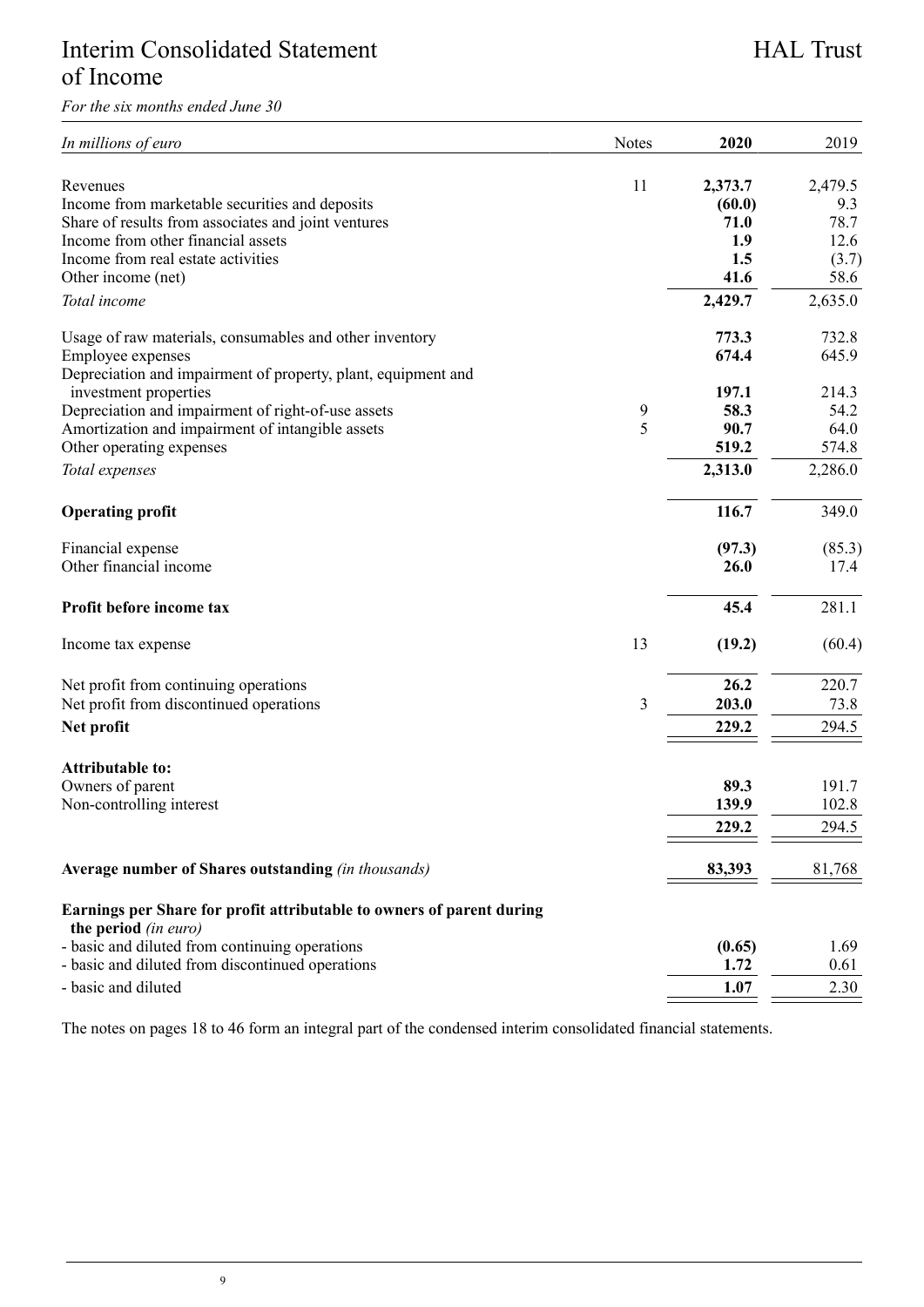<span id="page-9-0"></span>*For the six months ended June 30*

| In millions of euro                                                                 | Notes | 2020    | 2019   |
|-------------------------------------------------------------------------------------|-------|---------|--------|
| Net profit                                                                          |       | 229.2   | 294.5  |
| Other comprehensive income (OCI)                                                    |       |         |        |
| Items that will not be reclassified to statement of income in<br>subsequent periods |       |         |        |
| Change in fair value of financial assets through OCI                                |       | (89.6)  | 133.5  |
| Actuarial results on pension benefits obligations                                   |       | (17.7)  | (29.0) |
| Income tax on actuarial results                                                     |       | 3.5     | 7.9    |
| Associates and joint ventures - share of OCI, net of tax                            | 6     | (0.4)   |        |
|                                                                                     |       | (104.2) | 112.4  |
| Items that may be reclassified to statement of income in subsequent<br>periods      |       |         |        |
| Change in fair value of financial assets through OCI                                |       | (3.3)   | 3.0    |
| Income tax on change in fair value                                                  |       |         | 0.4    |
| Effective portion of hedging instruments                                            |       | (14.7)  | (11.4) |
| Income tax related to hedging instruments                                           |       | (2.8)   | 1.9    |
| Translation of foreign subsidiaries, net of hedges                                  |       | (120.8) | 17.2   |
| Other movements                                                                     |       | 4.1     |        |
| Associates and joint ventures - share of OCI, net of tax                            | 6     | (73.3)  | (13.9) |
|                                                                                     |       | (210.8) | (2.8)  |
| Other comprehensive income for the half year, net of tax*                           |       | (315.0) | 109.6  |
| Total comprehensive income for the half year, net of tax                            |       | (85.8)  | 404.1  |
|                                                                                     |       |         |        |
| Total comprehensive income for the half year, attributable to:                      |       |         |        |
| - Owners of parent                                                                  |       | (156.2) | 310.9  |
| - Non-controlling interest                                                          |       | 70.4    | 93.2   |
|                                                                                     |       | (85.8)  | 404.1  |
|                                                                                     |       |         |        |

\* Of which  $\epsilon$  (245.6) million attributable to owners of parent (2019:  $\epsilon$  119.2 million).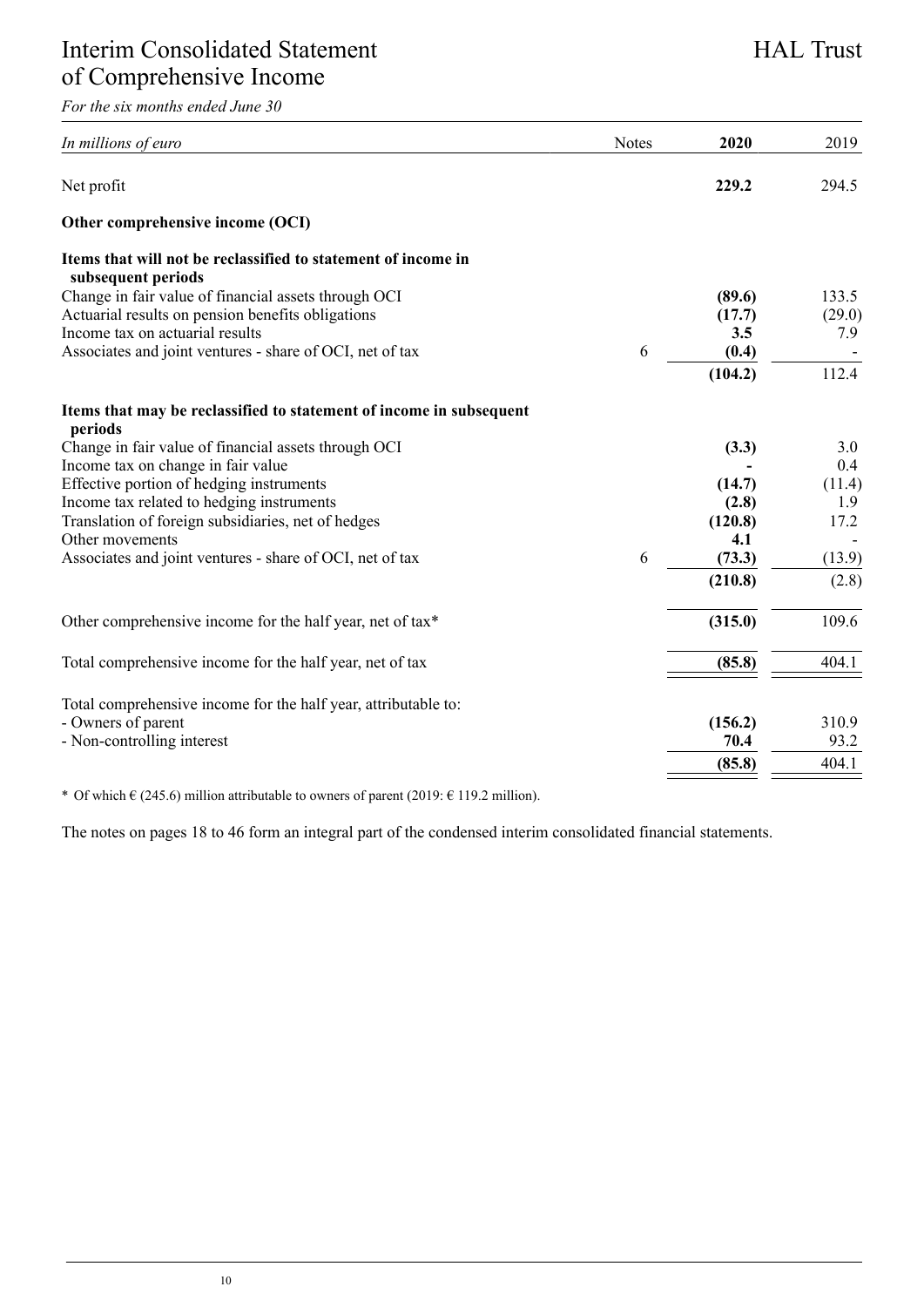# <span id="page-10-0"></span>Interim Consolidated Statement of Changes in Equity

|                                                                           |                | Attributable to owners of parent |          |         |                 |                     |
|---------------------------------------------------------------------------|----------------|----------------------------------|----------|---------|-----------------|---------------------|
|                                                                           | Share          | Retained                         | Other    |         | Non-controlling |                     |
| In millions of euro                                                       | capital        | earnings                         | reserves | Total   | interest        | <b>Total equity</b> |
| Balance on Dec. 31, 2018<br>Changes in accounting policy (IFRS            | 1.6            | 7,469.8                          | 40.8     | 7,512.2 | 2,397.8         | 9,910.0             |
| 16)                                                                       |                | (91.1)                           |          | (91.1)  | (68.3)          | (159.4)             |
| Balance on January 1, 2019                                                | 1.6            | 7,378.7                          | 40.8     | 7,421.1 | 2,329.5         | 9,750.6             |
| Net profit for the half year<br>Other comprehensive income for the        |                | 191.7                            |          | 191.7   | 102.8           | 294.5               |
| half year                                                                 |                | (13.6)                           | 132.8    | 119.2   | (9.6)           | 109.6               |
| Total comprehensive income for the<br>half year                           |                | 178.1                            | 132.8    | 310.9   | 93.2            | 404.1               |
| Dividend paid<br>Transactions with non-controlling                        | 0.1            | (216.5)                          |          | (216.4) | (125.4)         | (341.8)             |
| interest                                                                  |                | 7.9                              |          | 7.9     | (47.0)          | (39.1)              |
| Share-based payment plans                                                 |                | (0.9)                            |          | (0.9)   | (1.0)           | (1.9)               |
| Treasury shares                                                           |                | 2.6                              |          | 2.6     |                 | 2.6                 |
| Other                                                                     |                | (1.2)                            |          | (1.2)   | 0.2             | (1.0)               |
| Transactions with the owners of<br>parent recognized directly in equity   | 0.1            | (208.1)                          |          | (208.0) | (173.2)         | (381.2)             |
| Balance on June 30, 2019                                                  | 1.7            | 7,348.7                          | 173.6    | 7,524.0 | 2,249.5         | 9,773.5             |
| Balance on January 1, 2020                                                | 1.7            | 7,836.8                          | 173.8    | 8,012.3 | 2,536.3         | 10,548.6            |
| Net profit for the half year<br>Other comprehensive income for the        |                | 89.3                             |          | 89.3    | 139.9           | 229.2               |
| half year                                                                 |                | (9.4)                            | (236.1)  | (245.5) | (69.5)          | (315.0)             |
| Total comprehensive income for the<br>half year                           |                | 79.9                             | (236.1)  | (156.2) | 70.4            | (85.8)              |
| Acquisitions and disposals                                                |                | $\overline{a}$                   |          |         | 41.5            | 41.5                |
| Dividend paid and shares bought back<br>Transactions with non-controlling |                |                                  |          |         | (126.1)         | (126.1)             |
| interest*<br>Reclassification**                                           | $\overline{a}$ | (51.0)<br>113.2                  | (113.2)  | (51.0)  | (51.8)          | (102.8)             |
| Share-based payment plans                                                 |                | 4.4                              |          | 4.4     | (0.6)           | 3.8                 |
| Treasury shares                                                           |                | (4.0)                            |          | (4.0)   |                 | (4.0)               |
| Other                                                                     |                | (0.1)                            |          | (0.1)   | (0.3)           | (0.4)               |
| Transactions with the owners of<br>parent recognized directly in equity   | $\overline{a}$ | 62.5                             | (113.2)  | (50.7)  | (137.3)         | (188.0)             |
| Balance on June 30, 2020                                                  | 1.7            | 7,979.2                          | (175.5)  | 7,805.4 | 2,469.4         | 10,274.8            |

\* Transactions with non-controlling interests include € (51.8) million related to options entered into by Safilo with the minority shareholders in Blenders and Privé Revaux (refer to note 4)

\*\* Reclassification resulting from the reclassification of SBM Offshore from other financial assets to investments in associates and joint arrangements (refer to note 6)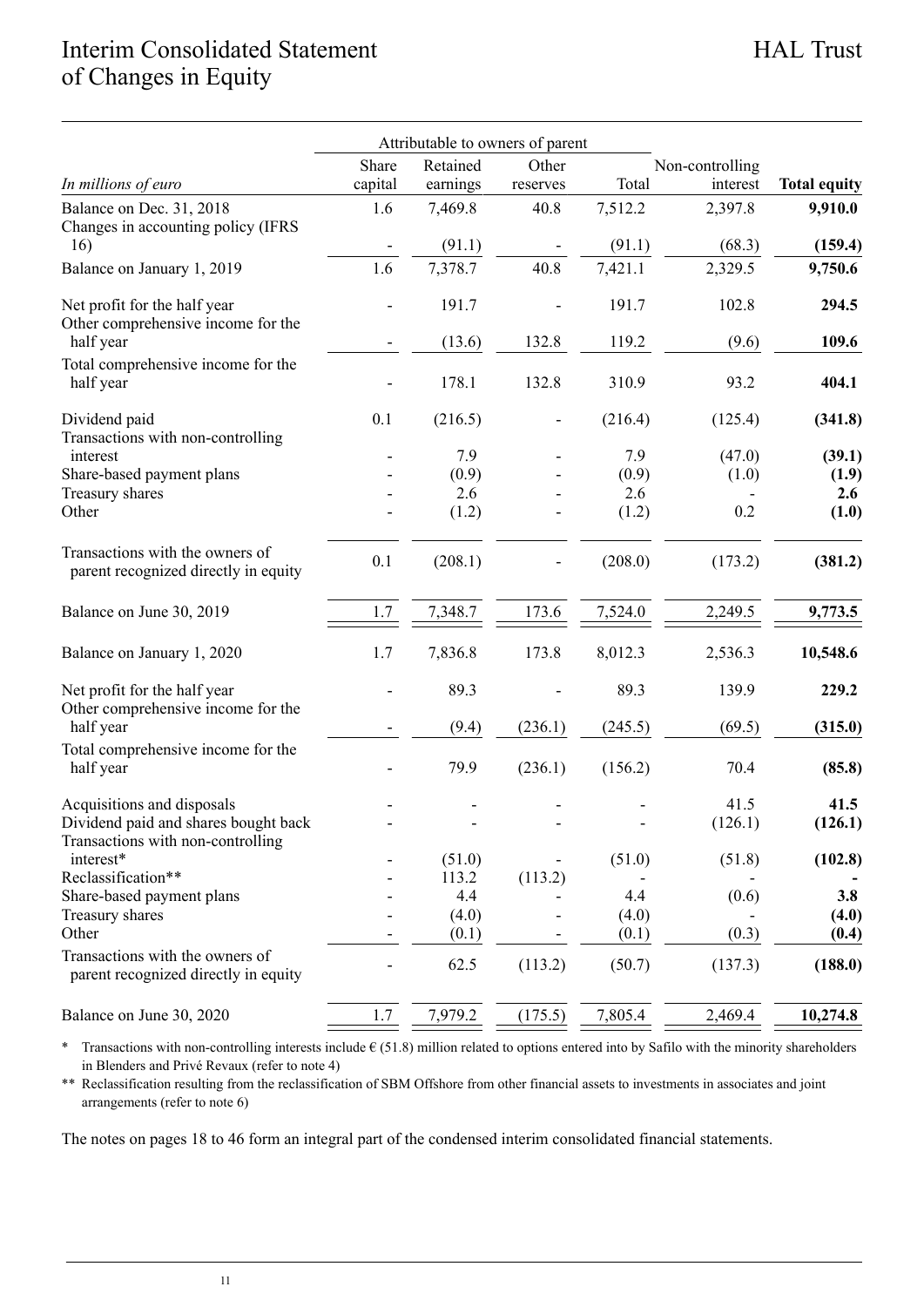# <span id="page-11-0"></span>Interim Consolidated Statement of Cash Flows

*For the six months ended June 30*

| In millions of euro                                                         | Notes | 2020    | 2019      |
|-----------------------------------------------------------------------------|-------|---------|-----------|
| <b>Cash flows from operating activities</b>                                 |       |         |           |
| Profit before taxes from continuing operations                              |       | 45.4    | 281.1     |
| Profit before taxes from discontinued operations                            |       | 186.1   | 132.4     |
|                                                                             | 6     | 92.6    | 70.8      |
| Dividend from associates and joint ventures                                 |       | 266.9   |           |
| Changes in working capital                                                  |       |         | (50.0)    |
| Adjustments for non-cash items                                              |       | 468.9   | 605.9     |
| Cash generated from operating activities                                    |       | 1,059.9 | 1,040.2   |
| Other financial income received                                             |       | 5.8     | 8.8       |
| Finance cost paid, including effect of hedging                              |       | (83.6)  | (92.7)    |
| Income taxes paid                                                           |       | (33.7)  | (132.8)   |
| Net cash from operating activities                                          |       | 948.4   | 823.5     |
| <b>Cash flows from investing activities</b>                                 |       |         |           |
| Acquisition of associates, joint arrangements and subsidiaries, net of cash |       |         |           |
| acquired                                                                    | 4     | (277.8) | (949.0)   |
| Proceeds from divestiture of associates, joint arrangements and             |       |         |           |
| subsidiaries                                                                |       | 242.9   | 71.3      |
| Proceeds from sale of/(acquisition of) other intangibles                    |       | (41.7)  | (46.9)    |
| Purchase of property, plant, equipment and investment properties            |       | (387.0) | (414.8)   |
| Proceeds from sale of property, plant, equipment and investment             |       |         |           |
| properties                                                                  |       | 31.5    | 5.5       |
| Proceeds from/(acquisition of) other financial assets                       | 7     | (158.8) | (38.6)    |
| Acquisition of marketable securities and deposits                           |       | (6.0)   | (47.8)    |
| Proceeds from marketable securities and deposits                            |       | 27.4    | 90.0      |
| Settlement of derivatives (net investments hedges)                          |       | 31.2    | 12.8      |
| Net cash from/(used in) investing activities                                |       | (538.3) | (1,317.5) |
| <b>Cash flows from financing activities</b>                                 |       |         |           |
| Proceeds from debt and other financial liabilities                          |       | 1,087.5 | 722.6     |
| Repayment of debt and other financial liabilities                           |       | (523.7) | (461.1)   |
| Payments on lease liabilities                                               |       | (236.7) | (234.3)   |
| Net proceeds from/(repayments of) short-term financing                      |       | (461.0) | 242.0     |
| Other non-controlling interest transactions (including dividend paid)       |       | (131.5) | (160.1)   |
| Movement in treasury shares                                                 |       | (4.0)   | 2.6       |
| Dividend paid                                                               |       |         | (216.4)   |
|                                                                             |       |         |           |
| Net cash from/(used in) financing activities                                |       | (269.4) | (104.7)   |
| Increase/(decrease) in cash and cash equivalents                            |       | 140.7   | (598.7)   |
|                                                                             |       |         |           |
| Cash and cash equivalents at beginning of year                              |       | 1,558.6 | 2,276.5   |
| Cash and cash equivalents included in assets held for sale at beginning of  |       |         |           |
| year                                                                        |       | 162.9   |           |
| Effect of exchange rate changes and reclassifications                       |       | 0.8     | (1.7)     |
| Cash and cash equivalents retranslated at beginning of year                 |       | 1,722.3 | 2.274.8   |
| Net increase/(decrease) in cash and cash equivalents                        |       | 140.7   | (598.7)   |
| Cash and cash equivalents at end of period                                  |       | 1,863.0 | 1,676.1   |
| Cash and cash equivalents included in assets held for sale                  |       | 342.5   |           |
| Cash as included on the consolidated statement of financial position        |       | 1,520.5 | 1,676.1   |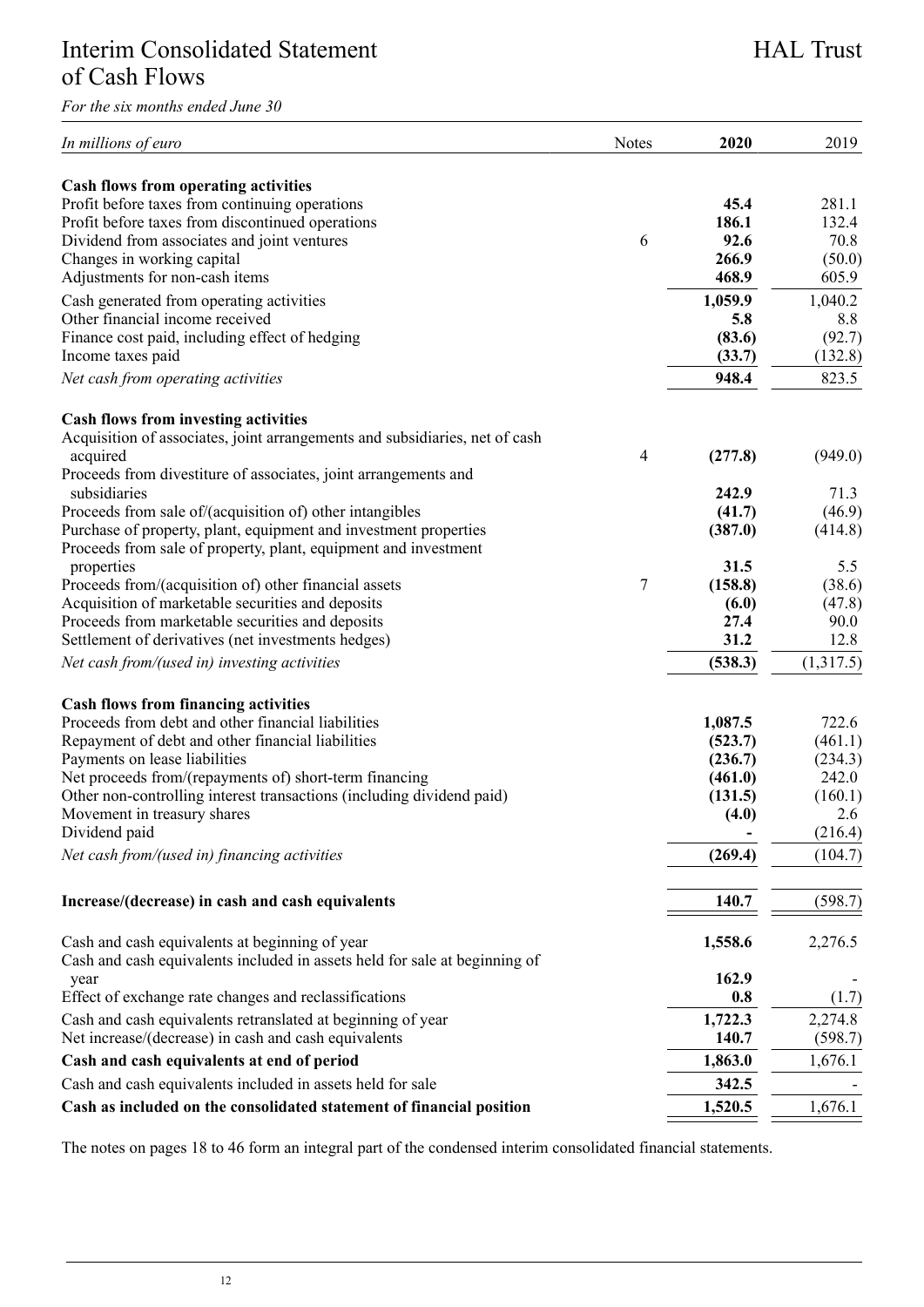### <span id="page-12-0"></span>**Basis of preparation**

he condensed interim consolidated financial statements presented are those of HAL Trust (the 'Trust'), a Bermuda trust T formed in 1977, and its subsidiaries as well as the interests in associates and joint arrangements. HAL Trust shares are listed and traded on Euronext in Amsterdam. For the periods presented, the Trust's only asset was all outstanding shares of HAL Holding N.V. (the 'Company'), a Curaçao corporation. Accordingly, the condensed interim consolidated financial statements of the Trust are identical to those of the Company.

The condensed interim consolidated financial statements of the Company were authorized for issue on August 27, 2020, and have been prepared in accordance with IAS 34, *Interim Financial Reporting.* The accounting policies applied in these condensed interim consolidated financial statements are consistent with those applied in the consolidated financial statements for the year ended December 31, 2019. Certain amounts in prior periods have been reclassified to conform to the current year presentation. These reclassifications did not have any effect on net income, shareholders' equity or earnings per Share.

The condensed interim consolidated financial statements do not include all the information and disclosures as required in the annual financial statements and should therefore be read in conjunction with the annual financial statements for the year ended December 31, 2019, as published on March 26, 2020, which have been prepared in accordance with International Financial Reporting Standards as adopted by the European Union (IFRS). The condensed interim consolidated financial statements have not been audited nor reviewed by an external auditor.

The Company's strategy is focused on acquiring and holding significant shareholdings in companies, with the objective of increasing long-term shareholders' value. When selecting investment candidates, the Company emphasizes, in addition to investment and return criteria, the potential of playing an active role as a shareholder and/or board member. Given the emphasis on the longer term, the Company does not have a pre-determined investment horizon. HAL also has real estate investment activities, concentrated in the greater Seattle metropolitan area, with an emphasis on the development and rental of multi-family properties and office buildings.

Due to the nature of the Company's activities, investments and disposals can have a significant impact on net income and equity. Accordingly, the results for the first six months may not be representative of the results for 2020 as a whole.

### **Use of estimates and judgements**

The preparation of the condensed interim consolidated financial statements requires management to make judgements, estimates and assumptions that affect the reported assets and liabilities and the disclosure on contingent assets and liabilities at the date of the condensed interim consolidated financial statements as well as the reported amounts of revenues and expenses during the reporting period. In preparing these condensed consolidated interim financial statements, the significant estimates and judgments made by management in applying the accounting policies and the key sources of estimation were the same as those applied in the consolidated financial statements as of December 31, 2019, except for those related to the adoption of new standards as noted below. Actual results ultimately may differ from those estimates. Estimates and judgements are continuously evaluated and are based on historical experience and other factors, including expectations of future events that are believed to be reasonable. Revisions to accounting estimates are recognized in the period in which the estimate is revised and in any future period affected. Accordingly, it is reasonably possible that outcomes within the next financial period, that are different from the assumptions applied, could have an impact on the carrying amount of the asset or liability affected. Accounting policies that are critical to the condensed interim consolidated financial statements presentation and that require complex estimates or significant judgment are described below.

*Deemed control over quoted minority interests*

This is described in the consolidation section, below.

### *Useful life and residual value of property, plant and equipment*

Property, plant and equipment of Vopak represent a substantial part of the total assets of the Company and the related depreciation forms a substantial part of the annual operating expenses. The useful life and residual value of these assets, determined by the Board of Vopak based on its estimations and assumptions, have a major impact on the measurement of property, plant and equipment.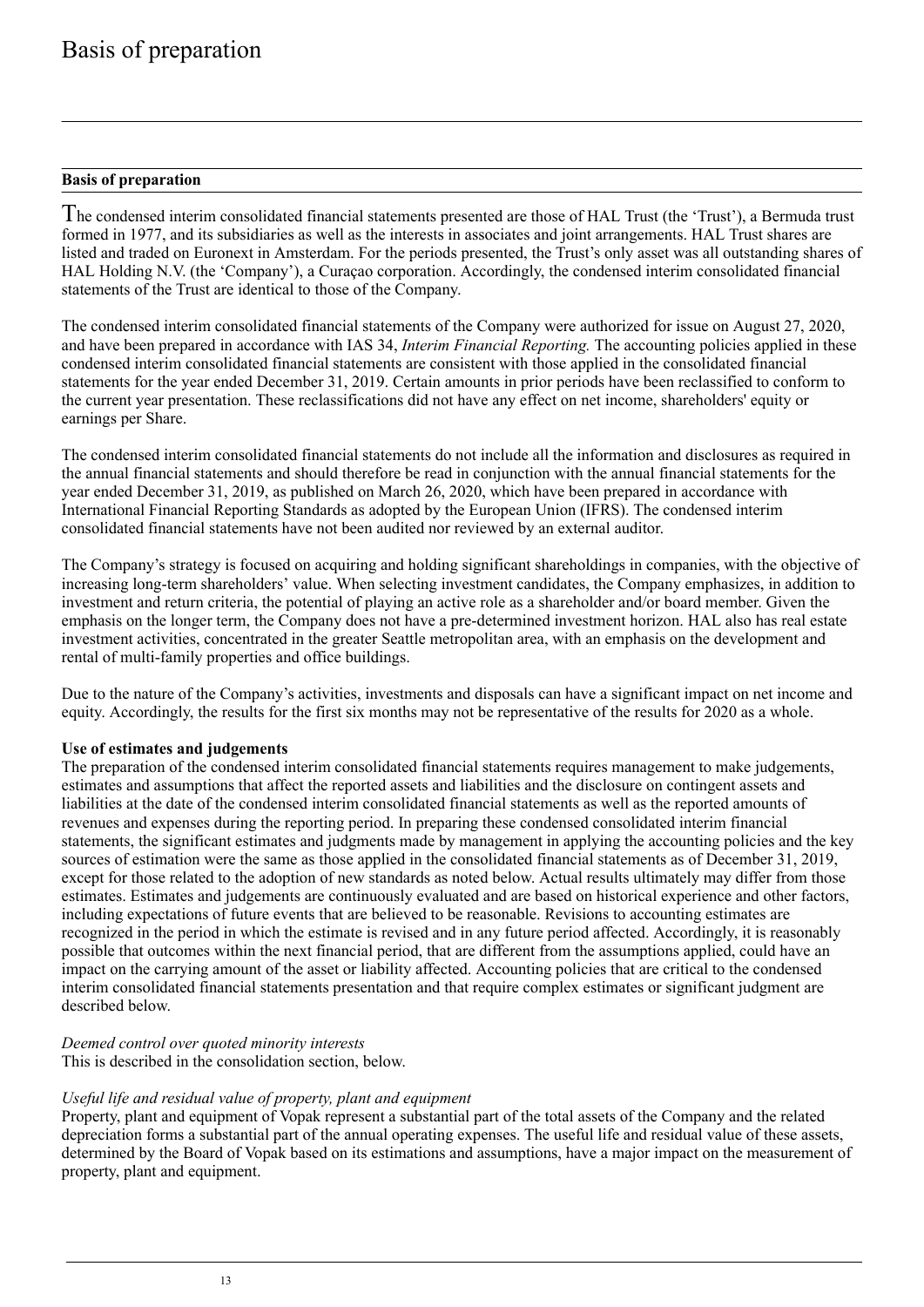### *Allowance for inventory obsolescence*

Finished goods are regularly subjected to specific assessment tests to identify damaged, slow moving or obsolete inventory, taking into consideration past experience, historic results and the probability of sale under normal market conditions. Based on these analyses, management asserts judgement to determine the write-downs required to reduce the value of the inventory to its net realizable value.

### *Recognition of carry-forward losses and tax provisions*

Deferred tax assets, including those arising from carry-forward losses, are recognized if it is likely that taxable profits will be available against which losses can be set off. Management exercises judgment to establish the extent to which expected future profits substantiate the recognition of a deferred tax asset.

Significant judgement is required in determining the worldwide provision for income tax, as subsidiaries are subject to income taxes in numerous jurisdictions. There are many transactions and calculations for which the ultimate tax determination is uncertain. Provisions for anticipated tax audit issues are recognized based on management's estimates of whether additional taxes will be due.

### *Assumptions pension benefits*

The defined benefit obligation is determined on the basis of assumptions for future developments in variables such as salary increase, price index increase, life expectancy and discount rate. All assumptions are assessed at the reporting date. Changes in the assumptions may significantly affect the liabilities and pension costs under the defined benefit plans.

### *Estimated impairment of non-current assets*

The recoverable amounts in impairment testing are determined based on the value in use and fair value less costs of disposal of the asset or cash-generating unit. The calculation of these values require the use of estimates. Calculation of the value in use requires management to apply judgements around future cash flows, discount rates and growth rates. In calculating fair value less cost of disposal the selection of relevant market multiples is the primary judgement made by management. Where preliminary or indicative non-binding offers are used as inputs, management needs to assess that these offers are a good reflection of fair value. A change in one of these assumptions could potentially lead to a future impairment.

The primary impairment tests for the Company relate to annual goodwill impairment testing. These tests are carried out in the fourth quarter, unless there is reason to do so earlier. The economic downturn related to the COVID-19 pandemic has been considered as a potential triggering event for cash-generating units and individual assets in the Group. Additionally, the significant decline in oil prices, driven by multiple factors, was also considered as a potential trigger for impairment. As a result, impairment testing was performed on certain cash-generating units and individual assets, as described in note 12. Property, plant and equipment (i.e. terminals) as well as joint ventures are reviewed and, when required, tested. This primarily occurs at the level of Vopak whereby judgement is exercised by Vopak's management.

### *Assets held for sale and related liabilities*

Based on the facts and circumstances at the reporting date, management needs to assess if the value of the assets will be recovered principally through a divestment transaction rather than through continuing use. These facts and circumstances may change and could result in a situation where assets are divested, which were not classified as held for sale at periodend. It could also result in a situation where assets classified as held for sale are ultimately not sold. Such a situation will have accounting consequences as amortization, impairment and depreciation of non-current assets will have to be adjusted retroactively. When classifying non-current assets as held for sale, management makes estimates of their value (sales price and expected costs of disposal). Depending on the nature of the non-current assets, the estimated fair value may be associated with uncertainty and possibly adjusted subsequently. Measurement of the fair value of non-current assets is categorized as level 3 in the fair value hierarchy as measurement is not based on observable market data.

#### *Lease term*

The lease term comprises of the non-cancellable period agreed in the lease contract and the periods covered by renewal or termination options that are reasonably certain to be exercised. Significant renewal and termination options primarily relate to the lease of real estate. Renewal and termination options are assessed at the lease commencement date and subsequently, if there is a change in circumstances within control of the Company. When assessing renewal and termination options, considerations include the quality and performance of the leased asset and the extent of leasehold improvements undertaken, potential relocation and termination expense including penalties and potential favorable extension terms.

### *Discount rate applied to lease contracts*

In absence of interest rates implicit in the lease contracts, the Company applies the incremental borrowing rate (IBR) as the discount rate to determine the lease liabilities. The IBR is an approximation of the rate that a lessee would pay to attract the required funding to purchase the asset over a similar term, with similar security and in a similar economic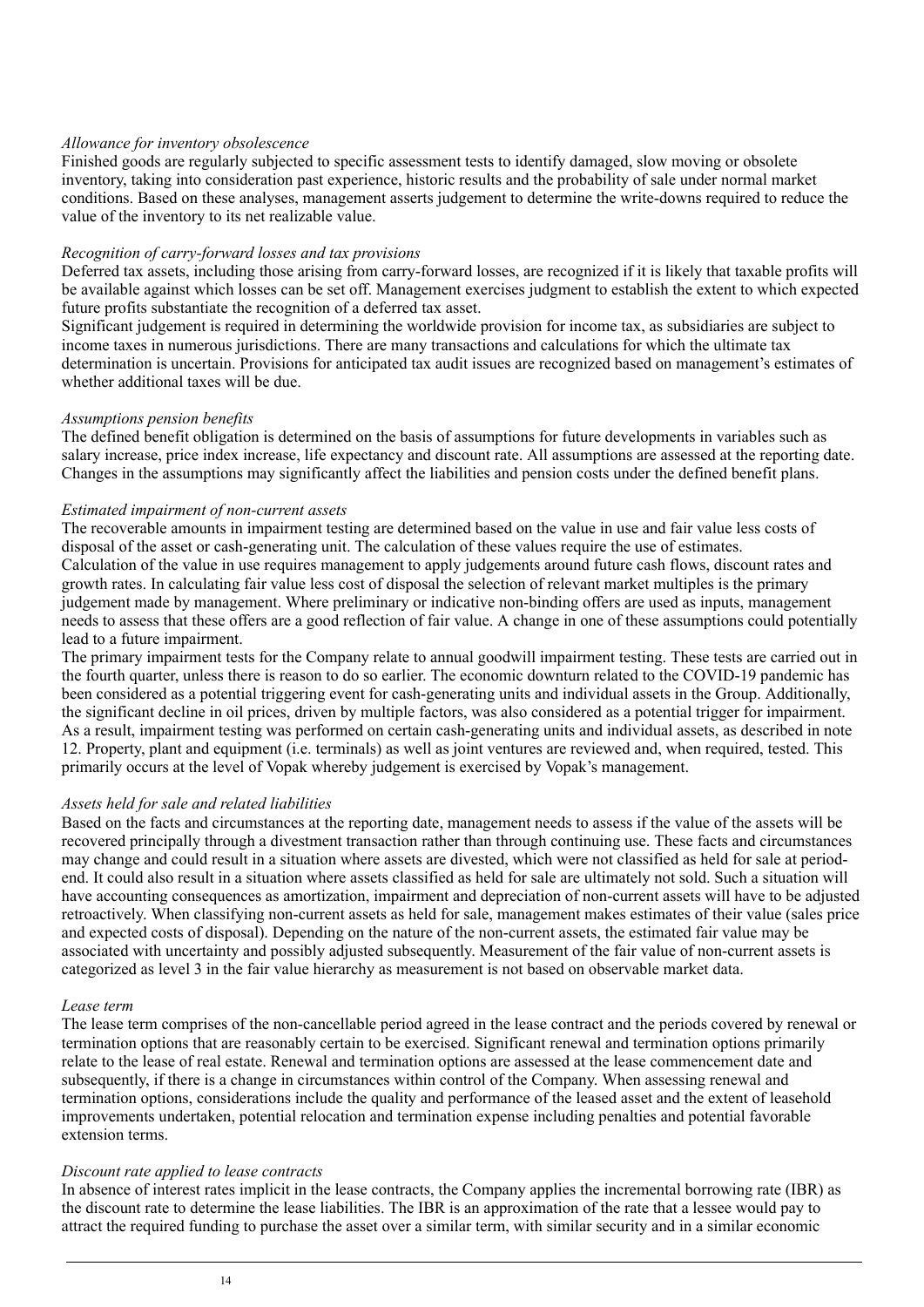environment. The IBR is determined as the sum of a reference rate, a credit risk premium and a country risk premium. The calculation of the IBR takes into account the currency of the lease contract, the lease term, the type of leased asset, the country and the credit quality of the lessee. A single IBR may be applied to a portfolio of leases within a country, which are similar in nature and lease term.

### **Implications of COVID-19**

The global spread of COVID-19 has had a significant impact on certain subsidiaries and affiliates. The subsidiaries have taken measures to preserve the health and safety of their employees and customers and the operation of their businesses. Measures have been taken, where appropriate, to reduce operating costs and non-critical capital expenditures as well as optimize working capital. Although operations and revenues started improving by the end of the second quarter, the evolution of the COVID-19 pandemic and the potential effects on business performance remains unpredictable.

#### *Government grants*

In the first half year of 2020 GrandVision recognized  $\epsilon$  49.7 million in government grants for which it was reasonably certain that it would comply with the respective conditions. These conditions included, amongst others, the condition that employee staff contracts should not be terminated as a result of lower profitability due to the COVID-19 pandemic. The other subsidiaries recognized  $\epsilon$  13.1 million in the same period, taking into account similar conditions, mainly as an offset to employee expenses.

### *Optical retail*

GrandVision N.V. is classified as held for sale in accordance with IFRS 5. Reference is made to note 3. In compliance with governmental measures and health authority recommendations around the world, many of GrandVision's stores were fully closed or only partially open. GrandVision faced a negative revenue impact of 27% compared to the first half of 2019. By the end of June, the majority of the stores returned to full operation. GrandVision has secured additional funding from its bankers and currently does not believe that the impact of the COVID-19 pandemic will have a material adverse effect on its financial condition or liquidity.

### *Consolidated minority interests*

Safilo's second-quarter and first half-year results were significantly affected by the severe disruption of sales activities in April and May (approximately -70% compared to the prior year two months), resulting in a significant operating deleverage and negative economic performance. In June, sales improved. Safilo defaulted on its debt covenants as of June 30, 2020. Accordingly, the outstanding amount of  $\epsilon$  145 million has been classified as a current financial liability as at June 30, 2020. Safilo is in the final stages of negotiations with its key relationship banks for an additional term loan under the framework of the Italian Liquidity Decree (state guaranteed loans) and a new set of covenants, which would provide also for the cancellation of the covenant test relating to the debt as of June 30, 2020.

Vopak has observed a limited impact of COVID-19 on its operations and expects to manage its performance in line with its original business plan and unchanged strategy.

### *Other unquoted*

Revenues for the second quarter of a number of subsidiaries such as Broadview Holding, Atlas Professionals, Koninklijke Ahrend, Sports Timing Holding and Flight Simulation Company were significantly impacted by the consequences of the outbreak of COVID-19. Impairments, primarily on goodwill, were recorded at Atlas Professionals and Sports Timing Holding for a total of  $\epsilon$  48 million, due to the expected long-term effect of the consequences of COVID-19 on the business operations. Scenario analyses were prepared for each subsidiary to assess the effect of COVID-19 on liquidity and bank covenants. The conclusion was that, barring uneforeseen circumstances, the liquidity risk was limited also due to the availability, when required, of liquidity at the HAL parent level. As of June 30, 2020, one subsidiary defaulted on the covenants in its lease financing for an amount of  $\epsilon$  39 million

#### *Real Estate*

So far, the real estate operations in the United States and the Netherlands were confronted with only a limited number of delinquent lessees. In Seattle, at the end of July, 5% of the lessees of apartment units had a delay in payment. In the Netherlands unpaid rent and delayed rent payments are not significant.

#### *Quoted minority interests*

The stock exchange value of Koninklijke Boskalis Westminster N.V. is  $10.0\%$  ( $\epsilon$  115.3 million) below the carrying value as at June 30, 2020 , whereas at December 31, 2019 the stock exchange value was 12% above the carrying value. We will continue to monitor the situation to consider if there is a prolonged decline in value that could be considered a trigger for impairment testing.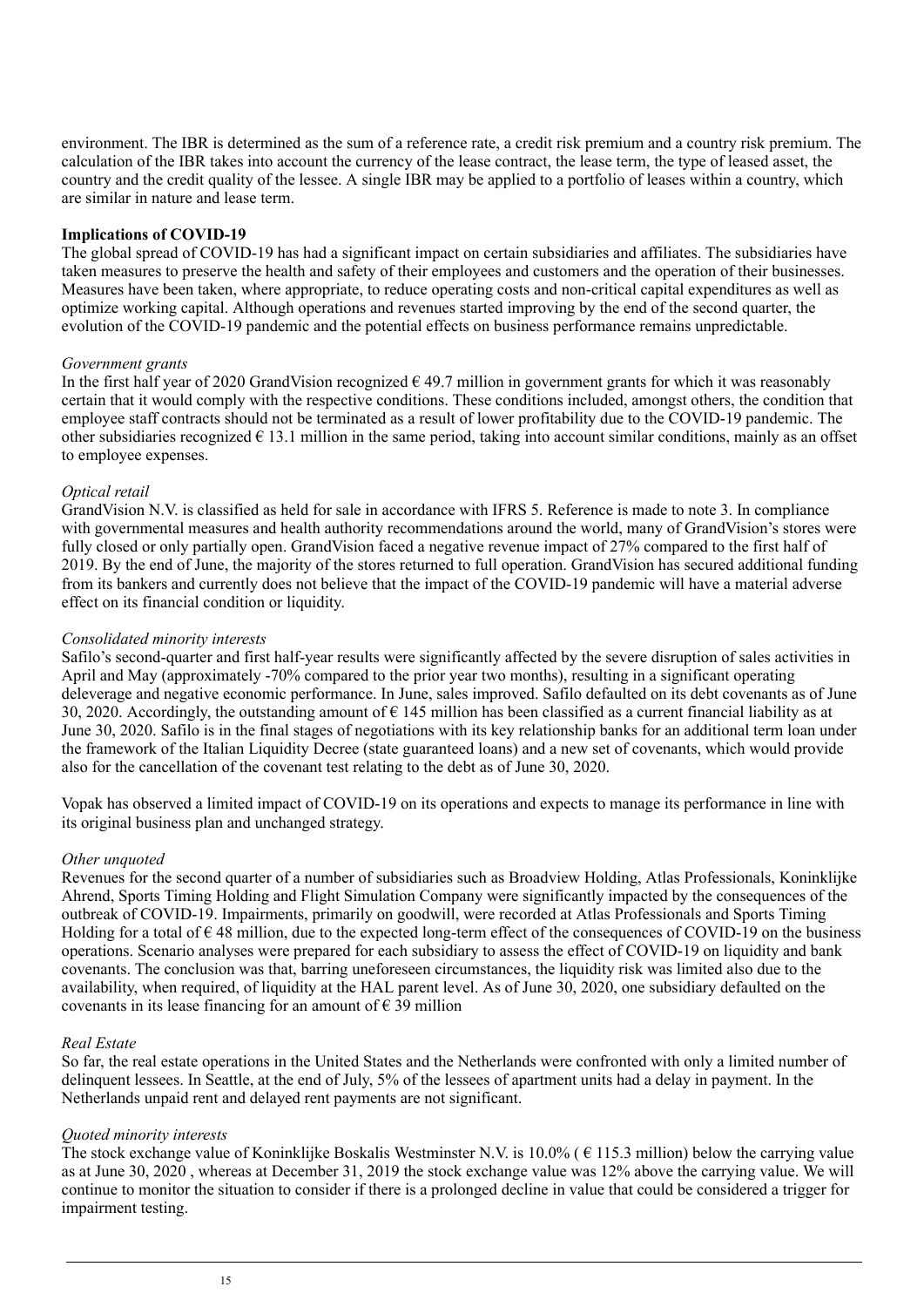### **Recent accounting developments**

### *New and amended standards and interpretations adopted*

In May 2020, the International Accounting Standards Board (IASB) issued *COVID-19-Related Rent Concessions*, which amended IFRS 16, *Leases*. The amendment permits lessees, as a practical expedient, not to assess whether particular rent concessions occurring as a direct consequence of the COVID-19 pandemic are lease modifications and instead to account for those rent concessions as if they are not lease modifications. Accordingly, these concessions will be recorded as a reduction of the lease liability through the current income statement and not amortized over the term of the lease. As permitted by the IASB, the Company has applied the amendment retrospectively to the full period covered by these halfyear financial statements in view of the significant amount of rent reductions included, mainly in result from discontinued operations (refer to note 3).

In October 2018, the International Accounting Standards Board issued *Definition of a Business*, amendments to IFRS 3, *Business combinations*. The amendments narrowed and clarified the definition of a business. They also permit a simplified assessment of whether an acquired set of activities and assets is a group of assets rather than a business. The amendment became effective as of January 1, 2020, and did not have a significant impact on the condensed interim consolidated financial statements of the Company.

Amendments to References to the Conceptual Framework in IFRS were issued in 2018 and are effective for accounting periods beginning on or after January 1, 2020. The amendments were issued to align various standards to reflect the issue of the revised Conceptual Framework for Financial Reporting. In addition, the amendments clarify that the definitions of asset and liability applied in certain standards have not been revised, with the new definitions included in the new conceptual framework. These amendments did not have a significant impact on the condensed interim consolidated financial statements of the Company.

The amendments to IAS 1, *Presentation of Financial Statements*, and IAS 8, *Accounting Policies, Changes in Accounting Estimates and Errors*, to align the definition of materiality throughout IFRS standards were issued in 2018 and are effective for accounting periods beginning on or after January 1, 2020. These amendments did not have significant impact on the condensed interim consolidated financial statements of the Company.

The amendments to IFRS 9 and IFRS 7 - Interest Rate Benchmark Reform were issued in 2019 and are effective for accounting periods beginning on or after January 1, 2020. Many interest rate benchmarks such as LIBOR (the London Inter-Bank Offered Rate) are in the process of being replaced. There will be financial reporting implications to this reform, with some effects arising even before a particular interest rate benchmark has been replaced (pre-replacement issues). The amendments provides relief from certain hedge accounting requirements in order to avoid unnecessary discontinuation of existing hedge relationships during the period of uncertainty over interest rate benchmark reform. These amendments did not have a significant impact on the condensed interim consolidated financial statements of the Company.

No other new or amended standards and interpretations had significant impact on the Company's condensed interim consolidated financial statements.

#### *New standards, amendments and interpretations issued but not yet effective*

There are no new standards, amendments to existing standards or new IFRIC interpretations that are not yet effective that are expected to have a material impact on the Company.

### **Supplemental information**

As a result of the 2014 implementation of IFRS 10, *Consolidated Financial Statements*, the Company consolidates the financial information of Koninklijke Vopak N.V. ('Vopak') and Safilo Group S.p.A. ('Safilo'). Supplemental information has been included on pages 39 through 46 whereby Vopak and Safilo are accounted for on an unconsolidated basis using the equity method as applied in the years until 2014. The inclusion of this information is considered appropriate and useful as the control model of the Company with respect to Vopak and Safilo is materially different than the model with respect to the other consolidated entities, where the Company's ownership interest exceeds 50%, and the effect of the inclusion of Vopak and Safilo in the consolidation has a significant effect on the financial statements. This information also preserves comparability with consolidated financial statements prior to 2014.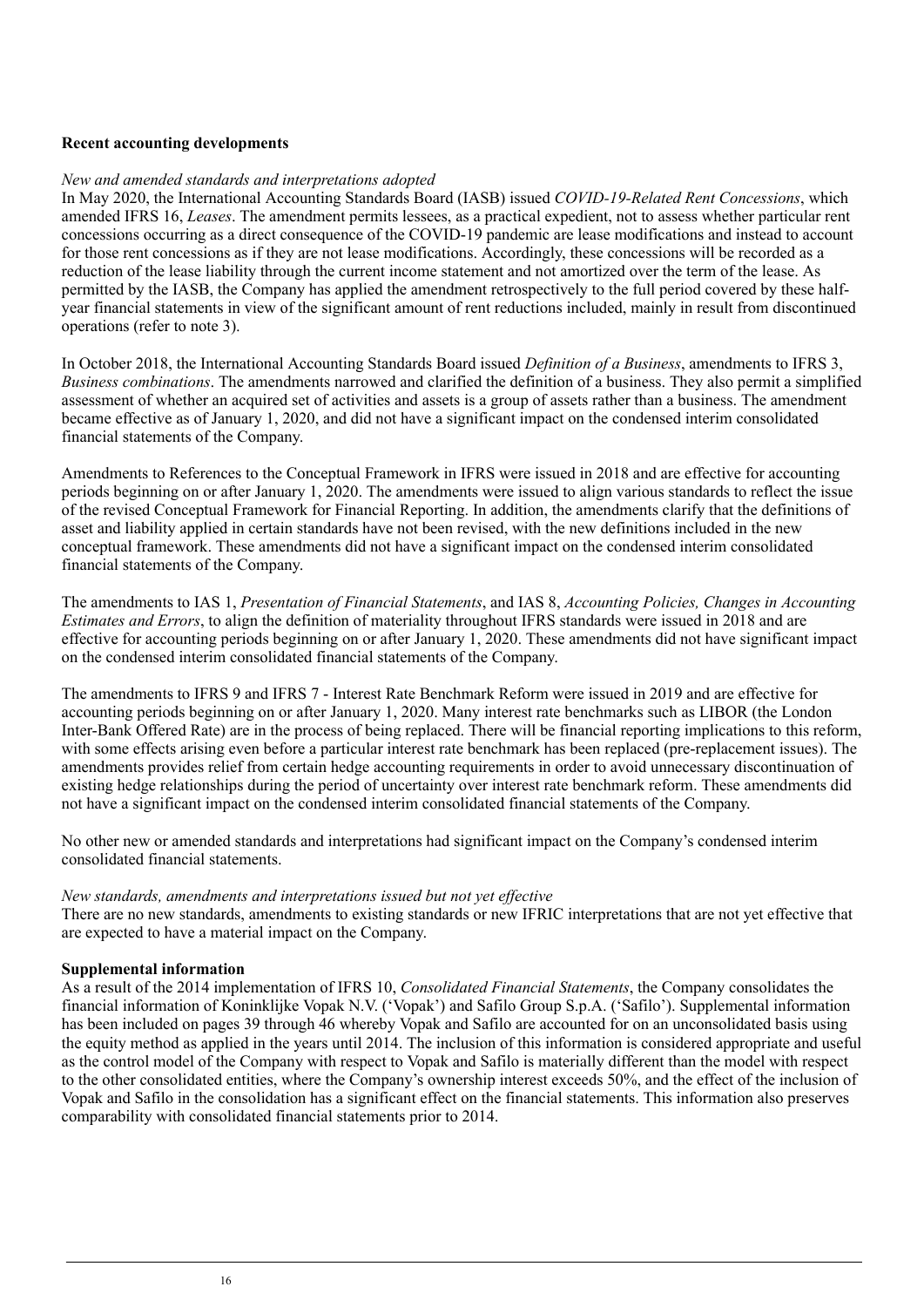### **Consolidation**

### $C$ ritical accounting estimates and judgements

In the preparation of these financial statements, management has applied significant judgement to assess if the Company is deemed to have (de facto) control over entities where the Company's ownership interest does not exceed 50%. Although the Company's ownership interest in Vopak and Safilo is below 50%, IFRS requires these entities to be consolidated in these financial statements as the company is deemed to have control, as defined in IFRS 10 and more specifically in example 4 of the application guidance in appendix B of this standard, over these two entities. Vopak and Safilo are both publicly traded companies. Whereas HAL has board representation and, accordingly, may be considered to have significant influence over these entities, in the past neither operational nor strategic control was exercised. Moreover, Vopak and Safilo are, for example, not part of the Company's management reporting system which monitors the performance of the consolidated companies on a monthly basis. In addition, in view of its minority interest, the Company has no formal instruction rights with respect to Vopak and Safilo. The Company has set up a process to obtain information from Vopak and Safilo in order to prepare consolidated financial statements in accordance with IFRS. The Company does not, however, have access to the financial books and records, contracts and related information of Vopak and Safilo in order to independently verify that these are complete, valid and accurate.

Management performed an assessment with respect to the other minority-owned entities and asserted that (de facto) control was not deemed present for these entities.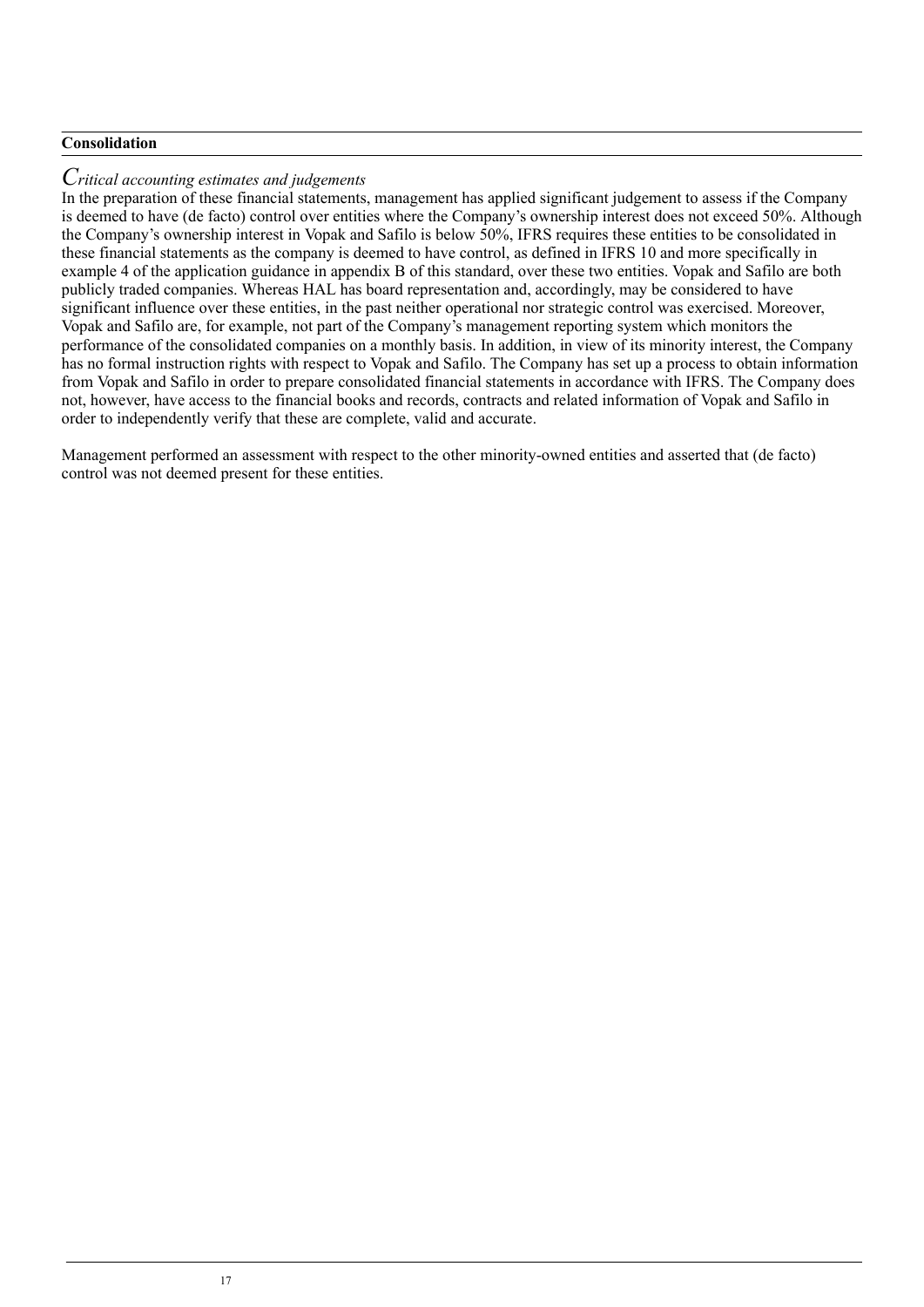### <span id="page-17-0"></span>**1. Segmentation**

he Company's reportable segments are defined as follows: T

- Optical retail<br>• Unquoted
- Unquoted<br>• Ouoted m
- Quoted minority interests
- Real estate
- Liquid portfolio

Operating income (for the purpose of this report defined as earnings before interest, exceptional and non-recurring items of the optical retail and other unquoted companies, taxes and amortization of intangible assets but including amortization of software) can be detailed as follows:

|                                                               | 2020    | 2019    |
|---------------------------------------------------------------|---------|---------|
| Optical retail                                                | 232.6   | 236.5   |
| Unquoted                                                      | 80.2    | 108.0   |
| Quoted minority interests                                     | 209.2   | 274.5   |
| Real estate                                                   | (0.3)   | (3.9)   |
| Liquid portfolio                                              | (60.0)  | 9.3     |
| Total operating income                                        | 461.7   | 624.4   |
| Reconciling items:                                            |         |         |
| - Discontinued operations (optical retail)                    | (232.6) | (236.5) |
| - Amortization and impairment of intangibles                  | (90.7)  | (64.0)  |
| - Other                                                       | (21.7)  | 25.1    |
| Operating result as per the consolidated statement of income  | 116.7   | 349.0   |
| Financial expense, net                                        | (71.3)  | (67.9)  |
| Profit before tax as per the consolidated statement of income | 45.4    | 281.1   |

The "other" reconciling items represent mostly corporate overhead and exceptional and non-recurring items (excluding those of Vopak, Safilo, Boskalis and SBM Offshore).

The composition of revenues by segment is as follows:

|                                          | 2020    | 2019    |
|------------------------------------------|---------|---------|
| Unquoted                                 | 1.476.1 | 1,340.9 |
| Quoted minority interests                | 897.6   | 1,138.6 |
| Total continuing operations              | 2.373.7 | 2,479.5 |
| Discontinued operations (optical retail) | 1.452.5 | 1,995.2 |
|                                          | 3.826.2 | 4,474.7 |

18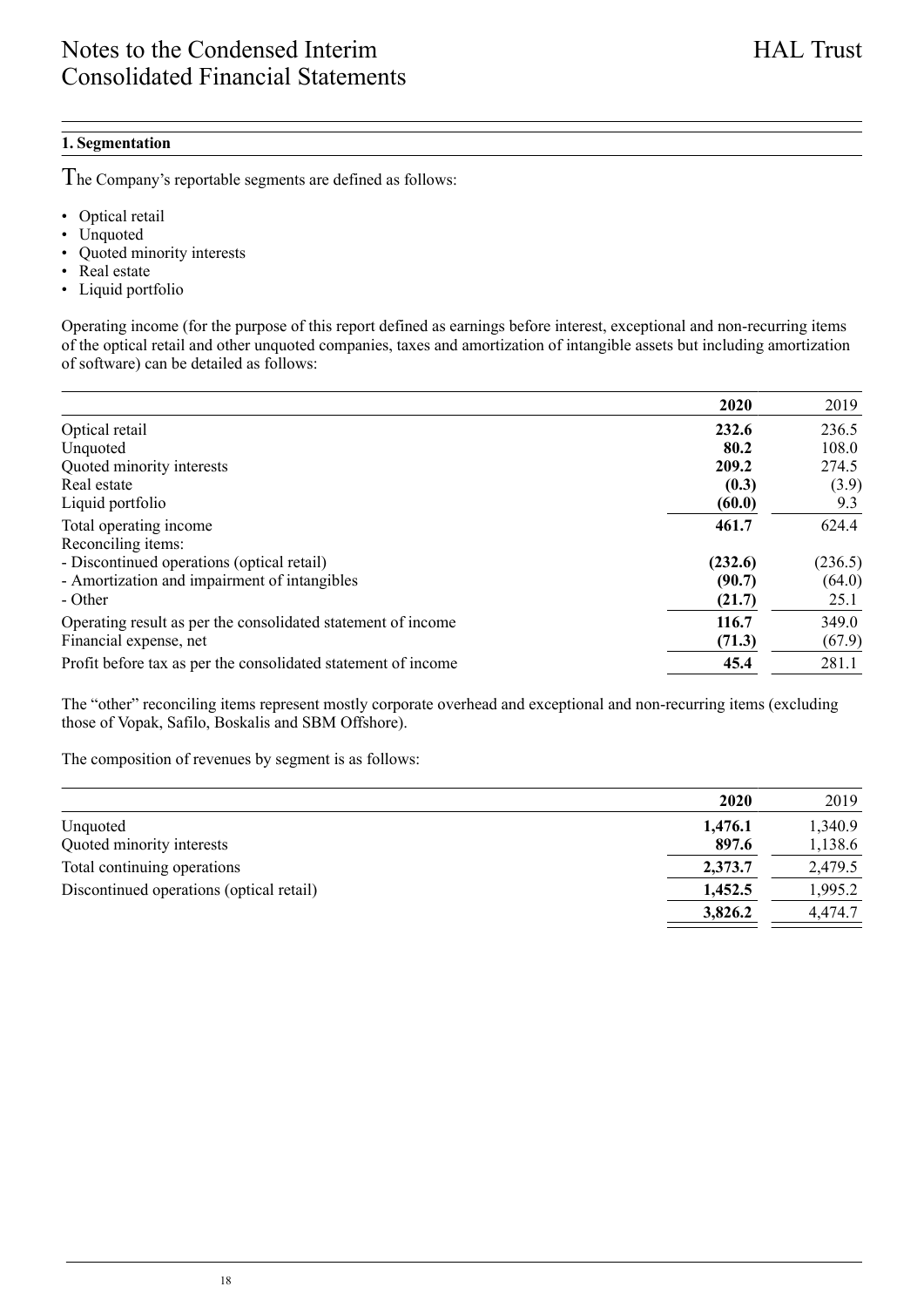### **2. Exceptional items**

The summary of exceptional items is as follows:

|                                                               | Notes | 2020    | 2019   |
|---------------------------------------------------------------|-------|---------|--------|
| Impairment of goodwill and other intangibles unquoted segment | 12    | (48.6)  |        |
| Gain on assets sold Royal Vopak N.V.                          |       | 33.0    |        |
| Restructuring*                                                |       | (11.4)  | (0.5)  |
| Impairment related to Safilo Group S.p.A.                     |       |         | (65.2) |
| Gain on sale of Intersafe                                     |       |         | 41.0   |
| Exceptional items Royal Boskalis Westminster N.V.             | 6     | (64.5)  | 17.2   |
| Gain on assets held for sale Royal Vopak N.V.                 |       |         | 16.4   |
| Other                                                         |       | (12.9)  | (10.8) |
| <b>Effect on operating profit</b>                             |       | (104.4) | (1.9)  |
| Impairment deferred taxes related to Safilo Group S.p.A.      |       |         | (27.1) |
| Income tax                                                    |       | 1.8     | 23.6   |
| Effect on net profit from continuing operations               |       | (102.6) | (5.4)  |
| Exceptional items related to discontinued operations          | 3     | (10.2)  | (58.6) |
| <b>Effect on net profit</b>                                   |       | (112.8) | (64.0) |
|                                                               |       |         |        |

\* Restructuring expenses mainly relate to Safilo

*Vopak - Yangpu terminal*

In Q2 2020, Vopak recognized a  $\epsilon$  33.0 million exceptional gain for the remaining consideration relating to the December 2019 divestment of its 49% equity share in the joint venture Vopak SDIC Yangpu Terminal in Hainan, China. This gain is included in other income.

The other exceptional items are disclosed separately in the notes when relevant in order to increase transparency.

### **3. Discontinued operations and assets and liabilities held for sale**

 $O$ n July 30, 2019, an agreement was signed, subject to certain terms and conditions, to sell the 76.72% ownership interest in the issued share capital of GrandVision N.V. to EssilorLuxottica. As of that date, the assets and liabilities of GrandVision are classified as held for sale and recognition of depreciation, amortization and impairment of non-current assets of GrandVision in the books of the Company has been discontinued. The effect of this classification is set out in this note. The net results related to GrandVision in both the current and prior period are presented in the statement of income as profit from discontinued operations as GrandVision represents a separate major line of business (it represents the entire optical retail segment). Detailed financial information relating to GrandVision is set out in this note.

In addition to GrandVision, at the reporting date the Company held  $\epsilon$  8.6 million in property, plant and equipment and  $\epsilon$  17.8 million in investments in associates classified as held for sale. The divestment of the associate was completed on July 28, 2020 (refer to note 17).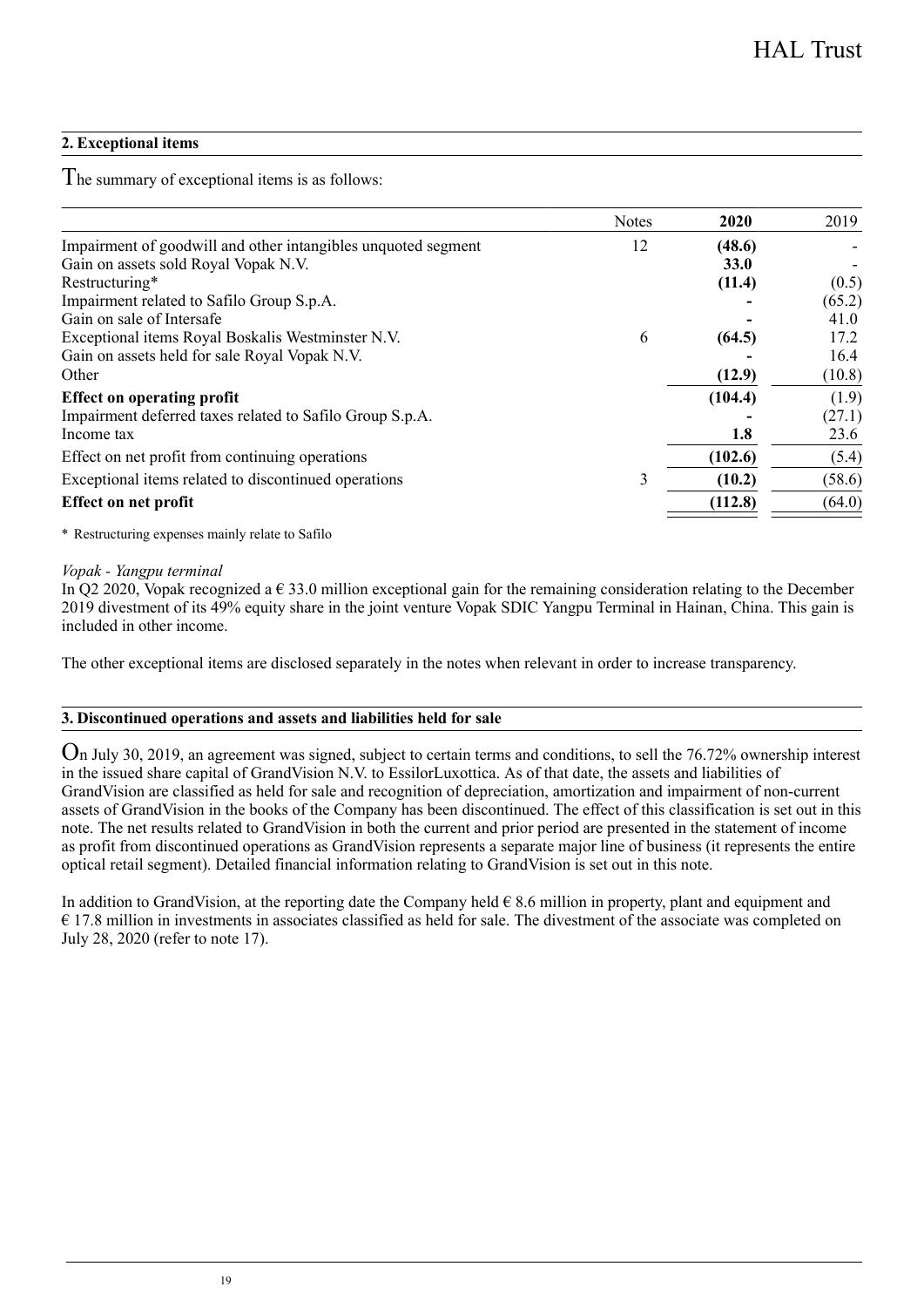The composition of total assets held for sale and related liabilities is as follows.

|                                                   | June 30, 2020 | Dec. 31, 2019 |
|---------------------------------------------------|---------------|---------------|
| Property, plant and equipment                     | 612.0         | 722.7         |
| Right-of-use assets                               | 1.694.6       | 1.614.8       |
| Intangible assets                                 | 1,786.0       | 1.792.4       |
| Investments in associates and joint arrangements  | 18.6          | 1.0           |
| Other non-current assets                          | 159.2         | 146.1         |
| Current assets                                    | 1.033.6       | 841.6         |
| Total assets held for sale                        | 5.304.0       | 5,118.6       |
| Non-current liabilities                           | 2.032.4       | 1,675.0       |
| Current liabilities                               | 1.374.5       | 1,604.6       |
| Total liabilities related to assets held for sale | 3,406.9       | 3,279.6       |
| Total net assets held for sale                    | 1.897.1       | 1.839.0       |
|                                                   |               |               |

Vopak's Algeciras terminal , which was held for sale as at December 31, 2019, (assets € 143.9 million, liabilities € 18.0 million) was divested in January 2020.

The results of GrandVision for the first half year included  $\epsilon$  (138.9) million in exceptional items that were not recognized in these financial statements due to application of IFRS 5. These exceptional items of GrandVision related mainly to impairments of goodwill on the activities of GrandVision in the United States ( $\epsilon$  39.3 million), Italy ( $\epsilon$  17.4 million), Colombia ( $\epsilon$  8.9 million) and Peru ( $\epsilon$  9.2 million). Also included were impairments of right-of-use lease assets ( $\epsilon$  20.9 million), impairments of property, plant and equipment ( $\epsilon$  8.6 million) and impairments of customer databases ( $\epsilon$  30.1 million) and other intangible assets  $(6.4.5 \text{ million})$ .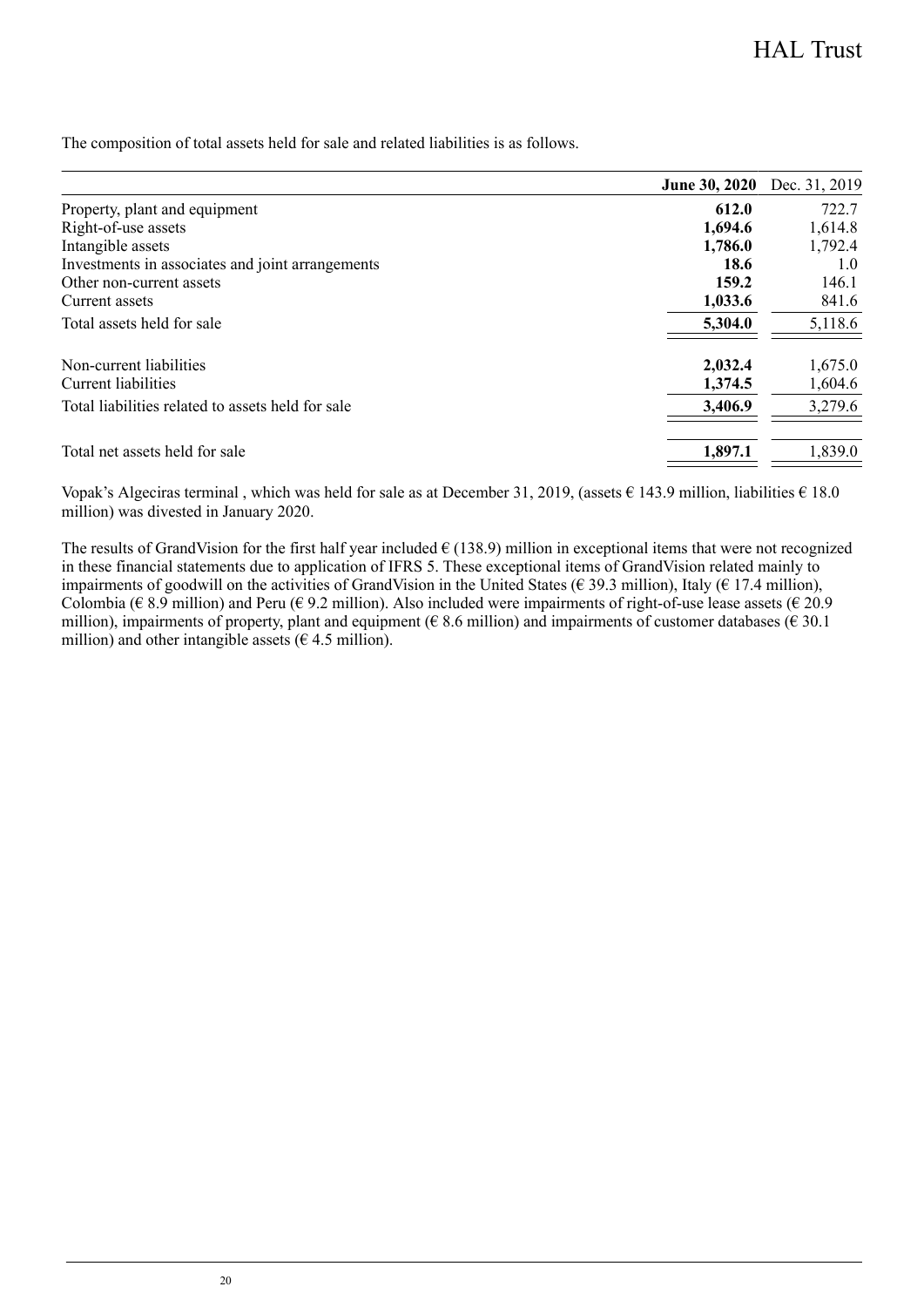For informational purposes, the half year pro forma condensed interim consolidated income statement of the Company, would GrandVision not have been classified as a discontinued operation, is presented below.

|                                                          |           |                               |         | 2020       | 2019          |
|----------------------------------------------------------|-----------|-------------------------------|---------|------------|---------------|
| In millions of euro                                      | 2020      | Presentation* Result impact** |         | (adjusted) | (adjusted)*** |
|                                                          |           |                               |         |            |               |
| Revenues<br>Income from marketable securities and        | 2,373.7   | 1,452.5                       |         | 3,826.2    | 4,474.7       |
| deposits                                                 | (60.0)    |                               |         | (60.0)     | 9.3           |
| Share of results from associates and joint               |           |                               |         |            |               |
| ventures                                                 | 71.0      | (0.8)                         |         | 70.2       | 78.4          |
| Income from other financial assets                       | 1.9       |                               |         | 1.9        | 12.6          |
| Income from real estate activities                       | 1.5       |                               |         | 1.5        | (3.7)         |
| Other income                                             | 41.6      |                               |         | 41.6       | 58.6          |
| Total income                                             | 2,429.7   | 1,451.7                       |         | 3,881.4    | 4,629.9       |
| Usage of raw materials, consumables and                  |           |                               |         |            |               |
| other inventory                                          | (773.3)   | (396.0)                       |         | (1,169.3)  | (1,240.2)     |
| Employee expenses                                        | (674.4)   | (588.4)                       |         | (1,262.8)  | (1,329.8)     |
| Depreciation and impairment of property,                 |           |                               |         |            |               |
| plant, equipment and investment                          |           |                               |         |            |               |
| properties                                               | (197.1)   |                               | (70.5)  | (267.6)    | (277.4)       |
| Depreciation and impairment of right-of-<br>use assets   |           |                               |         |            |               |
| Amortization and impairment of                           | (58.3)    |                               | (199.2) | (257.5)    | (226.0)       |
| intangible assets                                        | (90.7)    |                               | (145.1) | (235.8)    | (149.4)       |
| Other operating expenses                                 | (519.2)   | (249.1)                       |         | (768.3)    | (900.0)       |
| Total expenses                                           | (2,313.0) | (1,233.5)                     | (414.8) | (3,961.3)  | (4,122.8)     |
| <b>Operating profit</b>                                  | 116.7     | 218.2                         | (414.8) | (79.9)     | 507.1         |
| Financial expense                                        | (97.3)    | (33.1)                        |         | (130.4)    | (113.3)       |
| Other financial income                                   | 26.0      | 1.0                           |         | 27.0       | 19.8          |
|                                                          |           |                               |         |            |               |
| Profit before income tax                                 | 45.4      | 186.1                         | (414.8) | (183.3)    | 413.6         |
| Income tax expense                                       | (19.2)    | 16.9                          |         | (2.3)      | (119.1)       |
| Net profit from continuing operations                    | 26.2      | 203.0                         | (414.8) | (185.6)    | 294.5         |
| Net profit from discontinued operations                  | 203.0     | (203.0)                       |         |            |               |
| <b>Total net profit</b>                                  | 229.2     |                               | (414.8) | (185.6)    | 294.5         |
| Net profit attributable to owners of parent              | 89.3      |                               | (306.0) | (216.7)    | 191.7         |
| Net profit attributable to non-controlling               |           |                               |         |            |               |
| interest                                                 | 139.9     |                               | (108.8) | 31.1       | 102.8         |
| <b>Total net profit</b>                                  | 229.2     |                               | (414.8) | (185.6)    | 294.5         |
|                                                          |           |                               |         |            |               |
| Comprehensive income attributable to<br>owners of parent | (156.2)   |                               | (306.0) | (462.2)    | 310.9         |
| Comprehensive income attributable to                     |           |                               |         |            |               |
| non-controlling interest                                 | 70.4      |                               | (108.8) | (38.4)     | 93.2          |
| <b>Total comprehensive income</b>                        | (85.8)    |                               | (414.8) | (500.6)    | 404.1         |
|                                                          |           |                               |         |            |               |

\* Reversal of the net presentation of the results of GrandVision (as required by IFRS 5)

\*\* Reversal of the discontinuance of recognition of depreciation, amortization and impairments on non-current assets of GrandVision (as required by IFRS 5)

\*\*\* Presentation in line with the 2019 HAL half-year report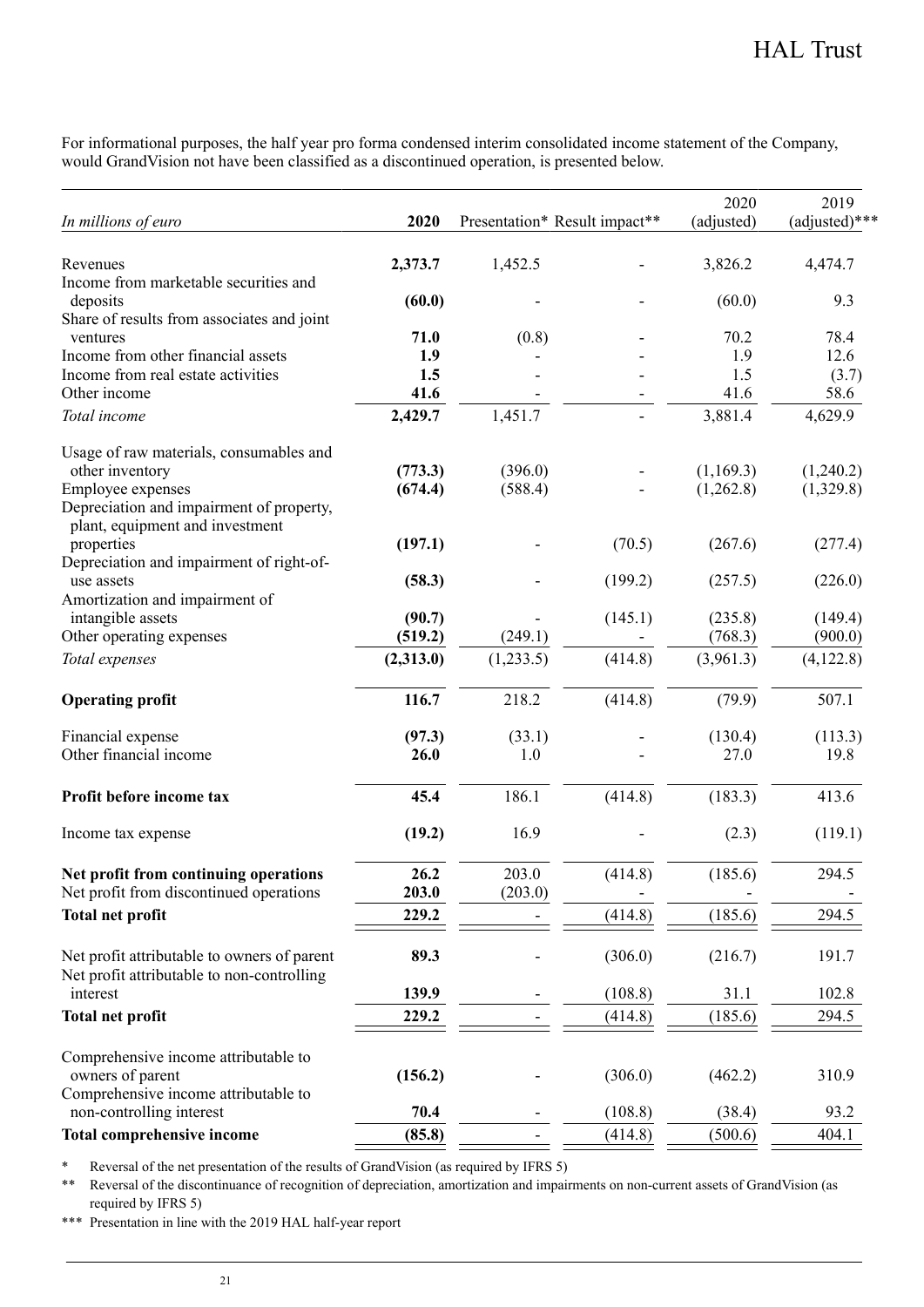Details of the financial performance of GrandVision, standalone, for the half years presented are provided below. This is the financial information as reported by this company, including purchase price accounting adjustments made by the Company, intercompany eliminations and corporate goodwill.

|                                                     | 2020      | IFRS 5<br>impact* | 2020<br>(adjusted) | 2019       |
|-----------------------------------------------------|-----------|-------------------|--------------------|------------|
|                                                     |           |                   |                    |            |
| Revenues                                            | 1,452.5   |                   | 1.452.5            | 1.995.2    |
| Depreciation, amortization and impairment           |           | (414.8)           | (414.8)            | (320.3)    |
| Other expenses                                      | (1,266.3) |                   | (1,266.3)          | (1, 542.5) |
| Profit before income tax                            | 186.2     | (414.8)           | (228.6)            | 132.4      |
| Income tax expense                                  | 16.9      |                   | 16.9               | (58.6)     |
| Profit after income tax from discontinued operation | 203.1     | (414.8)           | (211.7)            | 73.8       |
| Other comprehensive income                          | (35.4)    |                   | (35.4)             | (12.0)     |
| Total comprehensive income (CI)                     | 167.7     | (414.8)           | (247.1)            | 61.8       |
| Net profit attributable to owners of parent         | 143.1     | (306.0)           | (162.9)            | 50.5       |
| Net profit attributable to non-controlling interest | 60.0      | (108.8)           | (48.8)             | 23.3       |
| CI attributable to owners of parent                 | 117.9     | (306.0)           | (188.1)            | 42.3       |
| CI attributable to non-controlling interest         | 49.8      | (108.8)           | (59.0)             | 19.5       |

\* From July 30, 2019, onwards no amortization, depreciation or impairment was recognized on the non-current assets of GrandVision

The cash flows presented in the consolidated statement of cash flows include the half-year cash flows of GrandVision. The cash flows from GrandVision can be specified as follows:

|                                                                          | 2020   | 2019   |
|--------------------------------------------------------------------------|--------|--------|
|                                                                          |        |        |
| Cash inflow from operating activities                                    | 190.0  | 147.8  |
| Net cash (outflow) from investing activities                             | (56.4) | (68.8) |
| Net cash inflow/ (outflow) from financing activities                     | 46.1   | (50.8) |
| Exchange gains/ (losses) on cash and cash equivalents                    | (0.1)  | (1.0)  |
| Net increase/ (decrease) in cash generated by the discontinued operation | 179.6  | 27.2   |
| Dividend paid by GrandVision to GrandVision's non-controlling interest   | 2.3    | 13.1   |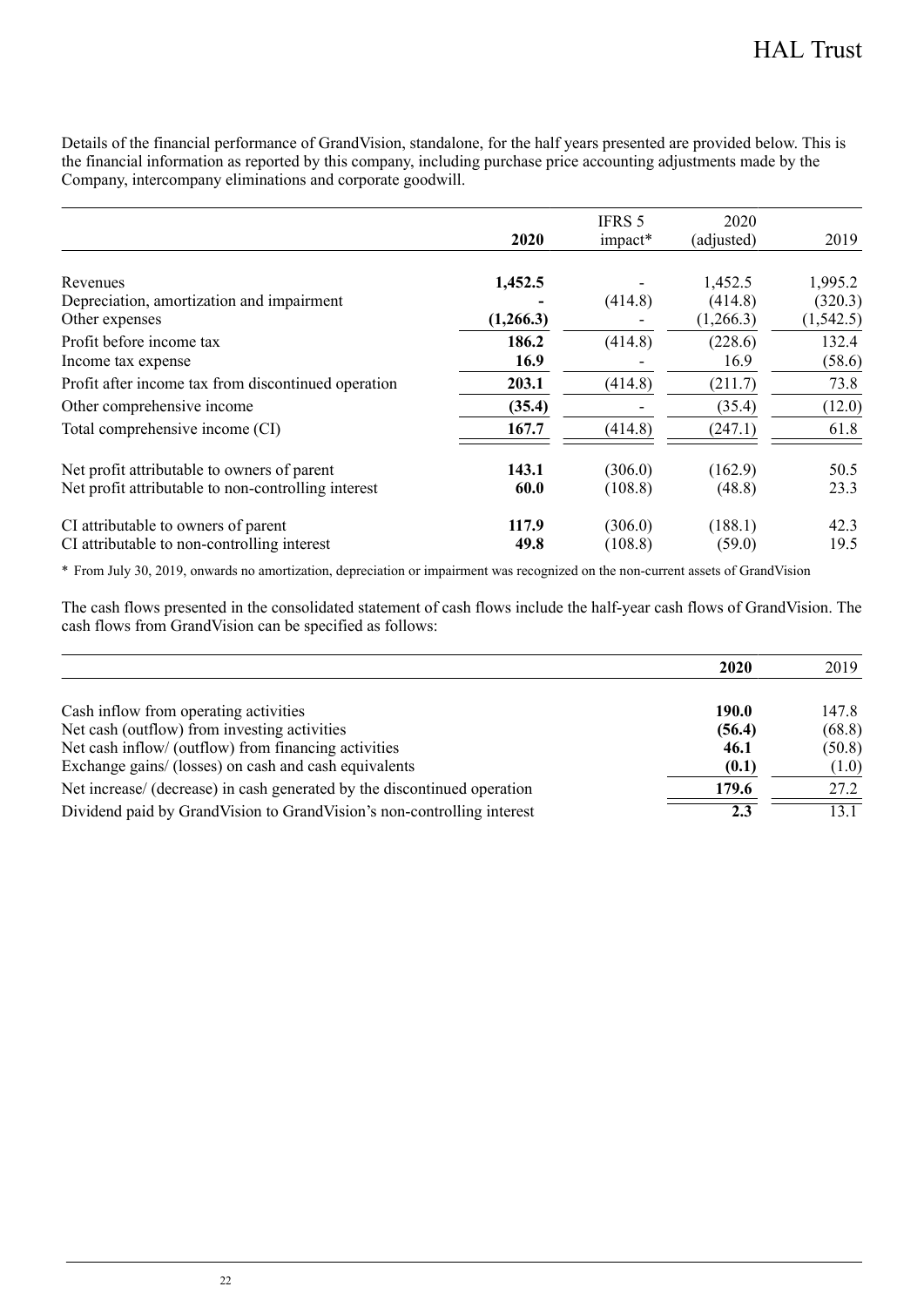# HAL Trust

The following assets and liabilities were classified as a disposal group, held for sale, in relation to GrandVision.

|                                                  |               | June 30, 2020 Dec. 31, 2019 |
|--------------------------------------------------|---------------|-----------------------------|
| Non-current assets                               |               |                             |
| Property, plant and equipment                    | 603.5         | 587.6                       |
| Right of use assets                              | 1,694.6       | 1,601.8                     |
| Investments in associates and joint arrangements | 0.8           | 1.0                         |
| Intangible assets                                | 1,786.0       | 1,786.5                     |
| Deferred tax assets                              | 76.5          | 62.1                        |
| Other non-current assets                         | 82.7          | 83.5                        |
| Total non-current assets                         | 4,244.1       | 4,122.5                     |
| Current assets                                   |               |                             |
| Inventories                                      | 365.3         | 338.5                       |
| Receivables                                      | 149.2         | 149.2                       |
| Other financial assets                           | 3.0           | 1.6                         |
| Other current assets                             | 173.6         | 184.8                       |
| Cash and cash equivalents                        | 342.5         | 162.9                       |
| <b>Total current assets</b>                      | 1,033.6       | 837.0                       |
| <b>Total assets</b>                              | 5,277.7       | 4,959.5                     |
| Non-current liabilities                          |               |                             |
| Deferred tax liabilities                         | 32.3          | 43.2                        |
| Pension benefits                                 | 133.6         | 136.1                       |
| Provisions                                       | 20.3          | 18.2                        |
| Non-current lease liabilities                    | 952.1         | 1,037.3                     |
| Long-term debt and other financial liabilities   | 885.3         | 416.1                       |
| Other non-current liabilities                    | 8.9           | 8.0                         |
| <b>Total non-current liabilities</b>             | 2,032.5       | 1,658.9                     |
| Current liabilities                              |               |                             |
| Provisions                                       | 30.3          | 24.0                        |
| Accrued expenses                                 | 482.2         | 435.1                       |
| Income tax payable                               | 34.7<br>187.8 | 40.0<br>205.0               |
| Accounts payable<br>Current lease liabilities    | 404.7         | 373.3                       |
| Short term debt and other financial liabilities  | 231.9         | 519.2                       |
| Other current liabilities                        | 3.6           | 6.1                         |
| <b>Total current liabilities</b>                 | 1,375.2       | 1,602.7                     |
|                                                  |               |                             |
| <b>Total liabilities</b>                         | 3,407.7       | 3,261.6                     |
| Net assets held for sale for GrandVision         | 1,870.0       | 1,697.9                     |
|                                                  |               |                             |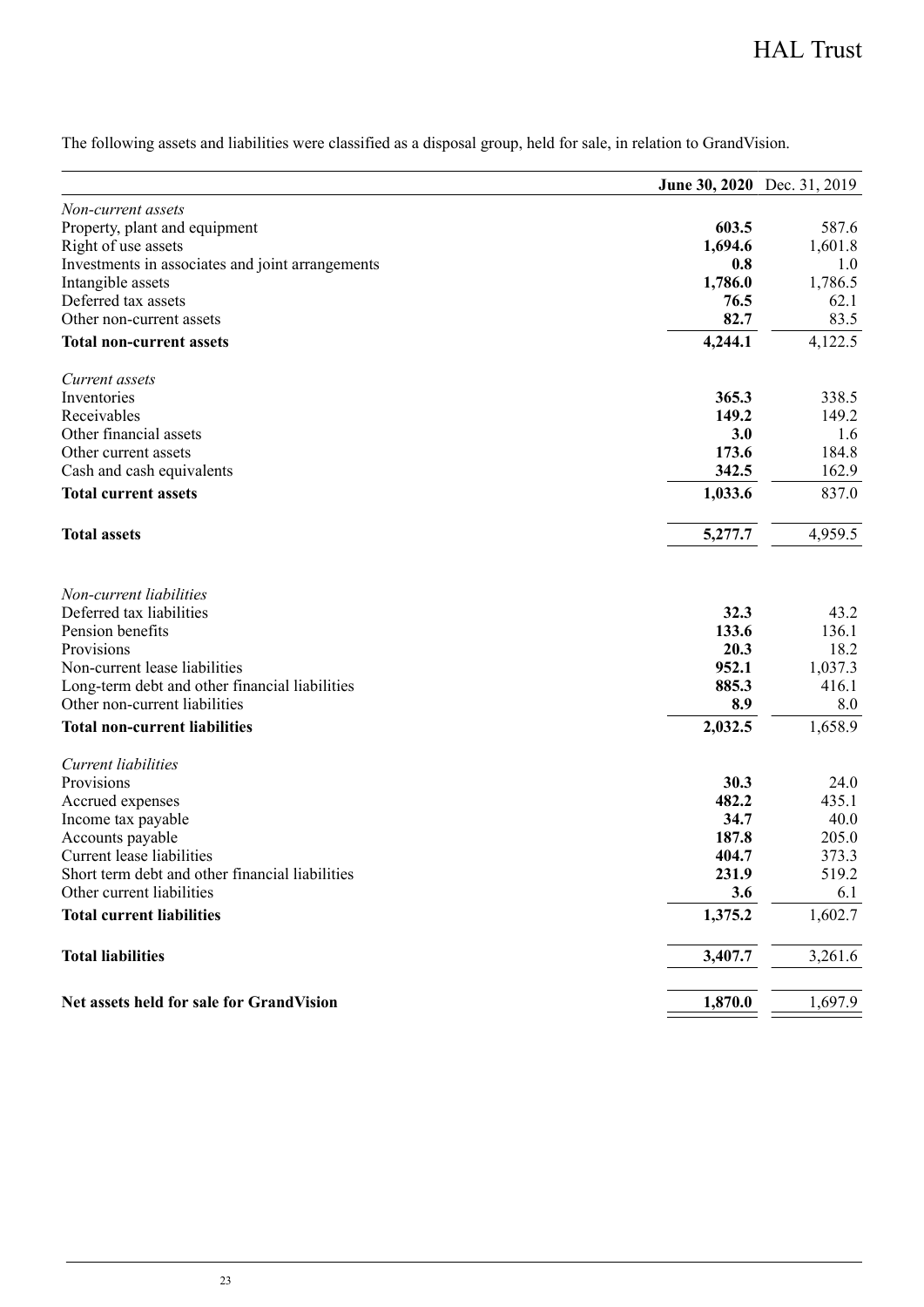### **4. Acquisitions**

### *Direct Online Services*

On May 4, 2020, Broadview Holding B.V. (97.4% HAL) completed the acquisition of Direct Online Services Holdings Ltd. (DOS). DOS is an eCommerce-led multi-channel retailer of kitchen products based in Gloucestershire (United Kingdom). The company operates a number of brands, including Worktop Express®, the UK's leading online worktop supplier and also has a presence in Germany. Founded in 2008, DOS employs approximately 270 FTE and reported 2019 sales of € 44.5 million. The allocation of the purchase price is provisional, only subject to final review procedures. Based on the procedures performed, management identified the following intangible assets to be recognized: brand names, customer relationships and the assembled workforce (subsumed in goodwill). The purchase price allocation will be completed before the year-end closing.

### *Safilo - Blenders*

On June 1, 2020, Safilo Group S.p.A. (49.8% HAL) announced the acquisition of a 70.0% equity interest in the Californian eyewear company Blenders Eyewear, LLC ('Blenders'). Founded in 2012, Blenders built an advanced ecommerce platform with unique digital and social media skills, achieving fast and profitable growth. The brand has fueled its rapid growth through highly effective social marketing strategies, partnering with influencers, athletes, lifestyle enthusiasts, and product collaborations which have driven sales and brand awareness. The company generates approximately 95% of its current business through its proprietary direct-to-consumer e-commerce platform. In 2019, the company recorded net sales of USD 40.7 million with a 3-year cumulative average growth rate of 174%. The purchase price allocation procedures identified the trademark, distribution relationships, technology and a non-compete agreement to be recognized. Deferred tax liabilities were not recognized in relation to these assets, since their values have been recognized for tax purposes in the jurisdiction in which the acquisition was made. The purchase price allocation is provisional, with only minor details under discussion. The Company has recognized the non-controlling interest in Privé Revaux at the proportionate share of the acquired net identifiable assets.

Reciprocal put and call options were concluded with respect to the non-controlling interest, which can be exercised in 2023, 2024 and 2025 at a fixed multiple of EBITDA. Each option relates to one-third of the non-controlling interest. A liability was recognized in respect of these options for the amount of  $\epsilon$  45.6 million, as a reduction to equity.

### *Safilo - Privé Revaux*

On February 10, 2020, Safilo Group S.p.A. (49.8% HAL) announced the acquisition of a 61.34% equity interest in the Miami-based eyewear company Privé Goods, LLC ('Privé Revaux'). Privé Revaux was founded in 2017 with the goal of making premium, quality eyewear products accessible to everyone. The fast-growing US eyewear brand is fueled by a strategic celebrity ecosystem, merged in high-caliber social media engagement and strong digital marketing capabilities. In 2019, the Company recorded net sales of USD 20 million, an increase of approximately 90% compared to the previous year. The purchase price allocation procedures identified the trademark, distribution relationships and a non-compete agreement to be recognized. Deferred tax liabilities were not recognized in relation to these assets, since their values have been recognized for tax purposes in the jurisdiction in which the acquisition was made. The purchase price allocation is provisional, with only minor items under discussion. The Company has recognized the non-controlling interest in Privé Revaux at the proportionate share of the acquired net identifiable assets.

Reciprocal put and call options were concluded with respect to the non-controlling interest, which can be exercised in 2023, 2024 and 2025 at a fixed multiple of EBITDA. Each option relates to one-third of the non-controlling interest. A liability was recognized in respect of these options for the amount of  $\epsilon$  58.3 million, as a reduction to equity.

There were no other individually significant acquisitions during the half year. Details on the acquisitions in this period are as follows:

|                                     | <b>DOS</b>               | Privé<br>Revaux          | <b>Blenders</b>          | Other                    | Total   |  |
|-------------------------------------|--------------------------|--------------------------|--------------------------|--------------------------|---------|--|
|                                     |                          |                          |                          |                          |         |  |
| Cash paid                           | 44.2                     | 61.6                     | 57.5                     | 4.0                      | 167.3   |  |
| Future consideration                | $\overline{\phantom{0}}$ | 1.8                      | $\overline{\phantom{a}}$ | 0.1                      | 1.9     |  |
| Vendor loan                         | 5.0                      | $\overline{\phantom{0}}$ |                          | $\overline{\phantom{a}}$ | 5.0     |  |
| Fair value of net assets acquired   | (19.8)                   | (64.2)                   | (68.3)                   | (1.1)                    | (153.4) |  |
| Non-controlling interest recognized |                          | 24.8                     | 20.5                     | $\overline{\phantom{a}}$ | 45.3    |  |
| Goodwill                            | 29.4                     | 24.0                     | 9.7                      | 3.0                      | 66.1    |  |
|                                     |                          |                          |                          |                          |         |  |

The goodwill on the DOS and "other" acquisitions is not expected to be deductible for tax purposes.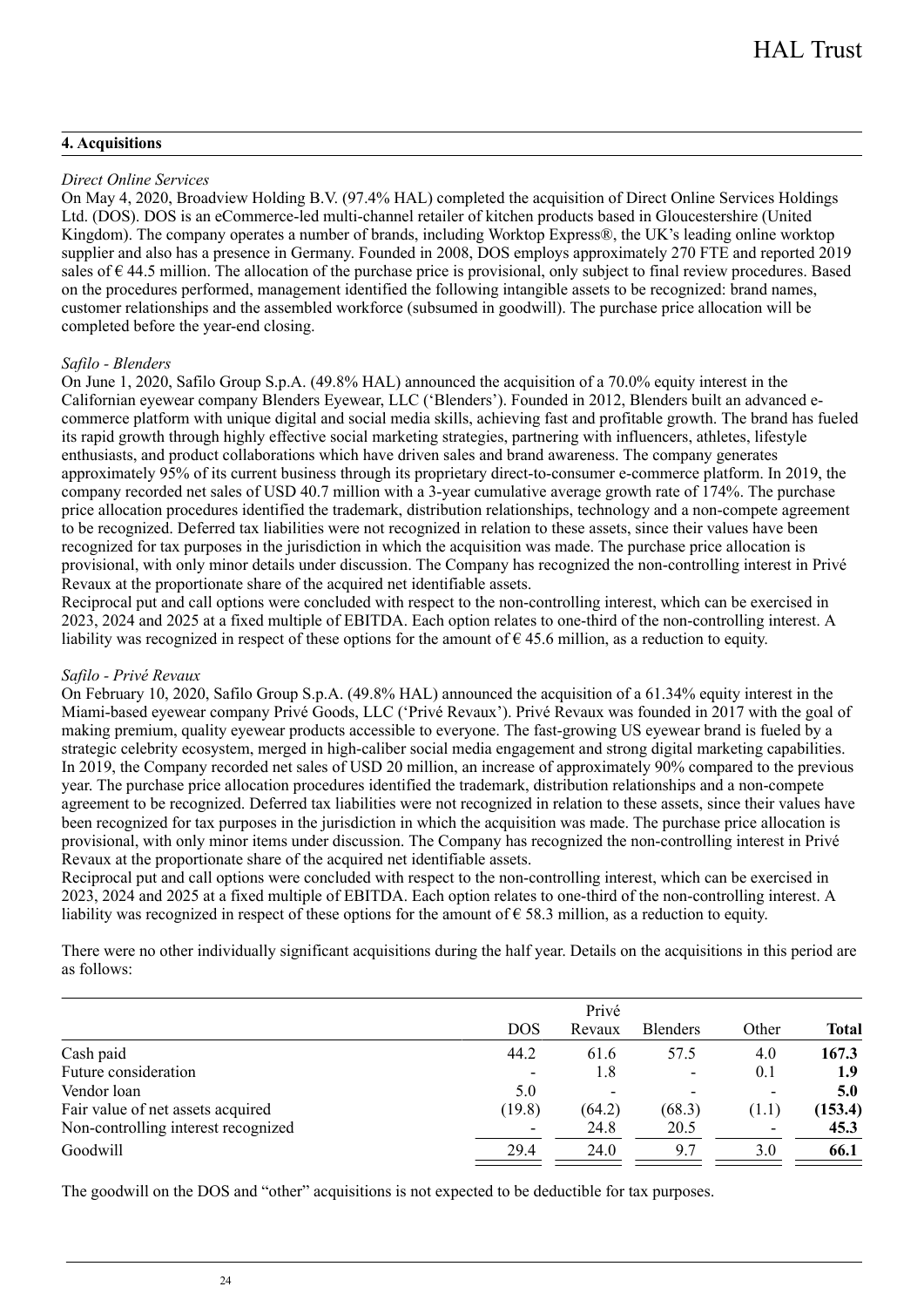Details of the net asset values acquired are set out below:

|                                    |            | Privé  |                 |       |        |
|------------------------------------|------------|--------|-----------------|-------|--------|
|                                    | <b>DOS</b> | Revaux | <b>Blenders</b> | Other | Total  |
| Property, plant and equipment      | 9.8        | 0.1    | 0.7             | 0.2   | 10.8   |
| Right-of-use assets                | 2.9        | 0.1    | 0.6             | 0.3   | 3.9    |
| Intangible assets                  | 15.3       | 58.9   | 63.1            | 1.0   | 138.3  |
| Marketable securities and deposits |            |        |                 | 0.1   | 0.1    |
| Cash                               | 3.5        | 3.0    | 4.4             |       | 10.9   |
| Non-current debt                   | (6.3)      |        |                 |       | (6.3)  |
| Non-current provisions             |            | (0.1)  | (0.6)           |       | (0.7)  |
| Lease liabilities                  | (3.0)      |        |                 | (0.2) | (3.2)  |
| Deferred tax liabilities           | (2.9)      |        |                 | (0.3) | (3.2)  |
| Accounts receivable                | 0.3        | 4.4    | 0.1             |       | 4.8    |
| Inventories                        | 7.7        | 5.0    | 4.5             | 0.1   | 17.3   |
| Other current assets               | 0.9        | 0.7    | 3.4             | 0.1   | 5.1    |
| Income tax payable                 | (1.0)      | (0.2)  | (2.4)           |       | (3.6)  |
| <i>Accounts payable</i>            | (3.2)      | (7.5)  | (5.2)           | (0.2) | (16.1) |
| Accrued expenses                   | (0.9)      |        |                 |       | (0.9)  |
| Other current liabilities          | (3.3)      | (0.2)  | (0.3)           |       | (3.8)  |
| Net working capital                | 0.5        | 2.2    | 0.1             |       | 2.8    |
| Fair value of net assets acquired  | 19.8       | 64.2   | 68.3            | 1.1   | 153.4  |

The above acquisitions generated the following results:

|                                                              |            | Privé  |                 |                          |       |
|--------------------------------------------------------------|------------|--------|-----------------|--------------------------|-------|
|                                                              | <b>DOS</b> | Revaux | <b>Blenders</b> | Other                    | Total |
| Contribution to 2020 revenues                                | 8.8        | 10.3   | 10.9            | $\overline{\phantom{a}}$ | 30.0  |
| Contribution to 2020 operating income                        | 1.7        | (0.3)  | 2.0             |                          | 3.4   |
| Contribution to 2020 net income from continuing operations   | 1.6        | (0.5)  | 2.0             |                          | 3.1   |
| Contribution to 2020 net income from discontinued operations |            |        |                 | 0.1                      | 0.1   |
| 2020 first half year revenues                                | 24.4       | 14.1   | 31.6            |                          | 70.1  |
| 2020 first half year operating income                        | 3.3        | (1.0)  | 7.2             |                          | 9.5   |
| 2020 first half year net income from continuing operations   | 2.5        | (1.2)  | 7.0             | 0.1                      | 8.4   |
| 2020 first half year net income from discontinued operations |            |        |                 | 0.1                      | 0.1   |

Acquisition costs charged to the other operating expenses in the consolidated statement of income amounted to  $\epsilon$  0.7 million related to DOS and  $\epsilon$  0.6 million for the Safilo acquisitions.

Reconciliation to the interim consolidated statement of cash flows:

|                                                                                                          | <b>Total</b> |
|----------------------------------------------------------------------------------------------------------|--------------|
| Cash paid for the above acquisitions                                                                     | 167.3        |
| Cash acquired in the above acquisitions                                                                  | (10.9)       |
| Cash outflow due to acquisition of subsidiaries, net of cash acquired                                    | 156.4        |
| Acquisition of associates and joint arrangements                                                         | 121.4        |
| Cash outflow due to acquisition of associates, joint arrangements and subsidiaries, net of cash acquired | 277.8        |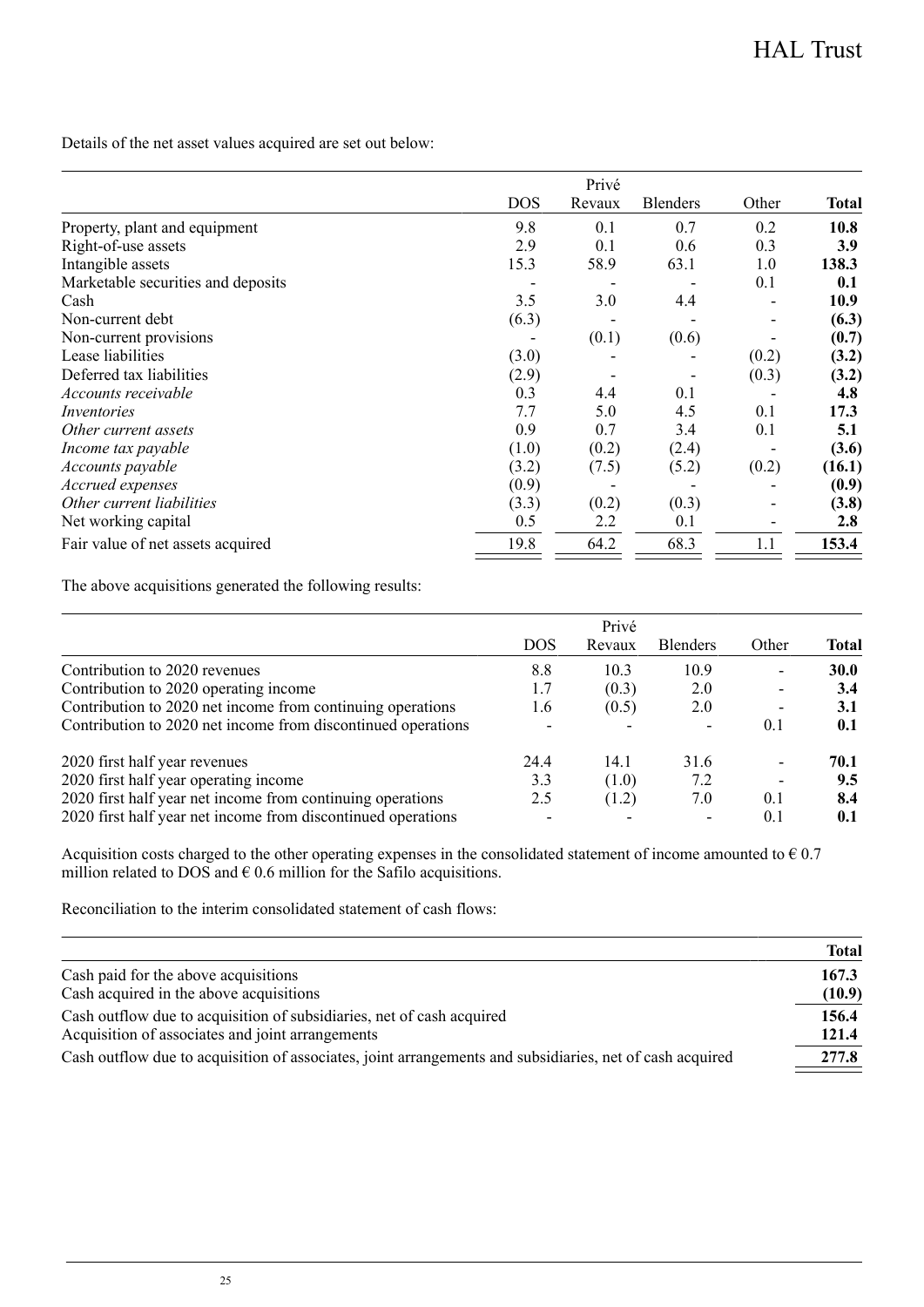### **5. Intangible assets**

### Intangible assets consist of:

|                                                                     | Goodwill  | Software | Trade-<br>marks | Customer<br>relationships | Other   | <b>Total</b> |
|---------------------------------------------------------------------|-----------|----------|-----------------|---------------------------|---------|--------------|
| Cost value                                                          | 2.338.0   | 572.9    | 509.7           | 437.2                     | 419.8   | 4,277.6      |
| Accumulated amortization and impairments                            | (749.3)   | (352.0)  | (292.1)         | (133.8)                   | (108.0) | (1,635.2)    |
| Balance on January 1, 2019                                          | 1,588.7   | 220.9    | 217.6           | 303.4                     | 311.8   | 2,642.4      |
| Initial application IFRS 16                                         | 32.6      |          |                 |                           | (212.9) | (180.3)      |
| Balance on January 1, 2019                                          | 1,621.3   | 220.9    | 217.6           | 303.4                     | 98.9    | 2,462.1      |
| Investments                                                         | 242.5     | 103.0    | 0.2             | 1.6                       | 1.3     | 348.6        |
| Consolidation                                                       |           | 12.3     | 125.7           | 136.4                     | 84.2    | 358.6        |
| Disposals<br>Amortization and impairments continuing                |           | (0.7)    |                 |                           | (0.1)   | (0.8)        |
| operations<br>Amortization and impairments discontinued             | (12.0)    | (34.3)   | (30.5)          | (49.9)                    | (6.0)   | (132.7)      |
| operations                                                          | (50.7)    | (19.9)   | (6.2)           | (10.6)                    | (4.1)   | (91.5)       |
| Reclassification                                                    | 1.2       | 16.1     |                 | 1.1                       | (8.8)   | 9.6          |
| Reclassification to held for sale*                                  | (1,320.0) | (144.9)  | (121.5)         | (138.0)                   | (73.1)  | (1,797.5)    |
| Exchange differences and other                                      | 12.5      | 1.2      | 2.0             | 6.7                       | 0.9     | 23.3         |
| Balance on December 31, 2019                                        | 494.8     | 153.7    | 187.3           | 250.7                     | 93.2    | 1,179.7      |
| Cost value                                                          | 786.7     | 381.9    | 325.2           | 331.2                     | 203.4   | 2,028.4      |
| Accumulated amortization and impairments                            | (291.9)   | (228.2)  | (137.9)         | (80.5)                    | (110.2) | (848.7)      |
| Balance on December 31, 2019                                        | 494.8     | 153.7    | 187.3           | 250.7                     | 93.2    | 1,179.7      |
| Investments                                                         | 66.1      | 41.2     |                 | 0.1                       | 0.8     | 108.2        |
| Consolidation                                                       |           | 3.8      | 104.6           | 16.9                      | 13.0    | 138.3        |
| Disposals<br>Amortization and impairments continuing                |           | (0.4)    |                 |                           |         | (0.4)        |
| operations                                                          | (30.5)    | (19.1)   | (11.0)          | (26.6)                    | (3.5)   | (90.7)       |
| Reclassification                                                    | 0.1       | 1.6      |                 | 32.2                      | (32.1)  | 1.8          |
| Reclassification to held for sale<br>Exchange differences and other | 14.0      | (15.8)   | 1.9             | 1.3                       | (1.0)   | 0.4          |
|                                                                     | (17.0)    | (1.9)    | (3.6)           | (3.5)                     | (1.1)   | (27.1)       |
| Balance on June 30, 2020                                            | 527.5     | 163.1    | 279.2           | 271.1                     | 69.3    | 1,310.2      |
| Cost value                                                          | 850.9     | 397.1    | 428.0           | 444.4                     | 114.0   | 2.234.4      |
| Accumulated amortization and impairments                            | (323.4)   | (234.0)  | (148.8)         | (173.3)                   | (44.7)  | (924.2)      |
| Balance on June 30, 2020                                            | 527.5     | 163.1    | 279.2           | 271.1                     | 69.3    | 1,310.2      |

\* Reclassification to held for sale mainly related to GrandVision

### **Impairment test**

For information on impairment testing reference is made to note 12.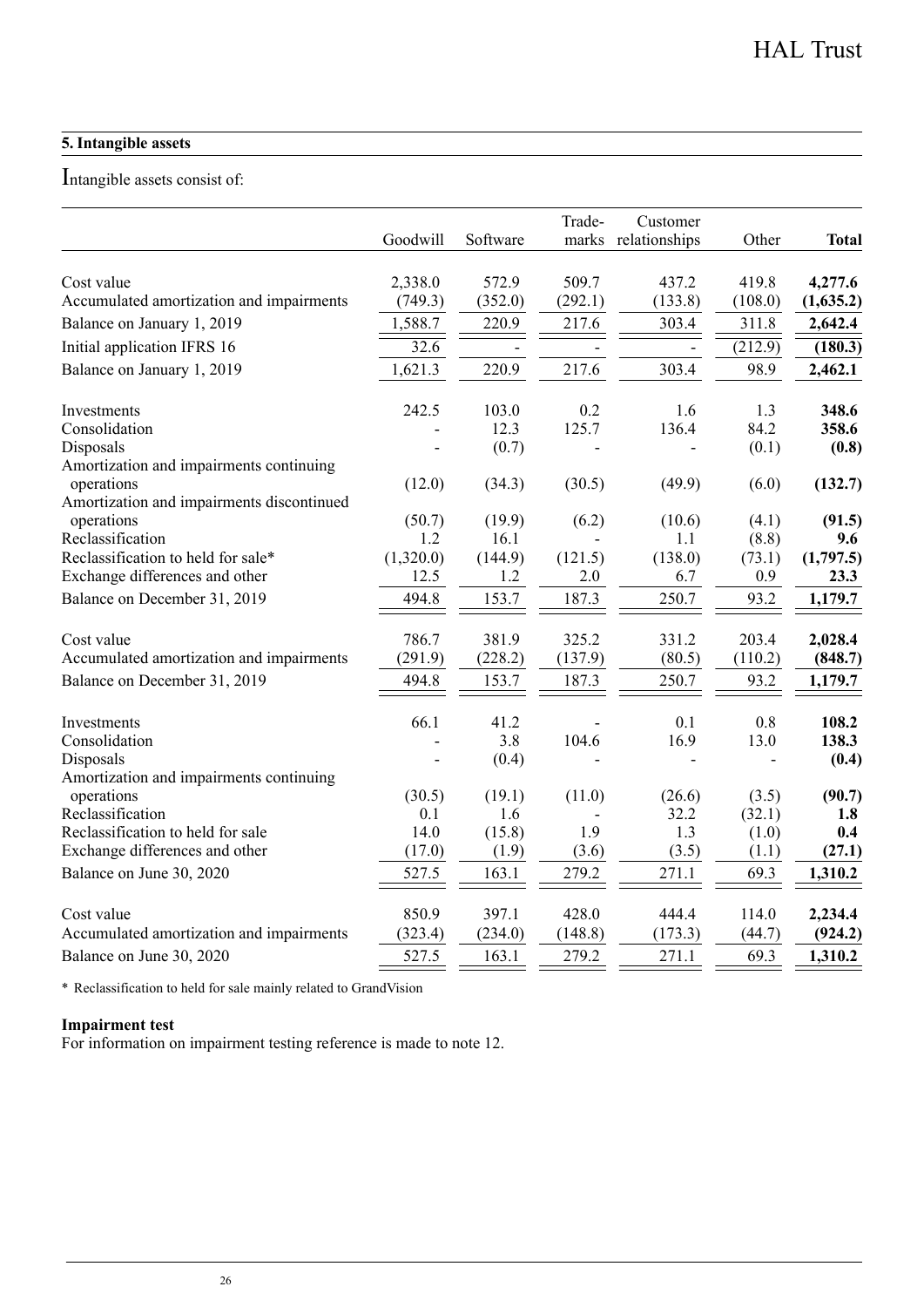### **6. Investments in associates and joint arrangements**

The movement of investments accounted for using the equity method is as follows:

|                                            | Associates | Joint ventures | <b>Total</b> |
|--------------------------------------------|------------|----------------|--------------|
| Share of net assets                        | 1,485.7    | 810.9          | 2,296.6      |
| Goodwill                                   | 270.2      | 66.1           | 336.3        |
| Initial application IFRS 16                | (11.1)     | (21.1)         | (32.2)       |
| Balance on January 1, 2019                 | 1,744.8    | 855.9          | 2,600.7      |
| Investments                                | 217.2      | 41.2           | 258.4        |
| Disposals                                  | (11.1)     | (0.5)          | (11.6)       |
| Share of results - real estate             |            | (4.6)          | (4.6)        |
| Share of results - discontinued operations |            | (0.7)          | (0.7)        |
| Share of results - other                   | 102.0      | 91.5           | 193.5        |
| Share of other comprehensive income        | (22.3)     | 2.0            | (20.3)       |
| Dividends                                  | (39.5)     | (103.1)        | (142.6)      |
| Reclassification                           | (1.1)      | (8.7)          | (9.8)        |
| Exchange differences and other             | 9.4        | 17.1           | 26.5         |
| Balance on December 31, 2019               | 1,999.4    | 890.1          | 2,889.5      |
| Share of net assets                        | 1,701.7    | 824.0          | 2,525.7      |
| Goodwill                                   | 297.7      | 66.1           | 363.8        |
| Balance on December 31, 2019               | 1,999.4    | 890.1          | 2,889.5      |
| Investments                                | 24.0       | 97.4           | 121.4        |
| Disposals                                  | (2.1)      |                | (2.1)        |
| Share of results - real estate             |            | (0.3)          | (0.3)        |
| Share of results - discontinued operations |            | (0.3)          | (0.3)        |
| Share of results - other                   | 8.9        | 61.6           | 70.5         |
| Share of other comprehensive income        | (73.3)     | (0.4)          | (73.7)       |
| Redemption of share capital                | (85.2)     |                | (85.2)       |
| Dividends                                  | (72.8)     | (36.8)         | (109.6)      |
| Reclassification                           | 577.9      | 0.6            | 578.5        |
| Reclassification to held for sale          | (17.8)     | 0.2            | (17.6)       |
| Exchange differences                       | (5.7)      | (14.9)         | (20.6)       |
| Other                                      | 0.0        | (0.2)          | (0.2)        |
| Balance on June 30, 2020                   | 2,353.3    | 997.0          | 3,350.3      |
| Share of net assets                        | 2,015.2    | 930.3          | 2,945.5      |
| Goodwill                                   | 338.1      | 66.7           | 404.8        |
| Balance on June 30, 2020                   | 2,353.3    | 997.0          | 3,350.3      |

The 2020 share of results from associates is substantially impacted by extraordinary charges at Boskalis of in total  $\epsilon$  147.8 million, post-tax. These charges include non-cash impairments, with  $\epsilon$  96.2 million relating to impairments on the carrying value of two of its joint ventures in the towage & salvage and offshore energy segments,  $\hat{\epsilon}$  15.9 million on own vessels that were taken out of service and  $\epsilon$  26.8 million relating to vessels within Boskalis' towage  $\&$  salvage joint ventures. The share of the Company in these extraordinary charges amounted to  $\epsilon$  64.5 million and was included in the consolidated statement of income within the line share of results from associates and joint ventures.

The 2020 reclassification into associates relates to the reclassification of the shareholding in SBM Offshore from other financial assets, subsequent to the acquisition of additional shares in the open market (total 2020:  $\epsilon$  125.2 million) through which the Company obtained significant influence. As at June 30, 2020, the Company holds a 20.81% interest in SBM Offshore. As part of the purchase price allocation procedures an amount of  $\epsilon$  36.4 million was recognized as goodwill, which is part of the carrying value of the associate. Due to the reclassification of SBM Offshore from other financial assets (held at fair value through other comprehensive income) to investments in associates, a related revaluation reserve of  $\epsilon$  113.2 million was released to retained earnings.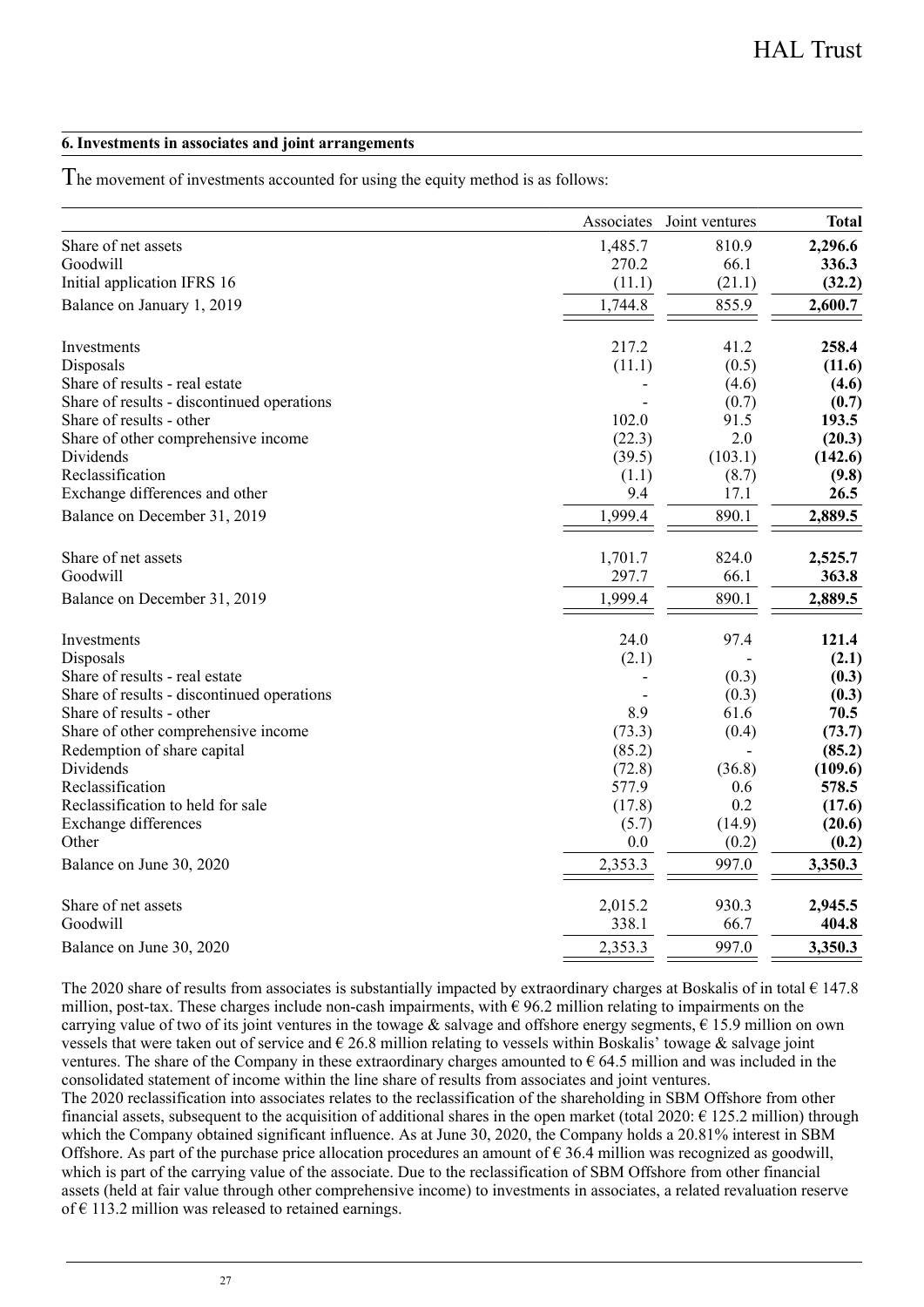The Company's investment in Molgas Energy Holding S.L. was classified as held for sale and subsequently divested on July 28, 2020 (refer to note 17).

The difference between the market value of the Company's share in its publicly traded associates (Koninklijke Boskalis Westminster N.V., SBM Offshore N.V.) and the book value is as follows:

|              | June 30, 2020 Dec. 31, 2019 |         |
|--------------|-----------------------------|---------|
| Market value | 1,579.7                     | 1,343.1 |
| Book value   | 1.685.2                     | .202.1  |
|              | (105.5)                     | 141.0   |

The book value of the quoted associate is, as of June 30, 2020, based on unaudited, publicly available information. The increase in book value relates to the addition of SBM Offshore.

The carrying amount of joint ventures included in this note principally relates to Vopak and the Company's real estate activities in the United States. Guarantees and securities provided on behalf of joint ventures and associates of Vopak amounted to  $\epsilon$  122.0 million (December 31, 2019:  $\epsilon$  118.8 million). Commitments to provide debt or equity funding to joint ventures and associates of Vopak amounted to € 78.2 million (December 31, 2019: € 126.1 million) and for the Company's real estate activities in the United States  $\epsilon$  29.5 million (December 31, 2019:  $\epsilon$  48.5 million).

### **7. Other financial assets**

he specification is as follows: T

| June 30, 2020 Dec. 31, 2019                       |               |
|---------------------------------------------------|---------------|
| 217.4<br>Non-current                              | 760.2         |
| 16.5<br>Current                                   | 11.1          |
| 233.9                                             | 771.3         |
| <b>June 30, 2020</b>                              | Dec. 31, 2019 |
| Investments in quoted equity securities           | 553.0         |
| Investments in unquoted equity securities<br>36.6 | 30.1          |
| Loans to associates and joint ventures<br>81.3    | 75.7          |
| Other loans<br>58.2                               | 55.4          |
| Other<br>57.8                                     | 57.1          |
| 233.9                                             | 771.3         |

The decrease in investments in quoted securities relates to the reclassification of the shareholding in SBM Offshore to investments in associates and joint arrangements (refer to note 6).

### **8. Marketable securities**

 $\rm{M}$ arketable securities consist of equity securities amounting to  $\rm{\epsilon}$  94.2 million (December 31, 2019:  $\rm{\epsilon}$  151.6 million) and fixed income securities amounting to  $\epsilon$  44.8 million (December 31, 2019:  $\epsilon$  71.0 million).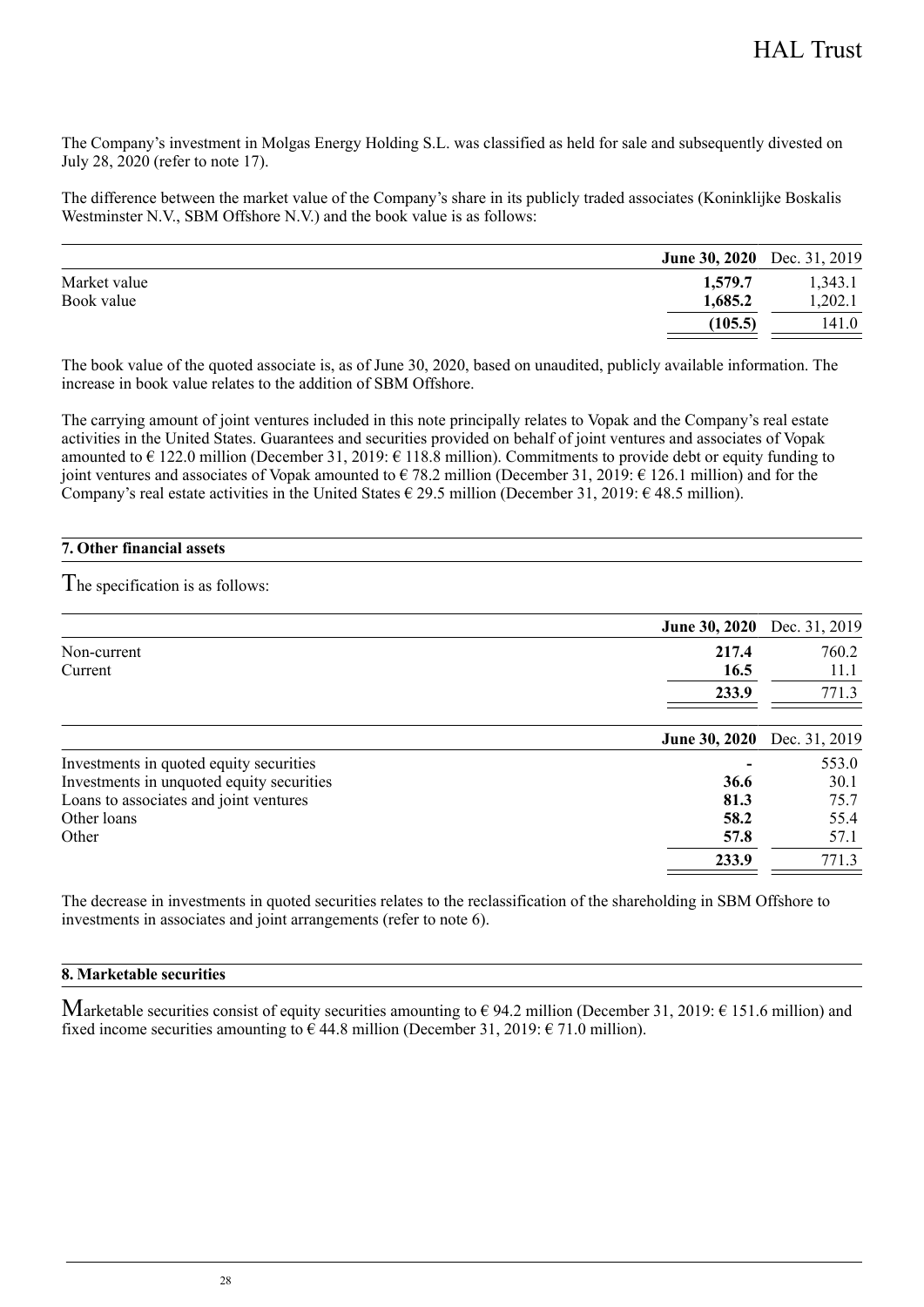### **9. Right of use assets and lease liabilities**

 $M$ ovements in the right-of-use assets are as follows:

|                                                      | Land and<br>buildings | <b>Vessels</b>           | Terminal-<br>assets | related Equipment<br>and other | Total     |
|------------------------------------------------------|-----------------------|--------------------------|---------------------|--------------------------------|-----------|
|                                                      |                       |                          |                     |                                |           |
| Cost value                                           | 2,227.1               | 8.9                      | 24.1                | 128.2                          | 2,388.3   |
| Accumulated depreciation and impairments             |                       |                          |                     | (24.6)                         | (24.6)    |
| Balance on January 1, 2019                           | 2,227.1               | 8.9                      | 24.1                | 103.6                          | 2,363.7   |
| New lease contracts                                  | 153.8                 | 78.1                     |                     | 22.9                           | 254.8     |
| Consolidation                                        | 35.4                  |                          |                     | 15.3                           | 50.7      |
| Depreciation and impairments continuing operations   | (72.4)                | (10.1)                   | (0.7)               | (27.5)                         | (110.7)   |
| Depreciation and impairments discontinued operations | (198.6)               |                          |                     | (3.0)                          | (201.6)   |
| Reclassification                                     | (0.6)                 |                          |                     | (0.3)                          | (0.9)     |
| Reclassification to held for sale*                   | (1,706.3)             | $\overline{\phantom{0}}$ | (17.3)              | (10.9)                         | (1,734.5) |
| Reassessment and remeasurement                       | 251.6                 | (2.0)                    | (0.2)               | (1.2)                          | 248.2     |
| Exchange differences                                 | 22.4                  | (0.8)                    | 0.1                 | 1.4                            | 23.1      |
| Balance on December 31, 2019                         | 712.4                 | 74.1                     | 6.0                 | 100.3                          | 892.8     |
| Cost value                                           | 779.6                 | 82.8                     | 6.5                 | 150.5                          | 1,019.4   |
| Accumulated depreciation and impairments             | (67.2)                | (8.7)                    | (0.5)               | (50.2)                         | (126.6)   |
| Balance on January 1, 2020                           | 712.4                 | 74.1                     | 6.0                 | 100.3                          | 892.8     |
| New lease contracts                                  | 100.0                 |                          |                     | 14.0                           | 114.0     |
| Consolidation                                        | 2.8                   |                          |                     | 1.1                            | 3.9       |
| Depreciation and impairments continuing operations   | (34.9)                | (7.7)                    | (0.2)               | (15.5)                         | (58.3)    |
| Reclassification                                     | 10.4                  |                          |                     | (0.1)                          | 10.3      |
| Reclassification to held for sale                    | (90.5)                |                          |                     | (2.3)                          | (92.8)    |
| Reassessment and remeasurement                       | 188.6                 | (0.4)                    |                     | 0.4                            | 188.6     |
| Exchange differences                                 | (41.5)                | 0.1                      | (0.1)               | (0.3)                          | (41.8)    |
| Balance on June 30, 2020                             | 847.3                 | 66.1                     | 5.7                 | 97.6                           | 1,016.7   |
| Cost value                                           | 945.7                 | 82.3                     | 6.4                 | 161.4                          | 1,195.8   |
| Accumulated depreciation and impairments             | (98.4)                | (16.2)                   | (0.7)               | (63.8)                         | (179.1)   |
| Balance on June 30, 2020                             | 847.3                 | 66.1                     | 5.7                 | 97.6                           | 1.016.7   |

\* Reclassification to held for sale mainly related to GrandVision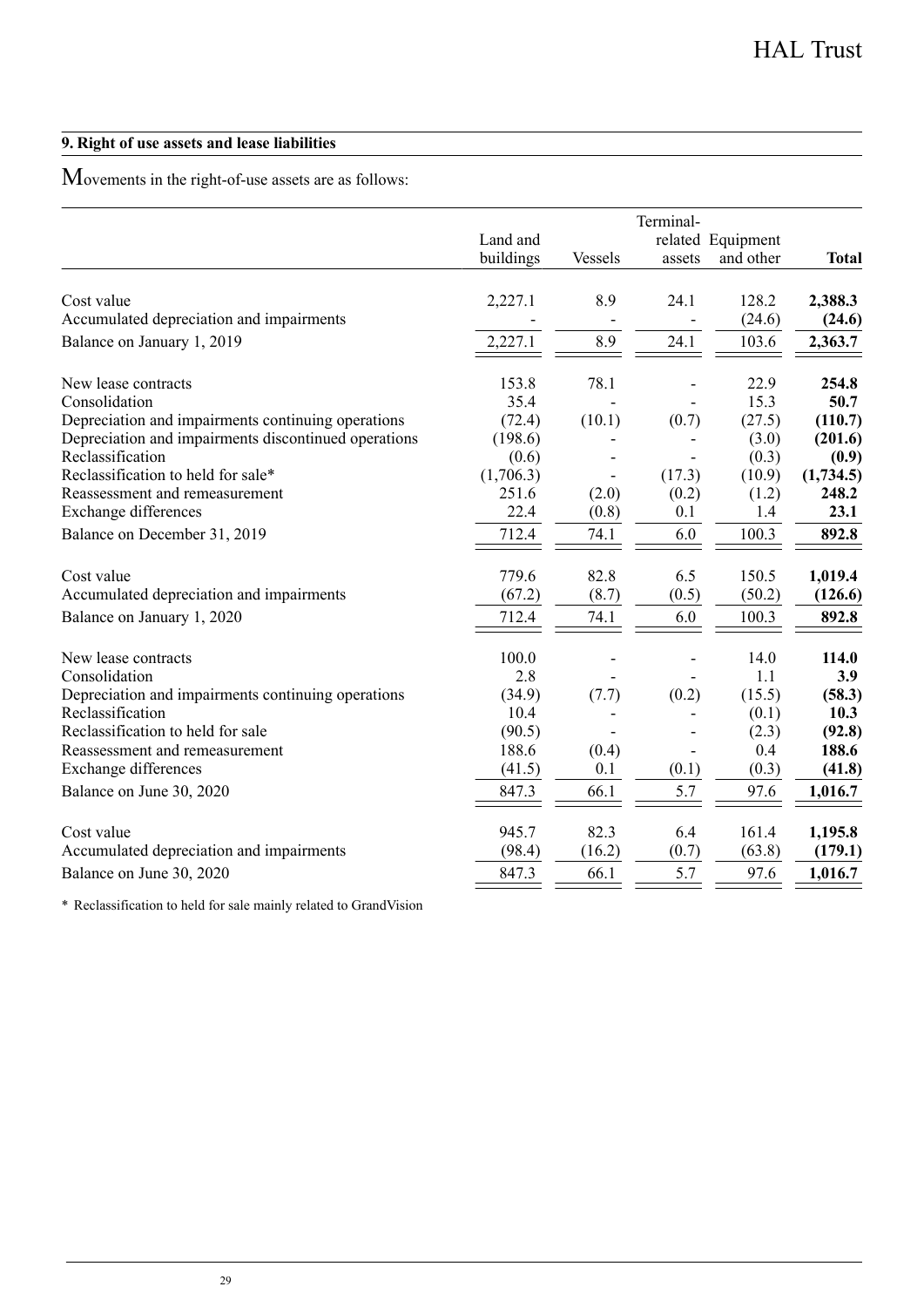Movements in the lease liabilities are as follows:

|                                          | <b>Total</b> |
|------------------------------------------|--------------|
| Balance on January 1, 2019               | 2,398.3      |
| New lease contracts                      | 262.2        |
| Consolidation                            | 40.9         |
| Accrued interest continuing operations   | 29.9         |
| Accrued interest discontinued operations | 30.3         |
| Payments                                 | (537.0)      |
| Reclassification to held for sale*       | (1,553.3)    |
| Reassessment and remeasurement           | 257.3        |
| Exchange differences and other           | 27.2         |
| Balance on December 31, 2019             | 955.8        |
| Balance on January 1, 2020               | 955.8        |
| New lease contracts                      | 114.0        |
| Consolidation                            | 3.2          |
| Accrued interest                         | 27.7         |
| Payments                                 | (236.7)      |
| Reclassification to held for sale        | 53.8         |
| Reassessment and remeasurement           | 195.2        |
| Exchange differences and other           | (43.1)       |
| Balance on June 30, 2020                 | 1,069.9      |
| Current lease liabilities                | 142.5        |
| Non-current lease liabilities            | 927.4        |
| Balance on June 30, 2020                 | 1,069.9      |

\* Reclassification to held for sale mainly related to GrandVision

### **10. Debt and other financial liabilities**

|                                                | <b>June 30, 2020</b> | Dec. 31, 2019 |
|------------------------------------------------|----------------------|---------------|
| Long-term debt                                 | 2,087.5              | 2,059.5       |
| Other financial liabilities                    | 168.5                | 71.0          |
|                                                | 2,256.0              | 2,130.5       |
| Short-term debt<br>Other financial liabilities | 627.4<br>7.1         | 704.5<br>21.5 |
|                                                | 634.5                | 726.0         |
| Total debt and other financial liabilities     | 2,890.5              | 2,856.5       |

Due to the impact of the COVID-19 pandemic on its operational performance, Safilo did not meet the covenants related to its long-term bank loans at June 30, 2020. As a consequence, given the contractual provisions and in line with prevailing accounting standards, the  $\epsilon$  145 million outstanding balance was classified as current. Safilo is in the final stages of negotiations with its key relationship banks for an additional term loan, under the framework of the Italian Liquidity Decree, and a new set of covenants, which would also provide for the cancellation of the covenant test in the current debt at June 30, 2020. This financing is subject to the credit approval process of the banks and the Italian export credit finance agency (SACE) over the coming weeks.

The increase in other financial liabilities primarily relates to reciprocal option agreements that Safilo has entered into with a view to acquiring the non-controlling interest in Blenders and Privé Revaux.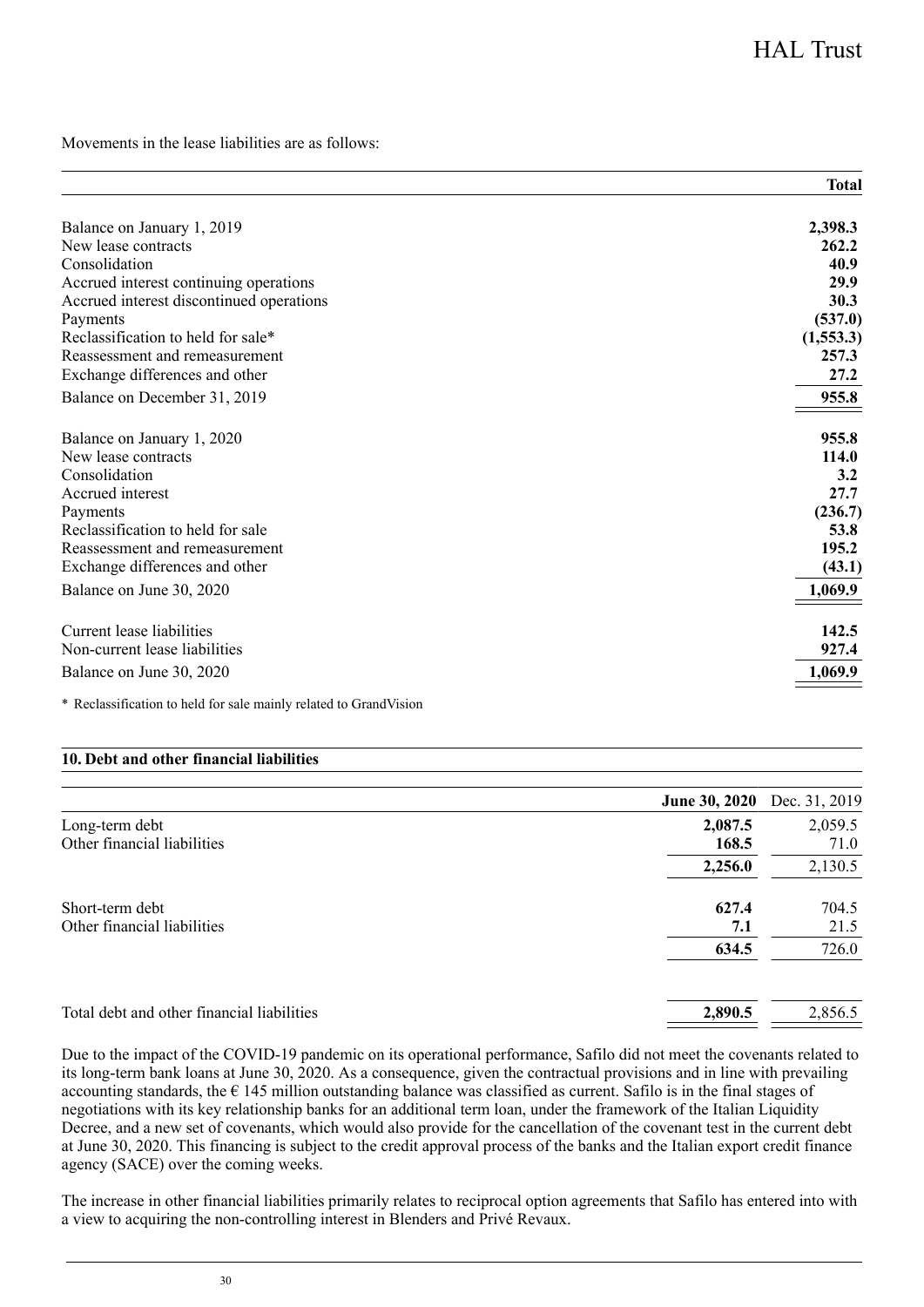### **11. Revenues**

Revenues for the first six months of 2020 are disaggregated as follows:

| 2020                                        | Europe  | USA $&$<br>Canada | Asia                     | Other | Total   | Optical<br>retail | Ouoted | Unquoted |
|---------------------------------------------|---------|-------------------|--------------------------|-------|---------|-------------------|--------|----------|
| Revenue from contracts with customers       |         |                   |                          |       |         |                   |        |          |
| Sale of goods                               | 1,220.4 | 282.4             | 109.2                    | 33.3  | 1,645.3 |                   | 308.3  | 1,337.0  |
| Services                                    | 353.4   | 114.5             | 147.1                    | 100.5 | 715.5   |                   | 578.0  | 137.5    |
|                                             | 1,573.8 | 396.9             | 256.3                    | 133.8 | 2,360.8 |                   | 886.3  | 1,474.5  |
| Revenue from other sources                  |         |                   |                          |       |         |                   |        |          |
| Other revenue                               | 6.0     | 1.4               | 2.7                      | 2.8   | 12.9    |                   | 11.3   | 1.6      |
| Total revenue from<br>continuing operations | 1,579.8 | 398.3             | 259.0                    | 136.6 | 2,373.7 |                   | 897.6  | 1,476.1  |
| Revenue from<br>discontinued                |         |                   |                          |       |         |                   |        |          |
| operations                                  | 1,353.3 | 27.9              | $\overline{\phantom{0}}$ | 71.3  | 1,452.5 | 1,452.5           |        |          |
| Total revenue                               | 2.933.1 | 426.2             | 259.0                    | 207.9 | 3.826.2 | 1.452.5           | 897.6  | 1.476.1  |

Revenues for the first six months of 2019 are disaggregated as follows:

|                                       |         | USA $&$ |       |       |         | Optical |         |          |
|---------------------------------------|---------|---------|-------|-------|---------|---------|---------|----------|
| 2019                                  | Europe  | Canada  | Asia  | Other | Total   | retail  | Ouoted  | Unquoted |
| Revenue from contracts with customers |         |         |       |       |         |         |         |          |
| Sale of goods                         | 1,270.1 | 248.7   | 75.0  | 52.4  | 1.646.2 |         | 484.8   | 1,161.4  |
| Services                              | 419.9   | 153.4   | 177.2 | 9.8   | 760.3   |         | 598.4   | 161.9    |
|                                       | 1,690.0 | 402.1   | 252.2 | 62.2  | 2,406.5 |         | 1,083.2 | 1,323.3  |
| Revenue from other sources            |         |         |       |       |         |         |         |          |
| Other revenue                         | 46.5    | 6.4     | 16.2  | 3.9   | 73.0    |         | 55.4    | 17.6     |
| Total revenue from                    |         |         |       |       |         |         |         |          |
| continuing operations                 | 1,736.5 | 408.5   | 268.4 | 66.1  | 2,479.5 |         | 1,138.6 | 1,340.9  |
| Revenue from<br>discontinued          |         |         |       |       |         |         |         |          |
| operations                            | 1,818.0 | 43.3    | 2.8   | 131.1 | 1.995.2 | 1.995.2 |         |          |
| Total revenue                         | 3,554.5 | 451.8   | 271.2 | 197.2 | 4,474.7 | 1,995.2 | 1,138.6 | 1.340.9  |

### **12. Impairment of non-current assets**

he following impairment losses, net of reversals, are recognized: T

|                               | 2020 | 2019 |
|-------------------------------|------|------|
| Property, plant and equipment | 5.2  | 5.5  |
| Goodwill                      | 30.5 | 50.7 |
| Other intangibles             | 18.1 | 27.3 |
|                               | 53.8 | 83.5 |
|                               |      |      |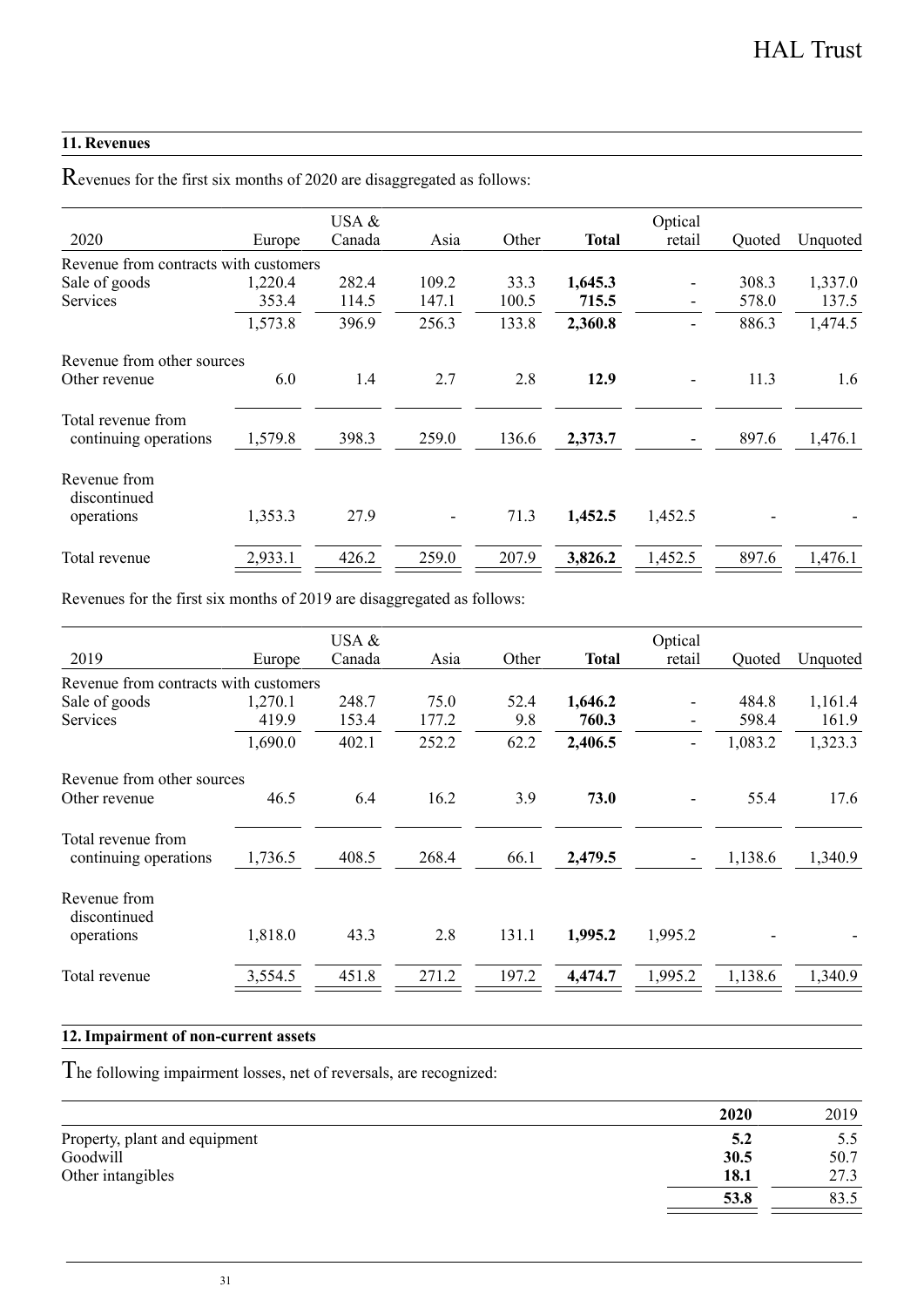All 2020 impairments relate to the unquoted segment, except for a  $\epsilon$  2.9 million impairment of property, plant and equipment in the segment quoted minority interests.

Impairment losses are included as follows in the consolidated statement of income:

|                                                                                     | 2020 | 2019 |
|-------------------------------------------------------------------------------------|------|------|
| Amortization and impairment of intangible assets                                    | 48.6 | 26.4 |
| Depreciation and impairment of property, plant, equipment and investment properties | 5.2  | 5.5  |
| Total continuing operations                                                         | 53.8 | 31.9 |
| Discontinued operations (optical retail)                                            |      | 51.6 |
|                                                                                     | 53.8 | 83.5 |
|                                                                                     |      |      |

The economic downturn related to the COVID-19 pandemic has been considered as a potential triggering event for cashgenerating units and individual assets in the Group. As a result, impairment testing was performed on certain cashgenerating units and individual assets. Impairment testing was performed on the basis of various economic scenarios to which a weighting was applied by management. It is reasonably possible that outcomes within the next financial period, that are different from the (weighted) scenarios applied, could have an impact on the carrying amount of the asset or liability affected.

Impairment testing was also applied to certain cash-generating units of GrandVision, refer to note 3 for the results of GrandVision including impairments recognized in the first half year of 2020. In accordance with IFRS 5, impairment charges at GrandVision do not affect the consolidated statement of income of the Company.

### **Goodwill and other intangibles**

Impairment testing resulted in impairment charges on the goodwill of Atlas Professionals B.V. (€ 13.6 million) and Sports Timing Holding B.V. (€ 16.9 million), both in the unquoted segment. In addition, other intangible assets of Atlas were impaired for an amount of € 18.1 million, mainly customer relationship databases. Following these impairment charges the book values of Atlas Professionals and Sports Timing Holding are aligned with their recoverable amounts of  $\epsilon$  30.7 million, respectively  $\epsilon$  21.8 million.

The recoverable amount of the above cash-generating units was calculated based on their fair value less cost of disposal. These calculations used cash flow projections covering a five-year period. Cash flows beyond this five-year period were extrapolated using an estimated growth rate of nil. Underlying the discounted cash flow models are various scenarios with different paths of recovery from the current COVID-19 pandemic that include restructuring plans and, where applicable, governement assistance. Weighting was applied to these scenarios by management, based on their best estimate given the uncertainties in the current economic environment.

Key assumptions used in the impairment calculations are included as follows:

|                                        | 2020    |
|----------------------------------------|---------|
| <b>Unquoted investments</b>            |         |
| Weighted-average increase in revenues  | $4.0\%$ |
| Weighted-average gross margin          | 34.0%   |
| Weighted-average pre-tax discount rate | 13.0%   |
| Growth rate beyond year five           | $0.0\%$ |

A negative development of 2% in the revenues, gross margin or pre-tax discount rate would result in a potential further impairment charges for the unquoted segment of  $\epsilon$  6.9 million,  $\epsilon$  17.9 million and  $\epsilon$  6.4 million, respectively. If the cash flows beyond the five-year period were extrapolated using an estimated growth rate of 2%, the discounted cash flow value of the cash-generating units within the unquoted segment that indicated a potential impairment in the above sensitivity analyses would increase by  $\epsilon$  8.3 million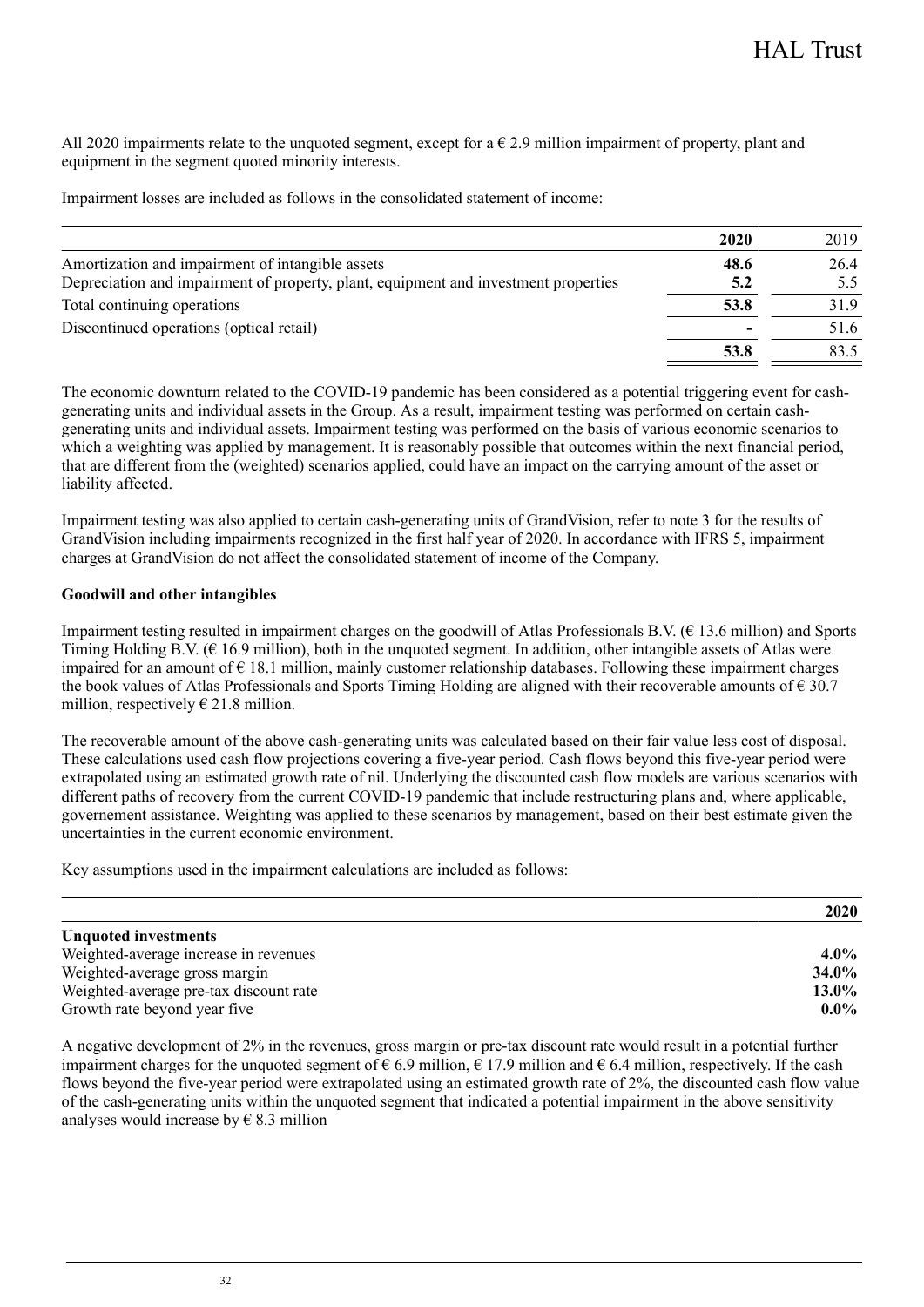### **13. Income tax expense**

he effective tax rate takes into account non-taxable income from associates and joint ventures and non-taxable income T as a result of sales of associates, joint ventures and subsidiaries. For the first half of 2020, the effective tax rate on continuing operations was 34.7% and represents a tax charge on a negative consolidated pre-tax income (first half of 2019: 38.7%). The change in the effective tax rate is mainly due to non-deductible goodwill impairment charges and unrecognized tax losses at Safilo. Safilo reported a pre-tax loss of  $\epsilon$  80.0 million and a tax benefit of  $\epsilon$  5.7 million.

### **14. Financial instruments**

The carrying amount approximates the fair value for all financial assets and liabilities except for the non-current debt. The fair value of these liabilities, mainly from Vopak, exceeds their carrying value by  $\epsilon$  299.0 million as of June 30, 2020 (December 31, 2019: € 239.3 million).

The tables below provide an analysis of the Company's financial instruments carried at fair value per line item and those carried at amortized cost with a difference between the book value and fair value, stating the classification of the instruments, their fair value and the applicable level within the fair value hierarchy:

| June 30, 2020                 | level          | Fair value<br>through other<br>Fair value comprehensive | Financial<br>assets at<br>income amortized cost | Fair value<br>through profit<br>and loss | <b>Total book</b><br>value | <b>Total fair</b><br>value |
|-------------------------------|----------------|---------------------------------------------------------|-------------------------------------------------|------------------------------------------|----------------------------|----------------------------|
| <b>Assets</b>                 |                |                                                         |                                                 |                                          |                            |                            |
| Other financial assets        |                |                                                         |                                                 |                                          |                            |                            |
| - Unquoted debt securities    |                |                                                         | 197.3                                           |                                          | 197.3                      | 197.3                      |
| - Unquoted equity securities  | 3              | 36.6                                                    |                                                 |                                          | 36.6                       | 36.6                       |
| Marketable securities         |                |                                                         |                                                 |                                          |                            |                            |
| - Quoted equity securities    |                |                                                         |                                                 | 92.1                                     | 92.1                       | 92.1                       |
| - Quoted debt securities      |                | 44.8                                                    |                                                 |                                          | 44.8                       | 44.8                       |
| - Unquoted equity securities  |                |                                                         |                                                 | 2.1                                      | 2.1                        | 2.1                        |
| Derivatives                   | $\overline{c}$ |                                                         |                                                 | 35.3                                     | 35.3                       | 35.3                       |
| Other current assets          |                |                                                         | 273.3                                           |                                          | 273.3                      | 273.3                      |
| Receivables                   |                |                                                         | 695.7                                           |                                          | 695.7                      | 695.7                      |
| Cash                          |                |                                                         | 1,520.5                                         |                                          | 1,520.5                    | 1,520.5                    |
| <b>Total financial assets</b> |                | 81.4                                                    | 2,686.8                                         | 129.5                                    | 2,897.7                    | 2,897.7                    |

| June 30, 2020                           | Fair value<br>level | Financial<br>amortized cost | Fair value<br>liabilities at through profit<br>or loss | <b>Total book</b><br>value | <b>Total fair</b><br>value |
|-----------------------------------------|---------------------|-----------------------------|--------------------------------------------------------|----------------------------|----------------------------|
| Liabilities                             |                     |                             |                                                        |                            |                            |
| Debt and other financial<br>liabilities |                     |                             |                                                        |                            |                            |
| - Non-current debt                      | 2                   | 2.087.5                     |                                                        | 2.087.5                    | 2,386.5                    |
| - Current debt                          |                     | 627.4                       |                                                        | 627.4                      | 627.4                      |
| - Other financial liabilities           | 3                   |                             | 175.6                                                  | 175.6                      | 175.6                      |
| Lease liabilities                       |                     | 1,069.9                     |                                                        | 1.069.9                    | 1,069.9                    |
| Derivatives                             | 2                   |                             | 55.1                                                   | 55.1                       | 55.1                       |
| Accounts payable                        |                     | 779.0                       |                                                        | 779.0                      | 779.0                      |
| <b>Total financial liabilities</b>      |                     | 4,563.8                     | 230.7                                                  | 4,794.5                    | 5,093.5                    |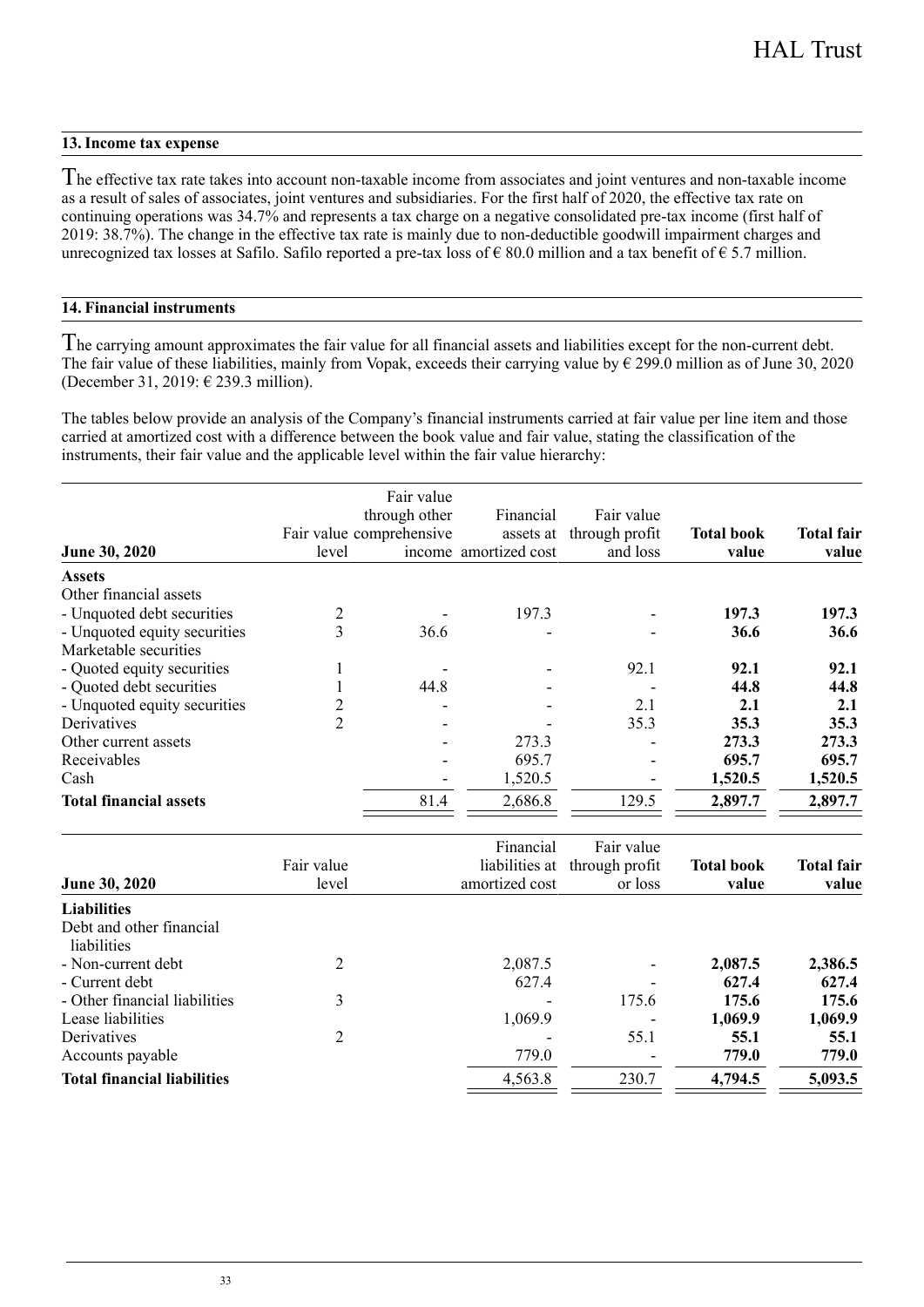| December 31, 2019            | level          | Fair value<br>through other<br>Fair value comprehensive | Financial<br>assets at<br>income amortized cost | Fair value<br>through profit<br>and loss | Total book<br>value | Total fair<br>value |
|------------------------------|----------------|---------------------------------------------------------|-------------------------------------------------|------------------------------------------|---------------------|---------------------|
| <b>Assets</b>                |                |                                                         |                                                 |                                          |                     |                     |
| Other financial assets       |                |                                                         |                                                 |                                          |                     |                     |
| - Quoted equity securities   |                | 553.0                                                   |                                                 |                                          | 553.0               | 553.0               |
| - Unquoted debt securities   | 2              |                                                         | 188.2                                           |                                          | 188.2               | 188.2               |
| - Unquoted equity securities | 3              | 30.1                                                    |                                                 |                                          | 30.1                | 30.1                |
| Marketable securities        |                |                                                         |                                                 |                                          |                     |                     |
| - Quoted equity securities   |                |                                                         |                                                 | 148.9                                    | 148.9               | 148.9               |
| - Quoted debt securities     |                | 71.0                                                    |                                                 |                                          | 71.0                | 71.0                |
| - Unquoted equity securities | 2              |                                                         |                                                 | 2.7                                      | 2.7                 | 2.7                 |
| <b>Derivatives</b>           | $\mathfrak{D}$ |                                                         |                                                 | 48.7                                     | 48.7                | 48.7                |
| Other current assets         |                |                                                         | 232.7                                           |                                          | 232.7               | 232.7               |
| Receivables                  |                |                                                         | 857.7                                           |                                          | 857.7               | 857.7               |
| Cash                         |                |                                                         | 1,558.6                                         |                                          | 1,558.6             | 1,558.6             |
| Total financial assets       |                | 654.1                                                   | 2,837.2                                         | 200.3                                    | 3,691.6             | 3,691.6             |

| December 31, 2019                       | Fair value<br>level | Financial<br>amortized cost | Fair value<br>liabilities at through profit<br>or loss | Total book<br>value | Total fair<br>value |
|-----------------------------------------|---------------------|-----------------------------|--------------------------------------------------------|---------------------|---------------------|
| <b>Liabilities</b>                      |                     |                             |                                                        |                     |                     |
| Debt and other financial<br>liabilities |                     |                             |                                                        |                     |                     |
| - Non-current debt                      | $\overline{c}$      | 2.059.5                     |                                                        | 2.059.5             | 2,298.8             |
| - Current debt                          | 2                   | 704.5                       |                                                        | 704.5               | 704.5               |
| - Other financial liabilities           | $\overline{c}$      | 1.9                         |                                                        | 1.9                 | 1.9                 |
| - Other financial liabilities           | 3                   |                             | 90.6                                                   | 90.6                | 90.6                |
| <b>Lease liabilities</b>                | 2                   | 955.8                       |                                                        | 955.8               | 955.8               |
| Derivatives                             | 2                   |                             | 46.8                                                   | 46.8                | 46.8                |
| Accounts payable                        |                     | 771.9                       |                                                        | 771.9               | 771.9               |
| Total financial liabilities             |                     | 4,493.6                     | 137.4                                                  | 4.631.0             | 4,870.3             |

There have not been any changes in valuation techniques applied to financial instruments carried at fair value compared to those disclosed in the financial statements of December 31, 2019. There were no transfers between levels 1, 2 and 3 during the period. The Company's policy is to recognize transfers into and transfers out of fair value hierarchy levels as at the beginning of the period.

A reconciliation of level 3 financial liabilities for the period is given below:

|                                                       | 2020   | 2019   |
|-------------------------------------------------------|--------|--------|
| Balance on January 1                                  | 90.6   | 100.1  |
| Additions                                             | 103.9  | 25.6   |
| Consolidation                                         | (13.6) |        |
| <b>Settlements</b>                                    | (14.4) | (26.7) |
| (Gains)/losses through income continuing operations   | 1.3    | 4.6    |
| (Gains)/losses through income discontinued operations | (0.6)  |        |
| Reclassification to held for sale                     | 13.6   | (13.0) |
| Gains/(losses) through other comprehensive income     |        |        |
| Exchange differences                                  | (5.1)  |        |
| Balance on June 30, 2020, and on December 31, 2019    | 175.7  | 90.6   |
|                                                       |        |        |

Other financial liabilities in level 3 include earn-out and deferred/contingent payments with respect to acquisitions and reciprocal options to acquire non-controlling interests for € 171.2 million (December 31, 2019: € 18.4 million).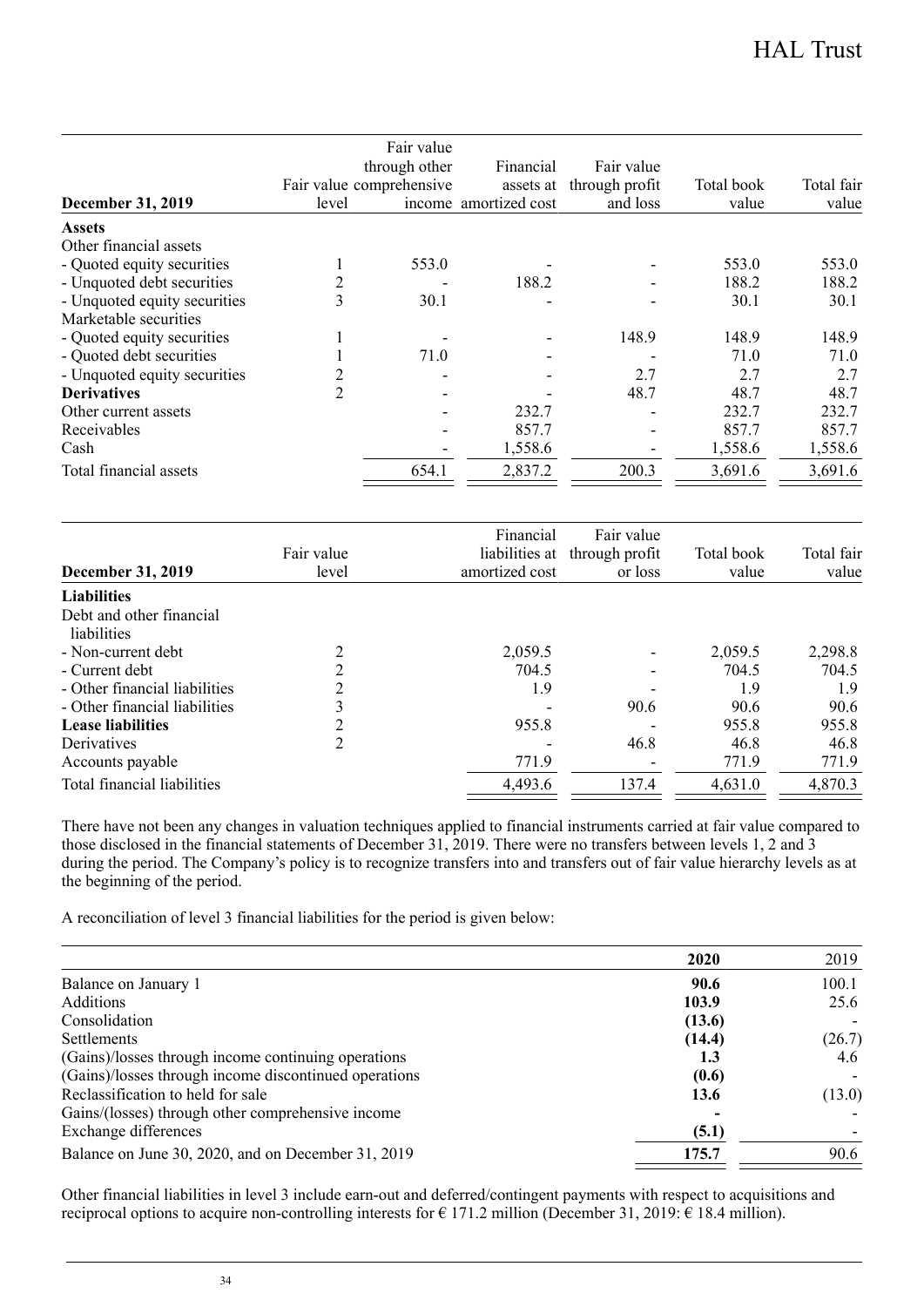### **15. Financial risk management**

The group's activities expose it to a variety of financial risks: market risk (including currency risk, interest rate risk and price risk), credit risk and liquidity risk. The condensed interim financial statements do not include all financial risk management information and disclosures required in the annual financial statements; they should be read in conjunction with the group's annual financial statements as at December 31, 2019. In these financial statements it is set out that the financial risks of the entities belonging to the optical retail, quoted minority interests and unquoted segments are managed by these entities and not by the Company. There have been no changes in the risk management objectives and policies since December 31, 2019.

### **Liquidity risk**

Compared to December 31, 2019, there have not been significant changes in the contractual undiscounted cash flows for financial liabilities.

### *COVID-19*

Two subsidiaries defaulted on their covenants due to the impact of the COVID-19 pandemic. Accordingly, out of the total  $\epsilon$  2,715 million consolidated bank debt outstanding as of June 30, 2020,  $\epsilon$  145 million was reclassified from non-current to current debt. In addition, an amount of  $\epsilon$  39 million was classified from non-current to current lease liabilities due to a default situation. The subsidiaries involved are in discussion with their banks to revise the covenants and/or to amend their financing structure. Based on cash flow forecasts, covenant breaches with respect to other subsidiaries are currently not expected.

In view of the relatively low leverage ratio and available unused committed credit facilities, we believe that, as disclosed in the 2019 annual report, the liquidity risk, also taking into account the impact of the COVID-19 pandemic, is low and have therefore no reason to assume that the situation at the level of the subsidiaries warrants disclosure of a specific, material going concern uncertainty for the Company in preparing these financial statements. HAL Trust, HAL Holding N.V. and HAL Investments B.V. do not have any bank debt and no material outstanding guarantees for their subsidiaries.

The consolidated net debt (current and non-current bank debt less marketable securities and cash and cash equivalents) as of June 30, 2020, amounted to € 1,055 million (December 31, 2019: € 983 million). This net debt excludes the net debt of GrandVision, which is classified as held for sale. Excluding the net debt of Vopak and Safilo the net cash position as of June 30, 2020, was  $\epsilon$  751 million (December 31, 2019:  $\epsilon$  815 million). This net cash position is before the payment of the 2019 cash dividend of  $\epsilon$  242 million. This dividend was paid on July 24, 2020.

### **16. Contingent liabilities**

The investment commitments undertaken for subsidiaries of Vopak amounted to  $\epsilon$  350.8 million as of June 30, 2020 (December 31, 2019: € 329.9 million).

There are no other significant changes in the contingent liabilities per the end of June 2020 compared to the contingent liabilities disclosed in note 42 of the 2019 annual report.

### **17. Events after the reporting period**

### $V$ an Wijnen Holding N.V. acquisition

On August 20, 2020, HAL completed the earlier announced acquisition of Van Wijnen Holding N.V. ('Van Wijnen'). The company is active in residential construction, utility construction, project development and renovation activities in the Netherlands. Van Wijnen has approximately 1,800 employees and reported 2019 revenues of € 962 million.

### *Molgas Energy Holding S.L. divestment*

On July 28, 2020, Broadview Holding B.V. (97.4% HAL) completed the sale of its 43.3% stake in Molgas Energy Holding. The sale resulted in a capital gain of  $\epsilon$  27 million.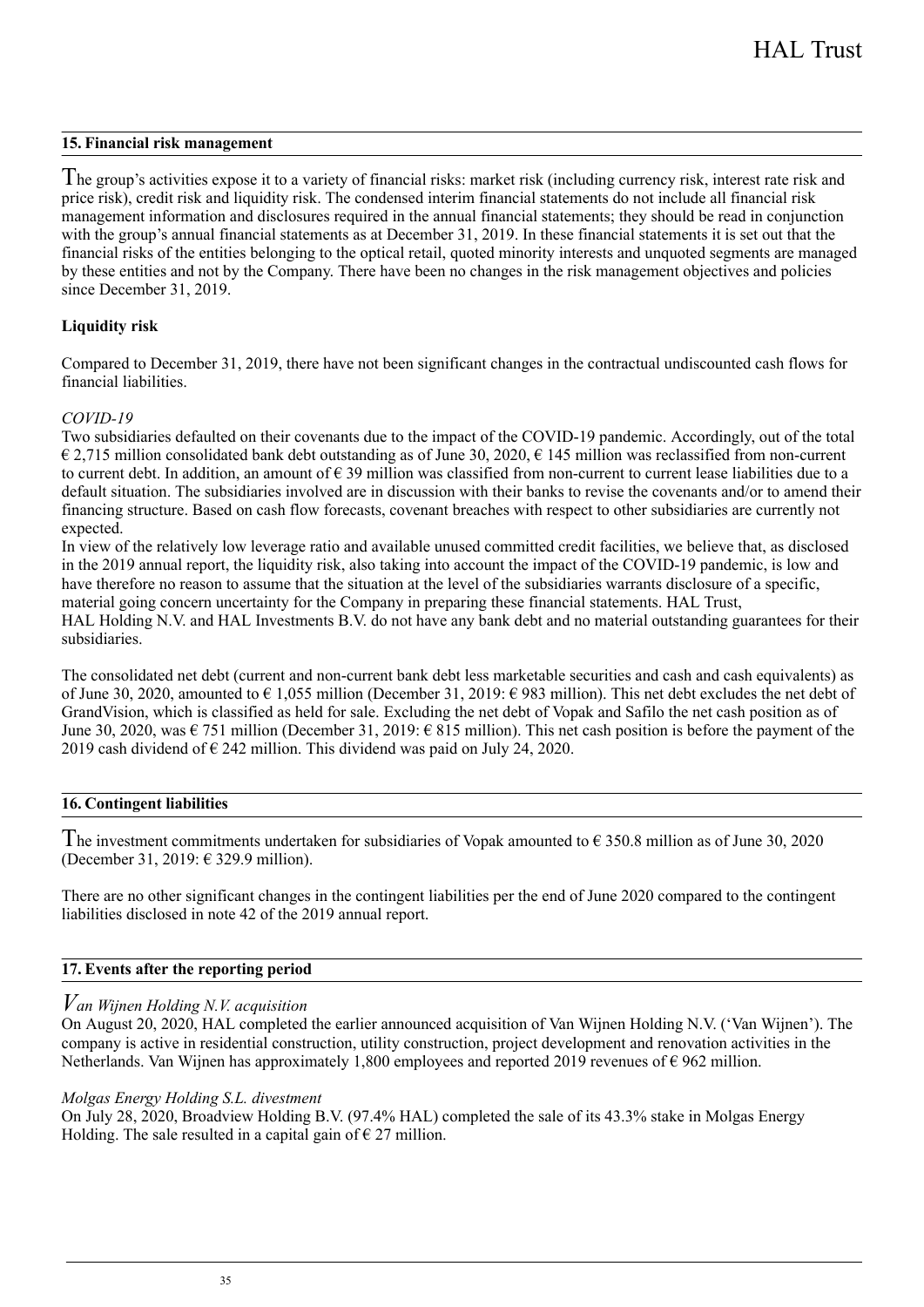### *Sale GrandVision N.V.*

HAL announced on July 31, 2019, that it signed a block-trade agreement to sell its 76.72% ownership interest in the issued share capital of GrandVision N.V. to EssilorLuxottica S.A. (the 'Transaction') and that GrandVision entered into a support agreement with EssilorLuxottica with respect to its assistance to fulfil the conditions precedent and other matters, including conduct of business between signing and closing.

On July 19, 2020, HAL announced that it had been informed of allegations by EssilorLuxottica that GrandVision would have materially breached obligations under the support agreement in relation to GrandVision's actions to mitigate the impact of COVID-19 on its business and of the commencement of summary legal proceedings against GrandVision and HAL before the District Court in Rotterdam to gain access to additional information in respect thereof. The demand to gain access to additional information was dismissed by the Court on August 24, 2020.

On July 30, 2020, HAL initiated arbitration proceedings against EssilorLuxottica to ensure that EssilorLuxottica complies with its obligations in respect of the Transaction.

#### *Dividend distribution*

A 2019 dividend of  $\epsilon$  483.7 million (excluding dividend on treasury shares) or  $\epsilon$  5.80 per share was distributed on July 24, 2020 (2019:  $\epsilon$  433.0 million or  $\epsilon$  5.30 per share), of which  $\epsilon$  2.90 in cash and  $\epsilon$  2.90 in shares. The shareholders received 1 new share per 43.1 existing shares.

This conversion ratio was determined based on the volume-weighted average share price of HAL Trust shares traded on Euronext in Amsterdam during the period June 29, 2020, through July 17, 2020. Accordingly, 1,936,169 shares were issued on July 24, 2020.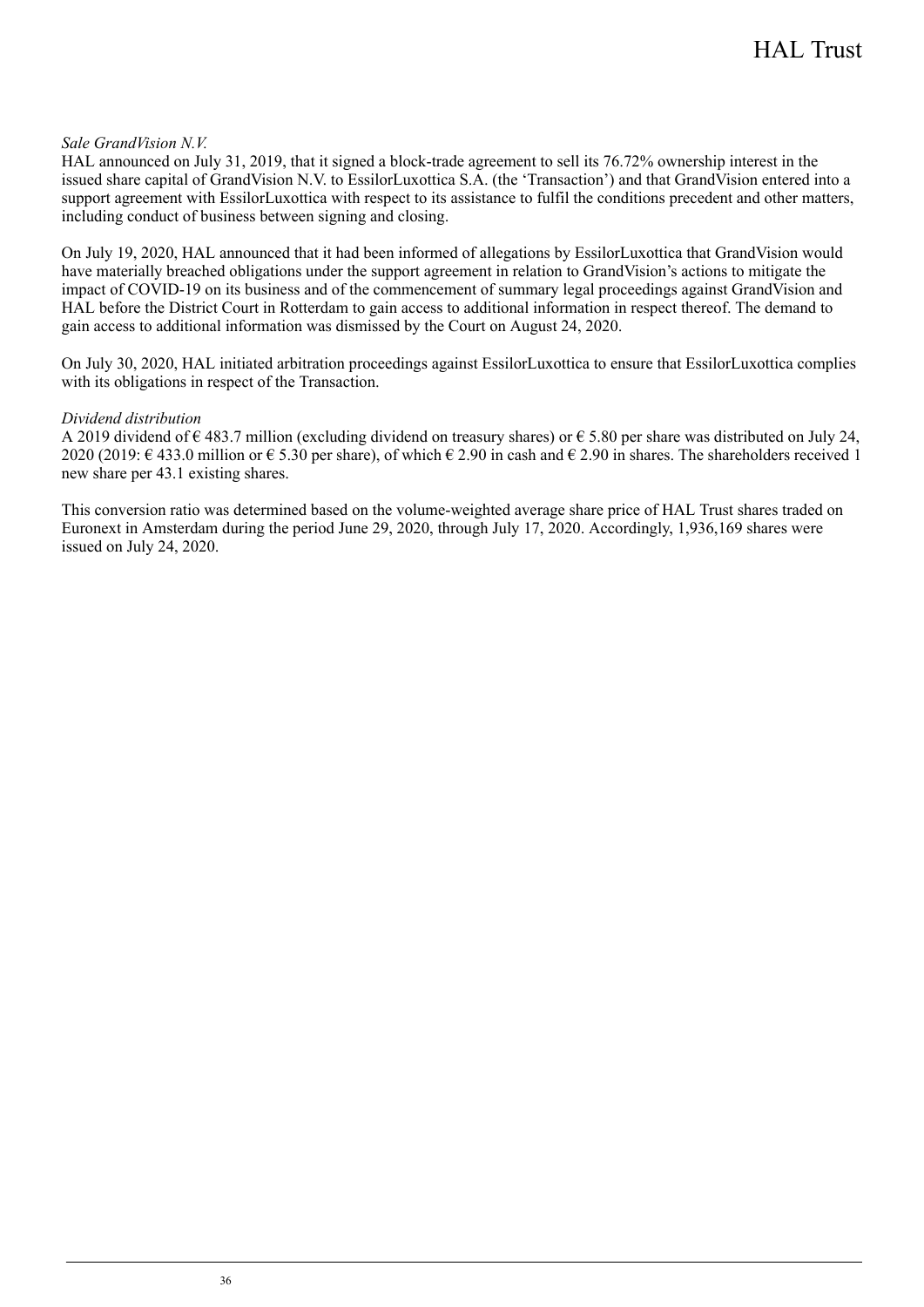# <span id="page-36-0"></span>List of Principal subsidiaries and minority interests

*As of June 30, 2020*

|                                           |                                  |                                    | Interest in | Interest in | Non-                  |
|-------------------------------------------|----------------------------------|------------------------------------|-------------|-------------|-----------------------|
|                                           | Country of                       |                                    | common      |             | preferred controlling |
| Name                                      | incorporation                    | Nature of business                 | shares      | shares      | interest              |
| <b>Subsidiaries</b>                       |                                  |                                    |             |             |                       |
| HAL Holding N.V.                          | Curaçao                          | Holding company                    | 100.0%      | $0.0\%$     | $0.0\%$               |
| HAL International N.V.                    | Curaçao                          | Holding company                    | 100.0%      | $0.0\%$     | $0.0\%$               |
| HAL International Investments N.V.        | Curaçao                          | Holding company                    | 100.0%      | $0.0\%$     | $0.0\%$               |
| HAL Investments N.V.                      | Curaçao                          | Holding company                    | 100.0%      | $0.0\%$     | $0.0\%$               |
| HAL Real Estate Inc.                      | U.S.A.                           | Real estate                        | 100.0%      | $0.0\%$     | $0.0\%$               |
| HAL Investments B.V.                      |                                  | The Netherlands Holding company    | 100.0%      | $0.0\%$     | $0.0\%$               |
| FD Mediagroep B.V.                        | The Netherlands Media            |                                    | $100.0\%$   | 100.0%      | $0.0\%$               |
| Orthopedie Investments Europe B.V.        |                                  | The Netherlands Orthopedic devices | 100.0%      | 100.0%      | $0.0\%$               |
| Broadview Holding B.V.                    | The Netherlands Industrial       |                                    | 97.4%       | $0.0\%$     | 2.6%                  |
| Flight Simulation Company B.V.            |                                  | The Netherlands Flight simulators  | 96.8%       | 100.0%      | $3.2\%$               |
| Koninklijke Ahrend B.V.                   | The Netherlands Office furniture |                                    | 96.0%       | 100.0%      | 4.0%                  |
| Floramedia Group B.V.                     | The Netherlands Communication    |                                    | 96.0%       | 100.0%      | 4.0%                  |
| Sports Timing Holding B.V.                |                                  | The Netherlands Timing equipment   | 95.5%       | 100.0%      | $4.5\%$               |
| AN Direct B.V.                            | The Netherlands Hearing aids     |                                    | 90.0%       | $0.0\%$     | 10.0%                 |
| <b>SB Real Estate</b>                     | The Netherlands Real estate      |                                    | 90.0%       | $0.0\%$     | 10.0%                 |
| Timber and Building Supplies Holland N.V. |                                  | The Netherlands Building materials | 93.1%       | $0.0\%$     | 6.9%                  |
| Infomedics Holding B.V.                   |                                  | The Netherlands Financial services | 81.0%       | $0.0\%$     | 19.0%                 |
| Atlas Professionals B.V.                  | The Netherlands Staffing         |                                    | 80.1%       | $0.0\%$     | 19.9%                 |
| GrandVision N.V.                          | The Netherlands Optical retail   |                                    | 76.7%       | $0.0\%$     | 23.3%                 |
| Anthony Veder Group N.V.                  | Curação                          | Shipping                           | 62.9%       | $0.0\%$     | 37.1%                 |
| <b>Controlled minority interests</b>      |                                  |                                    |             |             |                       |
| Koninklijke Vopak N.V.                    | The Netherlands                  | Tank terminals                     | 48.15%      | $0.00\%$    | 51.85%                |
| Safilo Group S.p.A.                       | Italy                            | Optical products                   | 49.84%      | $0.00\%$    | 50.16%                |

All the above entities are included in the consolidation. The proportion of the effective voting rights in the respective entity are virtually equal to the proportion of the ordinary shares held.

### **Non-controlled minority interests**

| Publicly traded<br>Koninklijke Boskalis Westminster N.V.<br>SBM Offshore N.V. | 43.82%<br>20.81% |
|-------------------------------------------------------------------------------|------------------|
| <i>Other</i>                                                                  |                  |
| Coolblue B.V.                                                                 | 49.00%           |
| DMF Investment Management B.V.                                                | 25.00%           |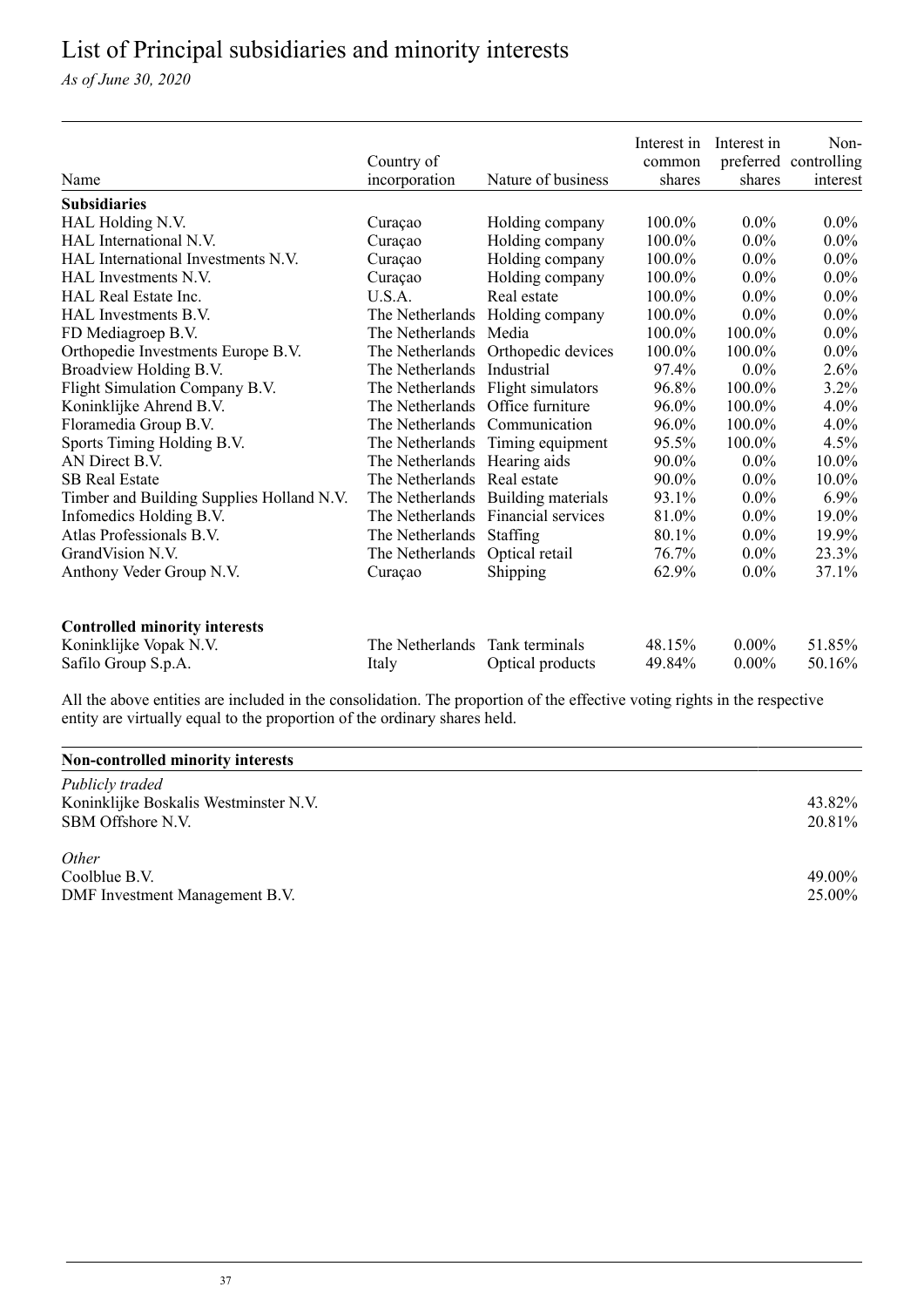# <span id="page-37-0"></span>Supplemental information

### **General**

The condensed interim consolidated financial statements of HAL Trust include the condensed interim consolidated financial statements of Koninklijke Vopak N.V. ('Vopak') and Safilo Group S.p.A. ('Safilo'). This section provides supplemental information where Vopak and Safilo are accounted for on an unconsolidated basis using the equity method. This was the accounting treatment until the application of IFRS 10, effective January 1, 2014, which requires consolidation of these entities. In all other respects, the accounting policies applied are consistent with those on pages 13 through 15. The inclusion of this information is considered appropriate and useful as the control model with respect to the entities where the Company's ownership interest exceeds 50% is materially different from the model with respect to Vopak and Safilo. Moreover, the inclusion of Vopak and Safilo in the consolidation has a significant effect on the condensed interim consolidated financial statements. The following supplemental information also preserves comparability with prior year condensed interim consolidated financial statements.

The following pro forma condensed interim consolidated statements are included as supplemental information:

- Statement of Financial Position
- Statement of Income
- Statement of Comprehensive Income
- Statement of Changes in Equity
- Statement of Cash Flows

The pro forma condensed interim consolidated statement of financial position, income and comprehensive income include a bridge from the consolidated financial statements (including Vopak and Safilo) to these pro forma statements.

A number of notes have been added to the above statements in order to provide additional information on the effect of the inclusion of Vopak and Safilo in the condensed interim consolidated financial statements. These notes are based on the notes to the condensed interim consolidated financial statements on pages 18 through 36. Certain notes are summarized for practical purposes.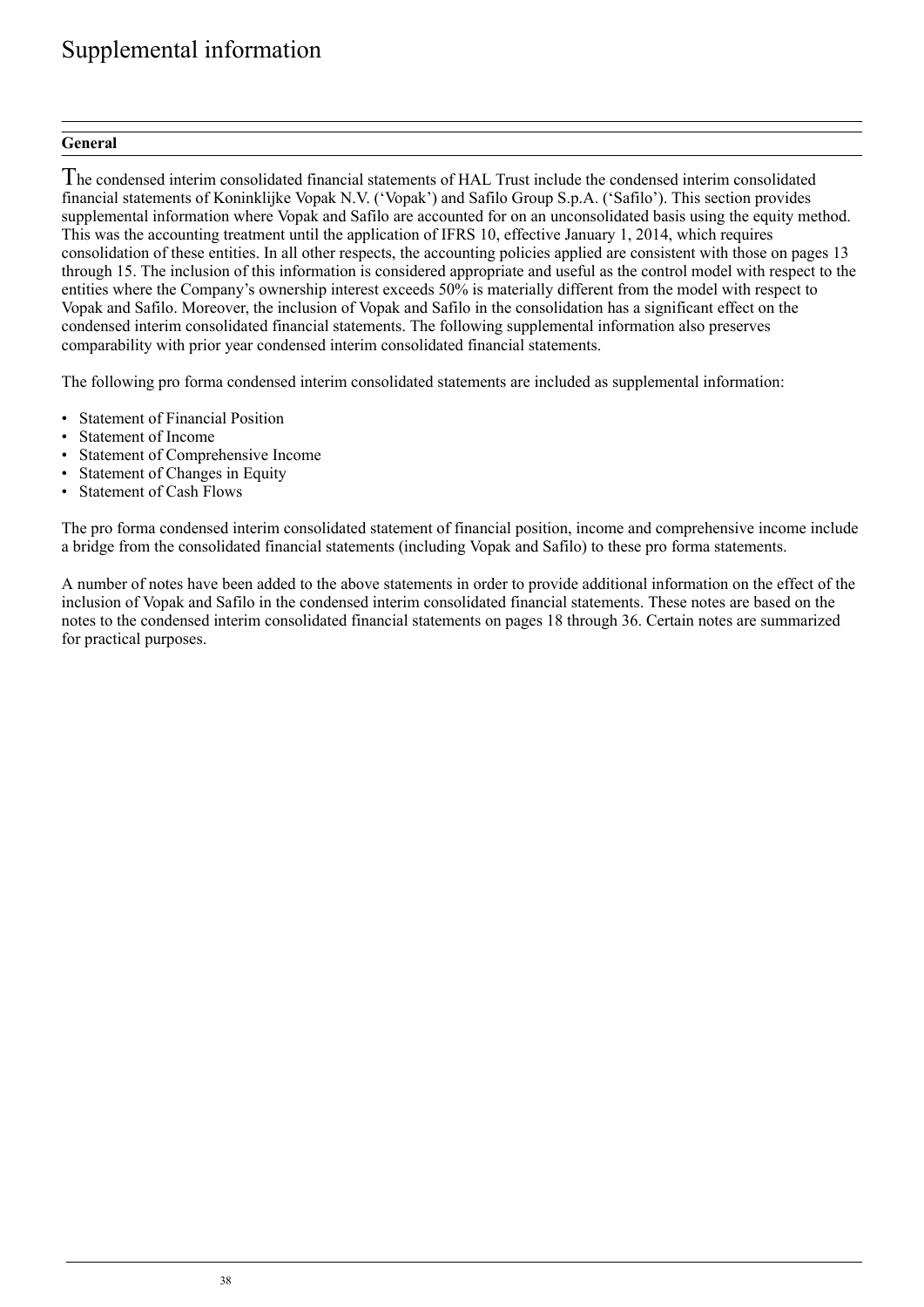# Pro forma Interim Consolidated Statement of Financial Position

*As of June 30, 2020, and December 31, 2019*

# Supplemental information

|                                                   | Effect         |              |              |           |           |
|---------------------------------------------------|----------------|--------------|--------------|-----------|-----------|
|                                                   |                | Consolidated | exclusion    | Pro forma | Pro forma |
| In millions of euro                               | Notes          | 2020         | Vopak/Safilo | 2020      | 2019      |
| <b>Non-current assets</b>                         |                |              |              |           |           |
| Property, plant and equipment                     |                | 5,008.6      | (3,835.4)    | 1,173.2   | 1,217.9   |
| Right-of-use assets                               |                | 1,016.7      | (679.3)      | 337.4     | 347.6     |
| Investment properties                             |                | 33.4         |              | 33.4      | 34.0      |
| Intangible assets                                 |                | 1,310.2      | (477.5)      | 832.7     | 852.1     |
| Investments in associates and joint arrangements  | $\overline{2}$ | 3,350.3      | 319.0        | 3,669.3   | 3,279.2   |
| Other financial assets                            |                | 217.4        | (71.9)       | 145.5     | 598.7     |
| Derivatives                                       |                | 29.8         | (29.8)       |           | 0.1       |
| Pension benefits                                  |                | 30.7         |              | 30.7      | 40.5      |
| Deferred tax assets                               |                | 96.9         | (79.2)       | 17.7      | 24.0      |
| Total non-current assets                          |                | 11,094.0     | (4, 854.1)   | 6,239.9   | 6.394.1   |
| <b>Current assets</b>                             |                |              |              |           |           |
| Inventories                                       |                | 659.3        | (228.4)      | 430.9     | 428.5     |
| Receivables                                       |                | 695.7        | (254.0)      | 441.7     | 560.6     |
| Marketable securities and deposits                |                | 139.0        |              | 139.0     | 222.6     |
| Other financial assets                            |                | 16.5         |              | 16.5      | 11.1      |
| Derivatives                                       |                | 5.5          | (4.9)        | 0.6       | 0.6       |
| Other current assets                              |                | 460.5        | (340.9)      | 119.6     | 122.3     |
| Cash and cash equivalents<br>Assets held for sale |                | 1,520.5      | (261.7)      | 1,258.8   | 1,399.9   |
|                                                   |                | 5,304.0      | 13.5         | 5,317.5   | 4,991.1   |
| Total current assets                              |                | 8,801.0      | (1,076.4)    | 7,724.6   | 7,736.7   |
| <b>Total assets</b>                               |                | 19,895.0     | (5,930.5)    | 13,964.5  | 14,130.8  |
| <b>Equity</b>                                     |                |              |              |           |           |
| Equity attributable to owners of parent           |                | 7.805.4      | (51.6)       | 7.753.8   | 7,960.3   |
| Non-controlling interest                          |                | 2,469.4      | (1,807.4)    | 662.0     | 630.3     |
| <b>Total equity</b>                               |                | 10,274.8     | (1,859.0)    | 8,415.8   | 8,590.6   |
| <b>Non-current liabilities</b>                    |                |              |              |           |           |
| Deferred tax liabilities                          |                | 363.7        | (196.6)      | 167.1     | 181.6     |
| Pension benefits                                  |                | 138.1        | (83.5)       | 54.6      | 55.2      |
| Derivatives                                       |                | 12.6         |              | 12.6      | 7.1       |
| Provisions                                        |                | 92.4         | (79.9)       | 12.5      | 12.5      |
| Contract liabilities                              |                | 13.2         |              | 13.2      | 13.0      |
| Lease liabilities                                 |                | 927.4        | (699.8)      | 227.6     | 277.5     |
| Debt and other financial liabilities              | 3              | 2,256.0      | (1,649.5)    | 606.5     | 640.8     |
| Total non-current liabilities                     |                | 3,803.4      | (2,709.3)    | 1,094.1   | 1,187.7   |
| <b>Current liabilities</b>                        |                |              |              |           |           |
| Provisions                                        |                | 47.8         | (34.5)       | 13.3      | 20.2      |
| Contract liabilities                              |                | 74.4         | (22.0)       | 52.4      | 53.5      |
| Accrued expenses                                  |                | 596.5        | (280.0)      | 316.5     | 256.8     |
| Income tax payable                                |                | 92.7         | (59.3)       | 33.4      | 16.2      |
| Accounts payable                                  |                | 779.0        | (364.9)      | 414.1     | 419.1     |
| Derivatives                                       |                | 42.5         | (42.2)       | 0.3       | 0.3       |
| Lease liabilities                                 |                | 142.5        | (41.7)       | 100.8     | 66.4      |
| Debt and other financial liabilities              | 3              | 634.5        | (537.4)      | 97.1      | 236.8     |
| Liabilities related to assets held for sale       |                | 3,406.9      | 19.8         | 3,426.7   | 3,283.2   |
| Total current liabilities                         |                | 5,816.8      | (1,362.2)    | 4,454.6   | 4,352.5   |
| <b>Total equity and liabilities</b>               |                | 19,895.0     | (5,930.5)    | 13,964.5  | 14,130.8  |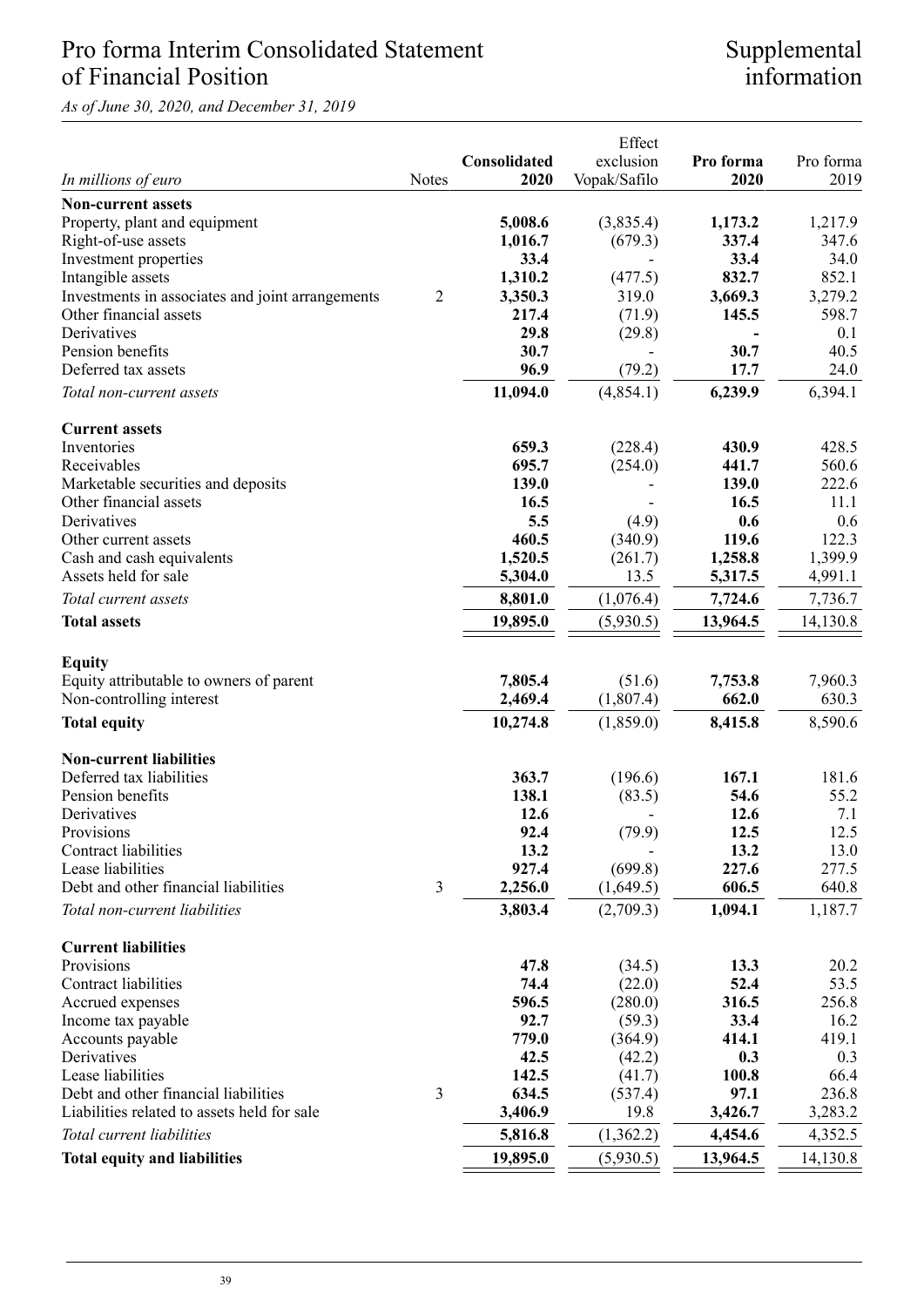# Pro forma Interim Consolidated Statement of Income

*For the six months ended June 30*

# Supplemental information

|                                                         |              | Effect       |           |                     |
|---------------------------------------------------------|--------------|--------------|-----------|---------------------|
|                                                         | Consolidated | exclusion    | Pro forma |                     |
| In millions of euro                                     | 2020         | Vopak/Safilo |           | 2020 Pro forma 2019 |
|                                                         |              |              |           |                     |
| Revenues                                                | 2,373.7      | (897.6)      | 1,476.1   | 1,340.9             |
| Income from marketable securities and deposits          | (60.0)       |              | (60.0)    | 9.3                 |
| Share of results from associates and joint ventures     | 71.0         | (39.6)       | 31.4      | 49.8                |
| Income from other financial assets                      | 1.9          | (1.9)        |           | 10.9                |
| Income from real estate activities                      | 1.5          |              | 1.5       | (3.7)               |
| Other income (net)                                      | 41.6         | (44.8)       | (3.2)     | 41.0                |
|                                                         |              |              |           |                     |
| Total income                                            | 2,429.7      | (983.9)      | 1,445.8   | 1,448.2             |
| Usage of raw materials, consumables and other inventory | 773.3        | (97.7)       | 675.6     | 596.3               |
| Employee expenses                                       | 674.4        | (283.1)      | 391.3     | 331.5               |
| Depreciation and impairment of property, plant,         |              |              |           |                     |
| equipment and investment properties                     | 197.1        | (135.1)      | 62.0      | 50.4                |
| Depreciation and impairment of right-of-use assets      | 58.3         | (23.9)       | 34.4      | 25.3                |
| Amortization and impairment of intangible assets        | 90.7         | (19.7)       | 71.0      | 14.0                |
| Other operating expenses                                | 519.2        | (263.0)      | 256.2     | 247.4               |
| Total expenses                                          | 2,313.0      | (822.5)      | 1,490.5   | 1,264.9             |
|                                                         |              |              |           |                     |
| <b>Operating profit</b>                                 | 116.7        | (161.4)      | (44.7)    | 183.3               |
| Financial expense                                       | (97.3)       | 79.8         | (17.5)    | (23.4)              |
| Other financial income                                  | 26.0         | (23.0)       | 3.0       | 5.4                 |
|                                                         |              |              |           |                     |
| Profit before income tax                                | 45.4         | (104.6)      | (59.2)    | 165.3               |
| Income tax expense                                      | (19.2)       | 24.8         | 5.6       | (18.1)              |
| Net profit from continuing operations                   | 26.2         | (79.8)       | (53.6)    | 147.2               |
| Net profit from discontinued operations                 | 203.0        |              | 203.0     | 73.8                |
| Net profit                                              | 229.2        | (79.8)       | 149.4     | 221.0               |
|                                                         |              |              |           |                     |
| <b>Attributable to:</b>                                 |              |              |           |                     |
| Owners of parent                                        | 89.3         | 0.3          | 89.6      | 191.6               |
| Non-controlling interest                                | 139.9        | (80.1)       | 59.8      | 29.4                |
|                                                         | 229.2        | (79.8)       | 149.4     | 221.0               |
| Average number of Shares outstanding (in thousands)     | 83,393       |              | 83,393    | 81,768              |
| Earnings per Share for profit attributable to owners of |              |              |           |                     |
| parent during the period (in euro)                      |              |              |           |                     |
| - basic and diluted from continuing operations          | (0.65)       |              | $-0.65$   | 1.69                |
| - basic and diluted from discontinued operations        | 1.72         |              | 1.72      | 0.61                |
| - basic and diluted                                     | 1.07         |              | 1.07      | 2.30                |
|                                                         |              |              |           |                     |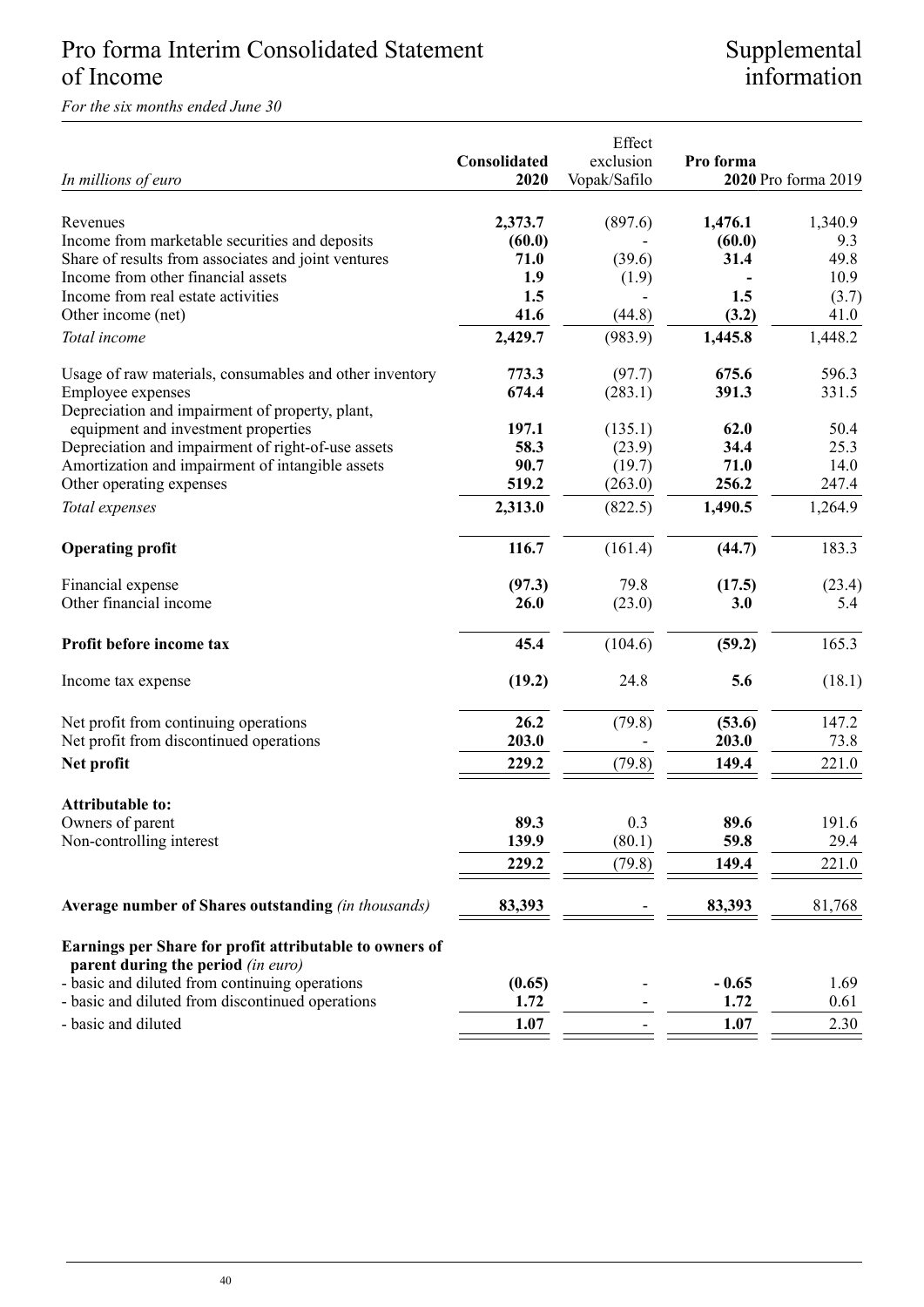# Pro forma Interim Consolidated Statement of Comprehensive Income

*For the six months ended June 30*

## Supplemental information

| In millions of euro                                                              | Pro forma<br>2020 | Pro forma<br>2019 |
|----------------------------------------------------------------------------------|-------------------|-------------------|
| Net profit                                                                       | 149.4             | 221.0             |
| Other comprehensive income (OCI)                                                 |                   |                   |
| Items that will not be reclassified to statement of income in subsequent periods |                   |                   |
| Change in fair value of financial assets through OCI                             | (89.6)            | 133.4             |
| Actuarial results on post-employment benefit obligations                         | (5.4)             | (22.1)            |
| Income tax on actuarial results                                                  | 0.9               | 6.1               |
| Associates and joint ventures - share of OCI, net of tax                         | (5.1)             | (2.5)             |
|                                                                                  | (99.2)            | 114.9             |
| Items that may be reclassified to statement of income in subsequent periods      |                   |                   |
| Change in fair value of financial assets through OCI                             | (3.3)             | 3.0               |
| Income tax on change in fair value                                               |                   | 0.4               |
| Effective portion of hedging instruments                                         | (2.8)             | (10.5)            |
| Income tax related to hedging instruments                                        | (0.6)             | 2.1               |
| Translation of foreign subsidiaries, net of hedges                               | (59.6)            | 1.7               |
| Associates and joint ventures - share of OCI, net of tax                         | (94.1)            | 2.2               |
|                                                                                  | (160.4)           | (1.1)             |
| Other comprehensive income for the half year, net of tax                         | (259.6)           | 113.8             |
| Total comprehensive income for the half year, net of tax                         | (110.2)           | 334.8             |
|                                                                                  |                   |                   |
| Total comprehensive income for the half year, attributable to:                   |                   |                   |
| - Owners of parent*                                                              | (156.0)           | 310.8             |
| - Non-controlling interest                                                       | 45.8              | 24.0              |
|                                                                                  | (110.2)           | 334.8             |

\* For both reporting periods there are no differences in other comprehensive income attributable to the owner of parent between the consolidated and the pro forma consolidated statements of comprehensive income.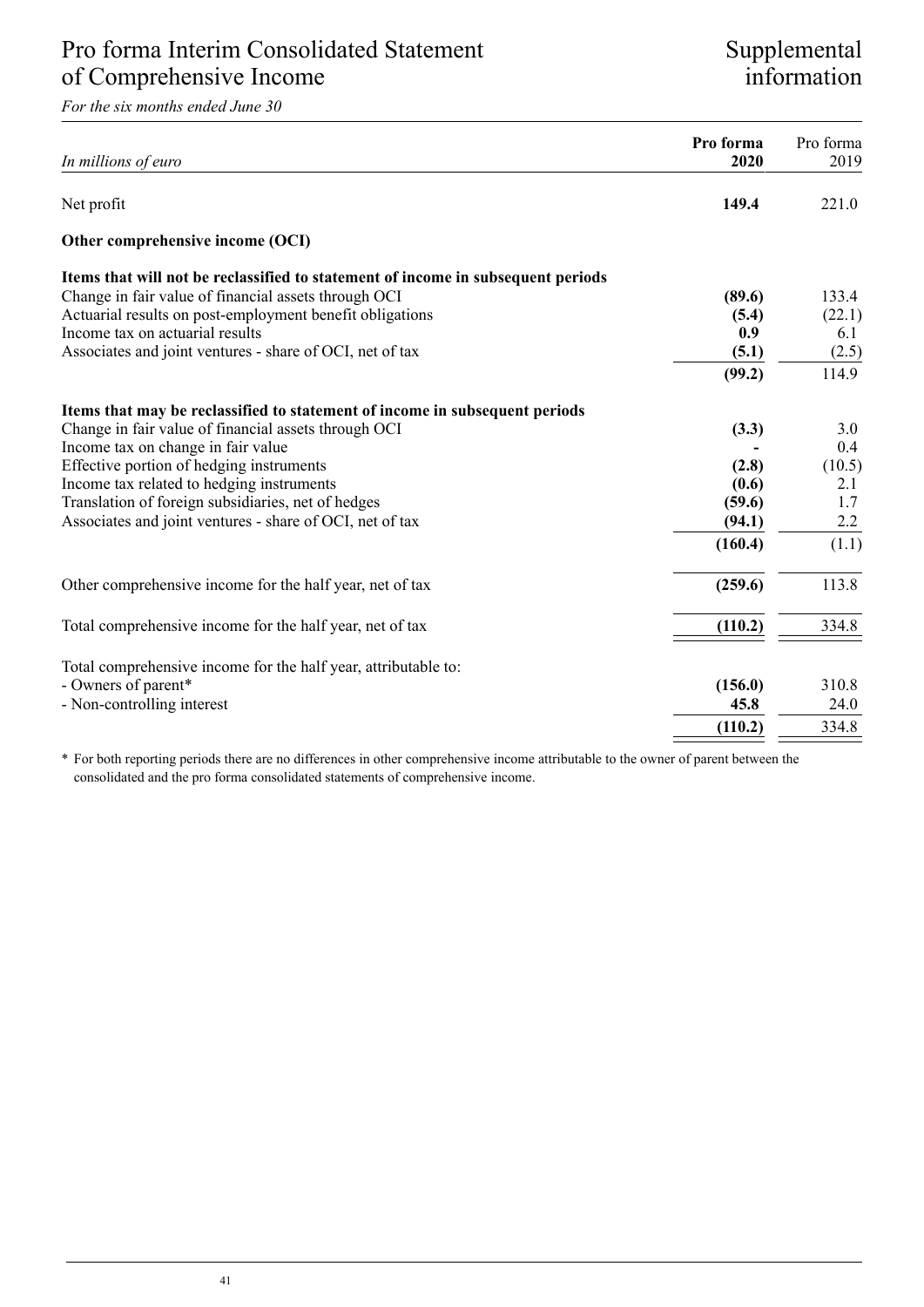# Pro forma Interim Consolidated Statement of Changes in Equity

# Supplemental information

|                                                                         |         | Attributable to owners of parent |          |                |                 |                     |
|-------------------------------------------------------------------------|---------|----------------------------------|----------|----------------|-----------------|---------------------|
|                                                                         | Share   | Retained                         | Other    |                | Non-controlling |                     |
| In millions of euro                                                     | capital | earnings                         | reserves | Total          | interest        | <b>Total equity</b> |
| Balance on Dec. 31, 2018<br>Changes in accounting policy (IFRS          | 1.6     | 7,406.7                          | 62.9     | 7,471.2        | 588.4           | 8,059.6             |
| 16)                                                                     |         | (91.1)                           |          | (91.1)         | (16.6)          | (107.7)             |
| Balance on January 1, 2019                                              | 1.6     | 7,315.6                          | 62.9     | 7,380.1        | 571.8           | 7,951.9             |
| Net profit for the half year<br>Other comprehensive income for the      |         | 191.6                            |          | 191.6          | 29.4            | 221.0               |
| half year                                                               |         | (13.6)                           | 132.8    | 119.2          | (5.4)           | 113.8               |
| Total comprehensive income for the<br>half year                         |         | 178.0                            | 132.8    | 310.8          | 24.0            | 334.8               |
| Dividend paid                                                           | 0.1     | (216.5)                          |          | (216.4)        | (33.3)          | (249.7)             |
| Transactions with NCI                                                   |         | (4.2)                            |          | (4.2)          | (36.8)          | (41.0)              |
| Share-based payment plans                                               |         | (1.0)                            |          | (1.0)          | (0.6)           | (1.6)               |
| Treasury shares<br>Other                                                |         | 2.6                              |          | 2.6            |                 | 2.6                 |
|                                                                         |         | (0.1)                            |          | (0.1)          | (0.2)           | (0.3)               |
| Transactions with the owners of<br>parent recognized directly in equity | 0.1     | (219.2)                          |          | (219.1)        | (70.9)          | (290.0)             |
| Balance on June 30, 2019                                                | 1.7     | 7,274.4                          | 195.7    | 7,471.8        | 524.9           | 7,996.7             |
| Balance on January 1, 2020                                              | 1.7     | 7,748.5                          | 210.1    | 7,960.3        | 630.3           | 8,590.6             |
| Net profit for the half year<br>Other comprehensive income for the      |         | 89.6                             |          | 89.6           | 59.8            | 149.4               |
| half year                                                               |         | (9.4)                            | (236.2)  | (245.6)        | (14.0)          | (259.6)             |
| Total comprehensive income for the<br>half year                         |         | 80.2                             | (236.2)  | (156.0)        | 45.8            | (110.2)             |
| Dividend paid                                                           |         |                                  |          |                | (11.2)          | (11.2)              |
| Transactions with NCI*                                                  |         | (51.0)                           |          | (51.0)         | (3.2)           | (54.2)              |
| Reclassification**                                                      |         | 113.2                            | (113.2)  |                |                 |                     |
| Share-based payment plans                                               |         | 4.7                              |          | 4.7            | 0.4             | 5.1                 |
| Treasury shares<br>Other                                                |         | (4.0)                            |          | (4.0)<br>(0.2) | (0.1)           | (4.0)               |
|                                                                         |         | (0.2)                            |          |                |                 | (0.3)               |
| Transactions with the owners of<br>parent recognized directly in equity |         | 62.7                             | (113.2)  | (50.5)         | (14.1)          | (64.6)              |
| Balance on June 30, 2020                                                | 1.7     | 7,891.4                          | (139.3)  | 7,753.8        | 662.0           | 8,415.8             |

\* Transactions with non-controlling interests include € (51.8) million related to options entered into by Safilo with the minority shareholders in Blenders and Privé Revaux

\*\* Reclassification resulting from the reclassification of SBM Offshore from other financial assets to investments in associates and joint arrangements

### Equity reconciliation

| Equity attributable to owners of parent per consolidated statement of financial position           | 7,805.4 |
|----------------------------------------------------------------------------------------------------|---------|
| Equity attributable to owners of parent per pro forma consolidated statement of financial position | 7.753.8 |
| Difference                                                                                         | 51.6    |

The difference is due to purchase price accounting adjustments as a result of the retrospective application of IFRS 10 to Vopak and Safilo.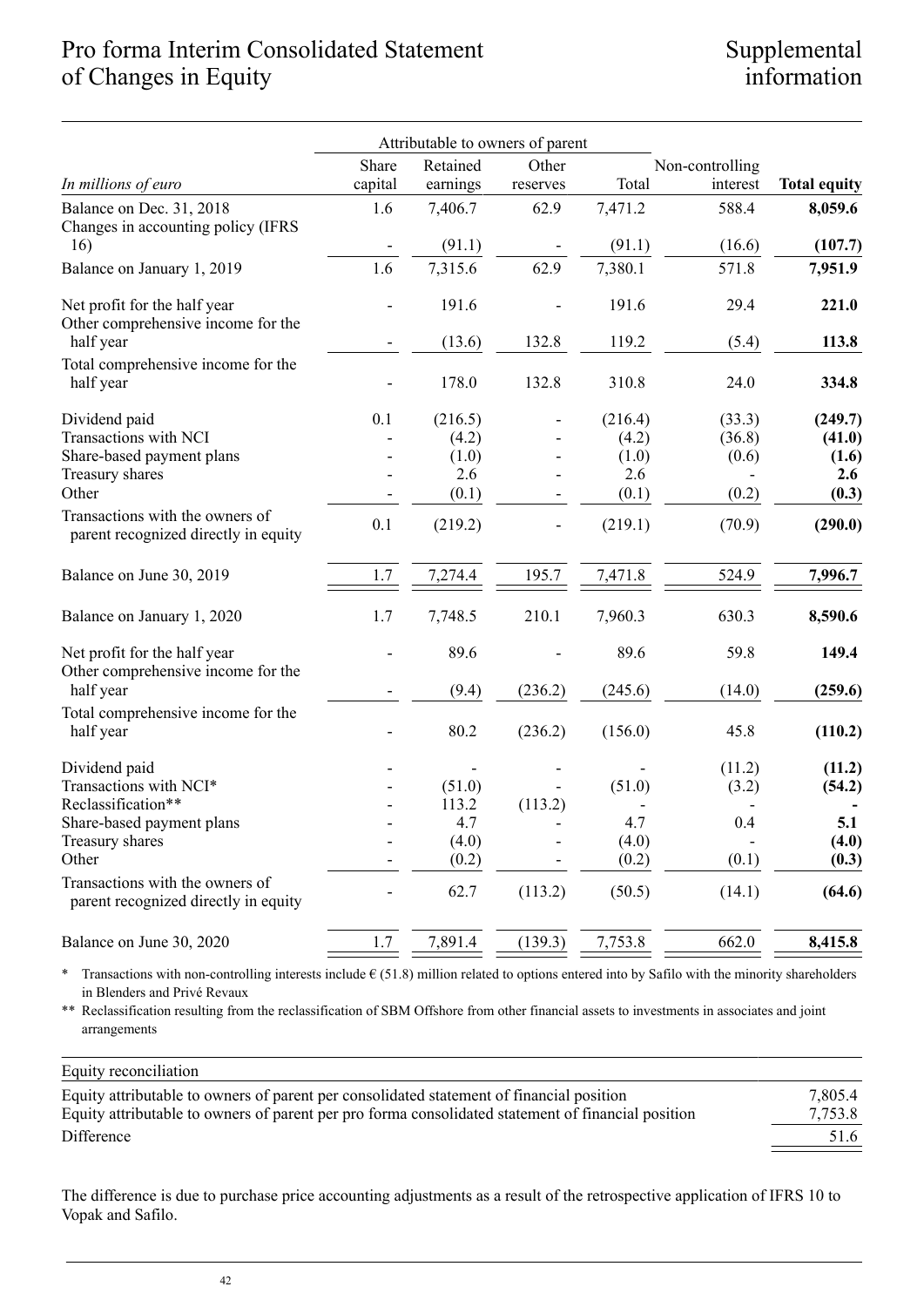# Pro forma Interim Consolidated Statement of Cash Flows

*For the six months ended June 30*

# Supplemental information

| In millions of euro                                                                                                                 | Notes | Pro forma<br>2020 | Pro forma<br>2019 |
|-------------------------------------------------------------------------------------------------------------------------------------|-------|-------------------|-------------------|
|                                                                                                                                     |       |                   |                   |
| Cash flows from operating activities<br>Profit before taxes from continuing operations                                              |       | (59.2)            | 165.3             |
| Profit before taxes from discontinued operations                                                                                    |       | 186.1             | 132.4             |
| Dividend from associates and joint ventures                                                                                         |       | 102.5             | 95.9              |
| Changes in working capital                                                                                                          |       | 209.9             | (53.1)            |
| Adjustments for non-cash items                                                                                                      |       | 254.5             | 358.7             |
| Cash generated from operating activities                                                                                            |       | 693.8             | 699.2             |
| Other financial income received                                                                                                     |       | 3.1               | 6.6               |
| Finance cost paid, including effect of hedging                                                                                      |       | (32.5)            | (41.5)            |
| Income taxes paid                                                                                                                   |       | (24.0)            | (97.5)            |
| Net cash from operating activities                                                                                                  |       | 640.4             | 566.8             |
|                                                                                                                                     |       |                   |                   |
| <b>Cash flows from investing activities</b>                                                                                         |       |                   |                   |
| Acquisition of associates and subsidiaries, net of cash acquired<br>Proceeds from divestiture of associates, joint arrangements and |       | (128.3)           | (922.7)           |
| subsidiaries                                                                                                                        |       | 33.9              | 63.0              |
| Proceeds from sale of/(acquisition of) other intangibles                                                                            |       | (24.8)            | (29.3)            |
| Purchase of property, plant, equipment and investment properties                                                                    |       | (79.6)            | (124.2)           |
| Proceeds from sale of property, plant, equipment and investment properties                                                          |       | 33.5              | 3.7               |
| Proceeds from/(acquisition of) other financial assets                                                                               |       | (243.5)           | (25.2)            |
| Acquisition of marketable securities and deposits                                                                                   |       | (6.0)             | (47.8)            |
| Proceeds from marketable securities and deposits                                                                                    |       | 27.4              | 90.0              |
| Net cash from/(used in) investing activities                                                                                        |       | (387.4)           | (992.5)           |
| <b>Cash flows from financing activities</b>                                                                                         |       |                   |                   |
| Proceeds from debt and other financial liabilities                                                                                  |       | 618.4             | 471.4             |
| Repayment of debt and other financial liabilities                                                                                   |       | (173.7)           | (152.9)           |
| Payments on lease liabilities                                                                                                       |       | (204.3)           | (206.2)           |
| Net proceeds from/(repayments of) short-term financing                                                                              |       | (436.3)           | 51.8              |
| Other non-controlling interest transactions (including dividend paid)                                                               |       | (15.6)            | (67.0)            |
| Movement in treasury shares                                                                                                         |       | (4.0)             | 2.6               |
| Dividend paid                                                                                                                       |       |                   | (216.4)           |
| Net cash from/(used in) financing activities                                                                                        |       | (215.5)           | (116.7)           |
|                                                                                                                                     |       |                   |                   |
| Increase/(decrease) in cash and cash equivalents                                                                                    |       | 37.5              | (542.4)           |
| Cash and cash equivalents at beginning of year                                                                                      |       | 1,399.9           | 2,020.8           |
| Cash and cash equivalents included in assets held for sale at beginning of                                                          |       |                   |                   |
| year                                                                                                                                |       | 162.9             |                   |
| Effect of exchange rate changes, reclassifications and accounting policy<br>change                                                  |       | 1.0               | 2.3               |
| Cash and cash equivalents retranslated at beginning of year                                                                         |       | 1,563.8           | 2.023.1           |
| Net increase/(decrease) in cash and cash equivalents                                                                                |       | 37.5              | (542.4)           |
| Cash and cash equivalents at end of period                                                                                          |       | 1,601.3           | 1,480.7           |
|                                                                                                                                     |       |                   |                   |
| Cash and cash equivalents included in assets held for sale                                                                          |       | 342.5             |                   |
| Cash as included on the consolidated statement of financial position                                                                |       | 1,258.8           | 1,480.7           |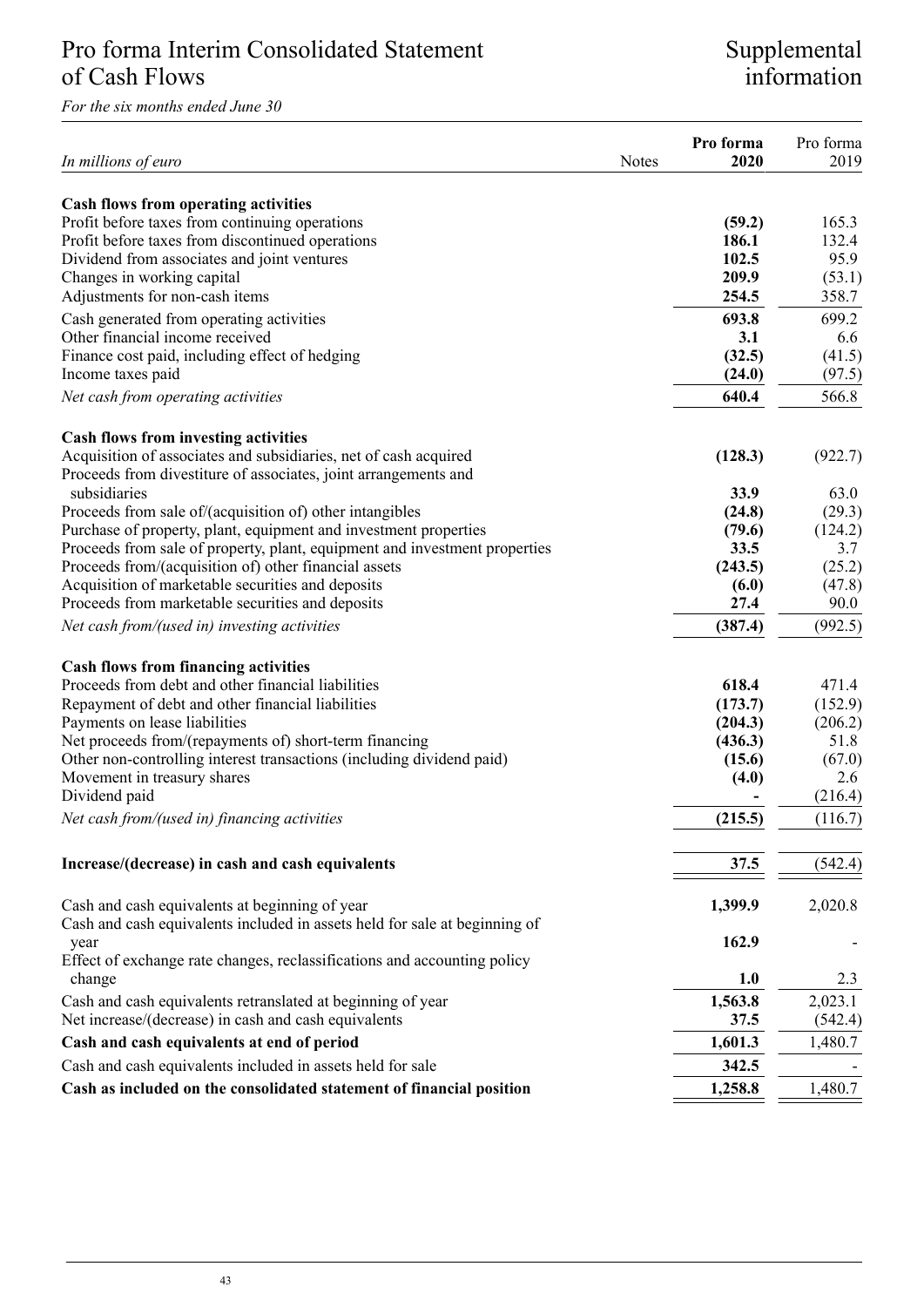*All amounts in millions of euro, unless otherwise stated*

### **1. Segmentation**

he condensed interim consolidated financial statements are significantly affected by the consolidation of Vopak and T Safilo. Accordingly, the segmented information on a basis whereby Vopak and Safilo are not consolidated is materially different. This section provides segmented information excluding the effect of the consolidation of Vopak and Safilo.

|                                                                        | 2020    | 2019    |
|------------------------------------------------------------------------|---------|---------|
| Optical retail                                                         | 232.6   | 236.5   |
| Unquoted                                                               | 80.2    | 108.0   |
| Quoted minority interests                                              | 28.1    | 58.8    |
| Real estate                                                            | (0.3)   | (3.9)   |
| Liquid portfolio                                                       | (60.0)  | 9.3     |
| Total operating income                                                 | 280.6   | 408.7   |
| Reconciling items:                                                     |         |         |
| - Discontinued operations (optical retail)                             | (232.6) | (236.5) |
| - Amortization and impairment of intangibles                           | (71.0)  | (14.0)  |
| - Other                                                                | (21.7)  | 25.1    |
| Operating result as per the pro forma consolidated statement of income | (44.7)  | 183.3   |
| Financial expense, net                                                 | (14.5)  | (18.0)  |
| Profit before tax as per the consolidated statement of income          | (59.2)  | 165.3   |

The 2019 operating income included HAL's share of impairments and a write down of deferred tax assets with respect to Safilo for a net amount of  $\epsilon$  36 million.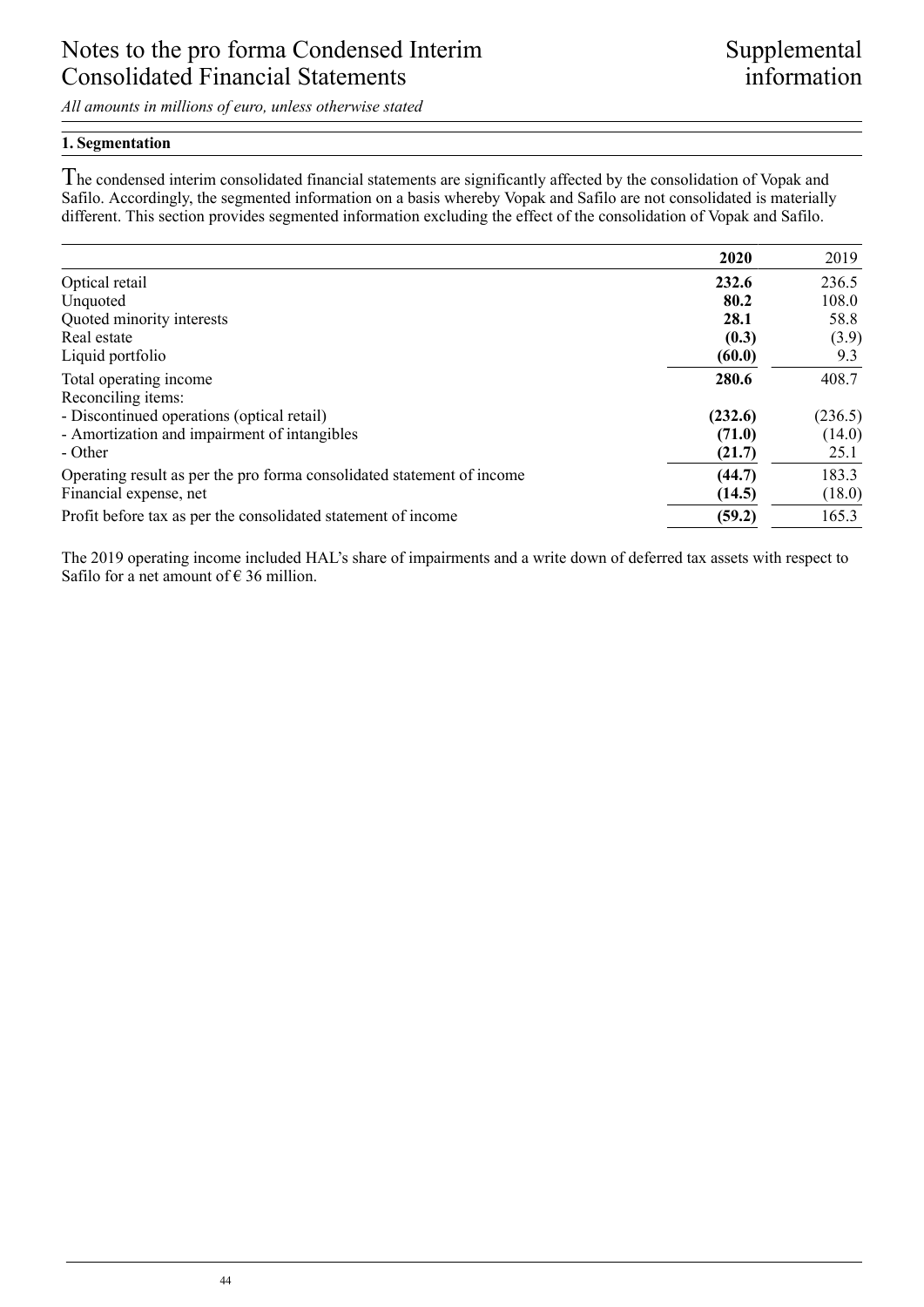### **2. Investments in associates and joint arrangements**

The amount of investments in associates and joint arrangements in the condensed interim consolidated financial statements is significantly affected by the consolidation of Vopak. Vopak has a significant amount of associates and joint arrangements on its balance sheet ( $\epsilon$  1,208.1 million at June 30, 2020). This section provides information about the investments in associates and joint arrangements excluding the investments in associates and joint arrangements of Vopak and Safilo. The movement of investments accounted for using the equity method is as follows:

|                                            | Associates | Joint ventures | <b>Total</b> |
|--------------------------------------------|------------|----------------|--------------|
| Share of net assets                        | 2,673.3    | 110.2          | 2,783.5      |
| Goodwill                                   | 305.5      |                | 305.5        |
| Initial application IFRS 16                | (41.0)     |                | (41.0)       |
| Balance on January 1, 2019                 | 2,937.8    | 110.2          | 3,048.0      |
| Investments                                | 104.1      | 24.0           | 128.1        |
| Disposals                                  | (13.0)     | (0.5)          | (13.5)       |
| Share of results - real estate             |            | (4.6)          | (4.6)        |
| Share of results - discontinued operations |            | (0.7)          | (0.7)        |
| Share of results - other                   | 254.9      | (4.0)          | 250.9        |
| Share of other comprehensive income        | 3.2        |                | 3.2          |
| Dividends                                  | (98.6)     | (24.3)         | (122.9)      |
| Impairments                                | (15.6)     |                | (15.6)       |
| Reclassification to held for sale          | (0.3)      | (0.8)          | (1.1)        |
| Exchange differences and other             | 5.1        | 2.3            | 7.4          |
| Balance on December 31, 2019               | 3,177.6    | 101.6          | 3,279.2      |
| Share of net assets                        | 2,867.3    | 101.6          | 2,968.9      |
| Goodwill                                   | 310.3      |                | 310.3        |
| Balance on December 31, 2019               | 3,177.6    | 101.6          | 3,279.2      |
| Investments                                | 23.6       | 60.0           | 83.6         |
| Disposals                                  | (28.5)     |                | (28.5)       |
| Share of results - real estate             |            | (0.3)          | (0.3)        |
| Share of results - discontinued operations |            | (0.8)          | (0.8)        |
| Share of results - other                   | 31.0       | 0.4            | 31.4         |
| Share of other comprehensive income        | (99.2)     |                | (99.2)       |
| Dividends                                  | (101.4)    | (1.1)          | (102.5)      |
| Reclassification                           | 577.3      |                | 577.3        |
| Reclassification to held for sale          | (17.8)     | 0.2            | (17.6)       |
| Exchange differences                       | 0.1        | (1.5)          | (1.4)        |
| Other                                      | (51.7)     | (0.2)          | (51.9)       |
| Balance on June 30, 2020                   | 3,511.0    | 158.3          | 3,669.3      |
| Share of net assets                        | 3,164.7    | 158.3          | 3,323.0      |
| Goodwill                                   | 346.3      |                | 346.3        |
| Balance on June 30, 2020                   | 3,511.0    | 158.3          | 3,669.3      |

As a result of the share buy-back program of Vopak, the Company sold shares for an amount of  $\epsilon$  26.9 million whilst keeping its effective shareholding stable at 48.15%.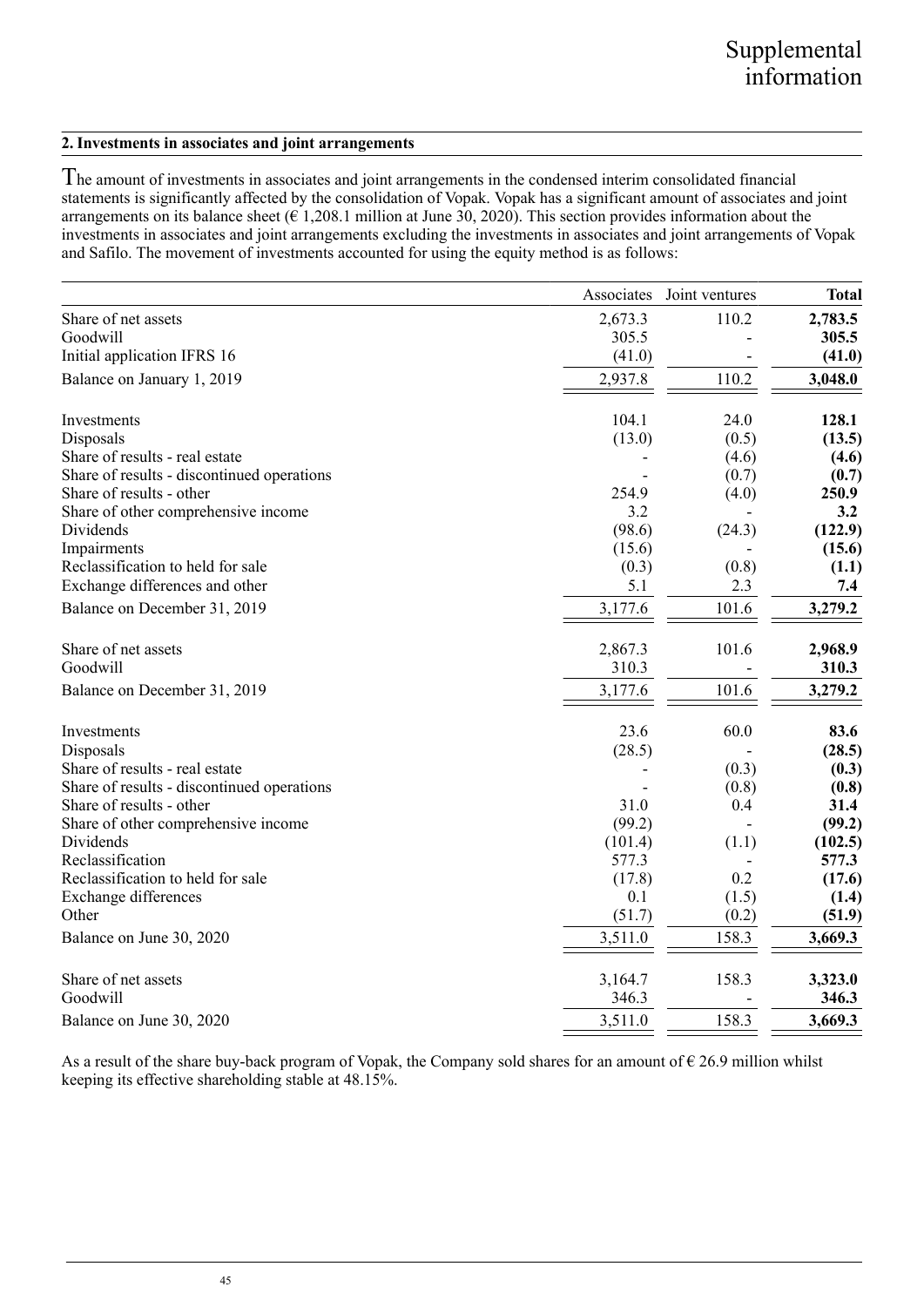### **3. Other financial assets**

he specification is as follows: T

|                                         |                      | June 30, 2020 Dec. 31, 2019 |
|-----------------------------------------|----------------------|-----------------------------|
| Non-current                             | 145.5                | 598.7                       |
| Current                                 | 16.5                 | 11.1                        |
|                                         | 162.0                | 609.8                       |
|                                         | <b>June 30, 2020</b> | Dec. 31, 2019               |
| Investments in quoted equity securities |                      | 553.0                       |
| Loans to associates and joint ventures  | 112.4                | 20.8                        |
| Other loans                             | 30.2                 | 23.6                        |
| Other                                   | 19.4                 | 12.4                        |
|                                         | 162.0                | 609.8                       |

The decrease in investments in quoted securities relates to the reclassification of the shareholding in SBM Offshore N.V. to investments in associates and associates (refer to note 2). A  $\epsilon$  90 million subordinated loan was provided to Safilo Group S.p.A. in order to finance acquisitions, driving the increase in loans to associates and joint ventures.

### **4. Debt and other financial liabilities**

The amount of debt and other financial liabilities in the condensed interim consolidated financial statements ( $\epsilon$  2,890.5 million) is significantly affected by the consolidation of Vopak and Safilo.

The amount excluding Vopak and Safilo is set out below.

|                                            | June 30, 2020 Dec. 31, 2019 |       |
|--------------------------------------------|-----------------------------|-------|
| Long-term debt                             | 556.7                       | 591.9 |
| Other financial liabilities                | 49.8                        | 48.9  |
|                                            | 606.5                       | 640.8 |
| Short-term debt                            | 90.1                        | 215.3 |
| Other financial liabilities                | 7.0                         | 21.5  |
|                                            | 97.1                        | 236.8 |
|                                            |                             |       |
| Total debt and other financial liabilities | 703.6                       | 877.6 |